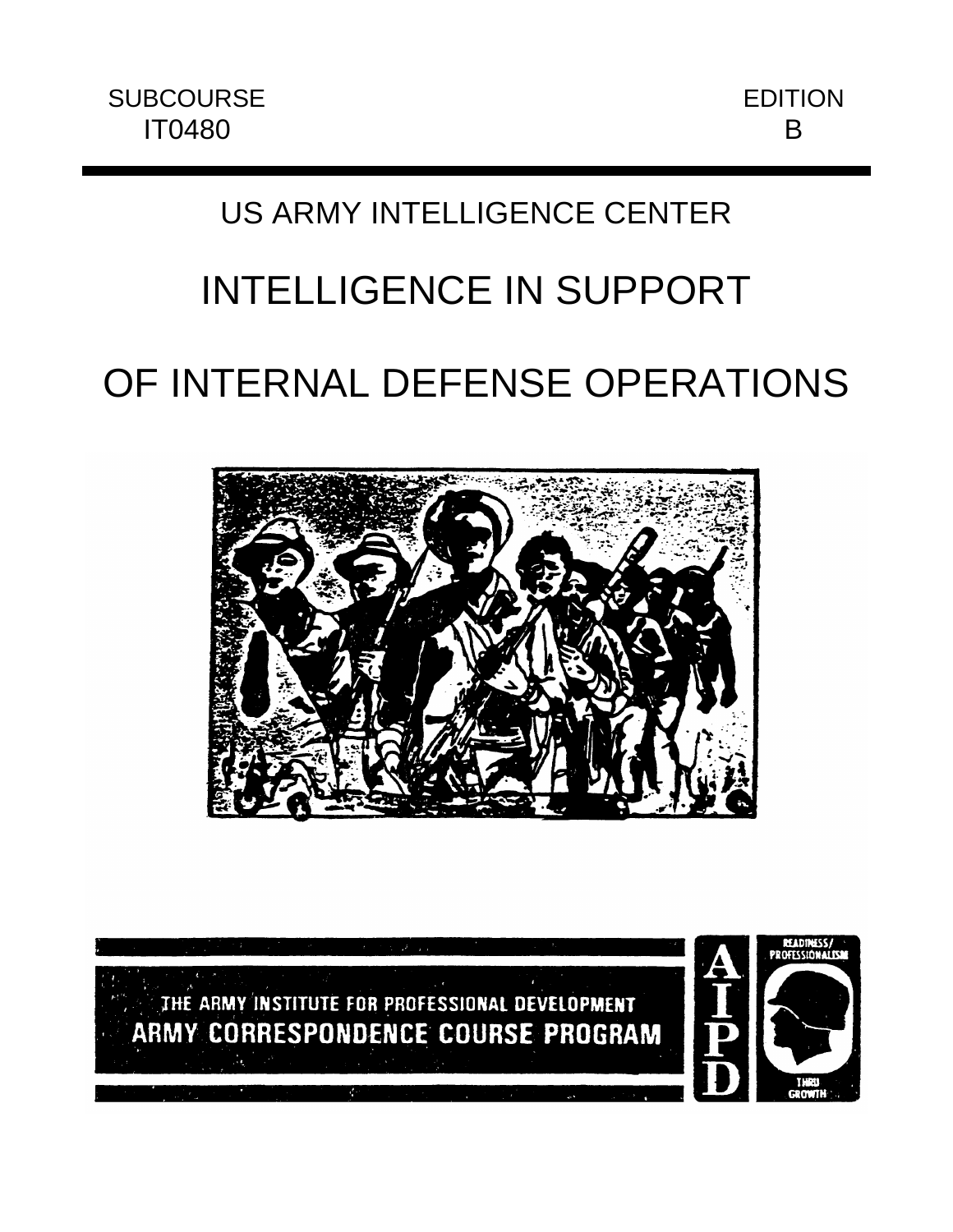#### **INTELLIGENCE IN SUPPORT OF INTERNAL DEFENSE OPERATIONS**

Subcourse Number IT 0480

#### EDITION B

United States Army Intelligence Center Fort Huachuca, AZ 85613-6000

6 Credit Hours

Edition Date: September 1998

#### **Subcourse Overview**

This subcourse is designed to teach you the role of intelligence in support of internal defense operations including tactical intelligence and planning, counterintelligence, and combat surveillance support in the conduct of internal defense operations.

There are no prerequisites for this subcourse. This subcourse reflects the doctrine which was current at the time the subcourse was prepared. In your own work situation, always refer to the latest publication.

The words "he," "him," "his," and "man," when used in this publication, represent both the masculine and feminine genders unless otherwise stated.

#### TERMINAL LEARNING OBJECTIVE

- ACTION: You will be able to define the types of revolutionary activities and know the four broad categories of insurgency.
- CONDITION: You will be given narrative information and illustrations from applicable field manuals.
- STANDARD: To demonstrate competency of this task, you must achieve a minimum of 70% on the subcourse examination.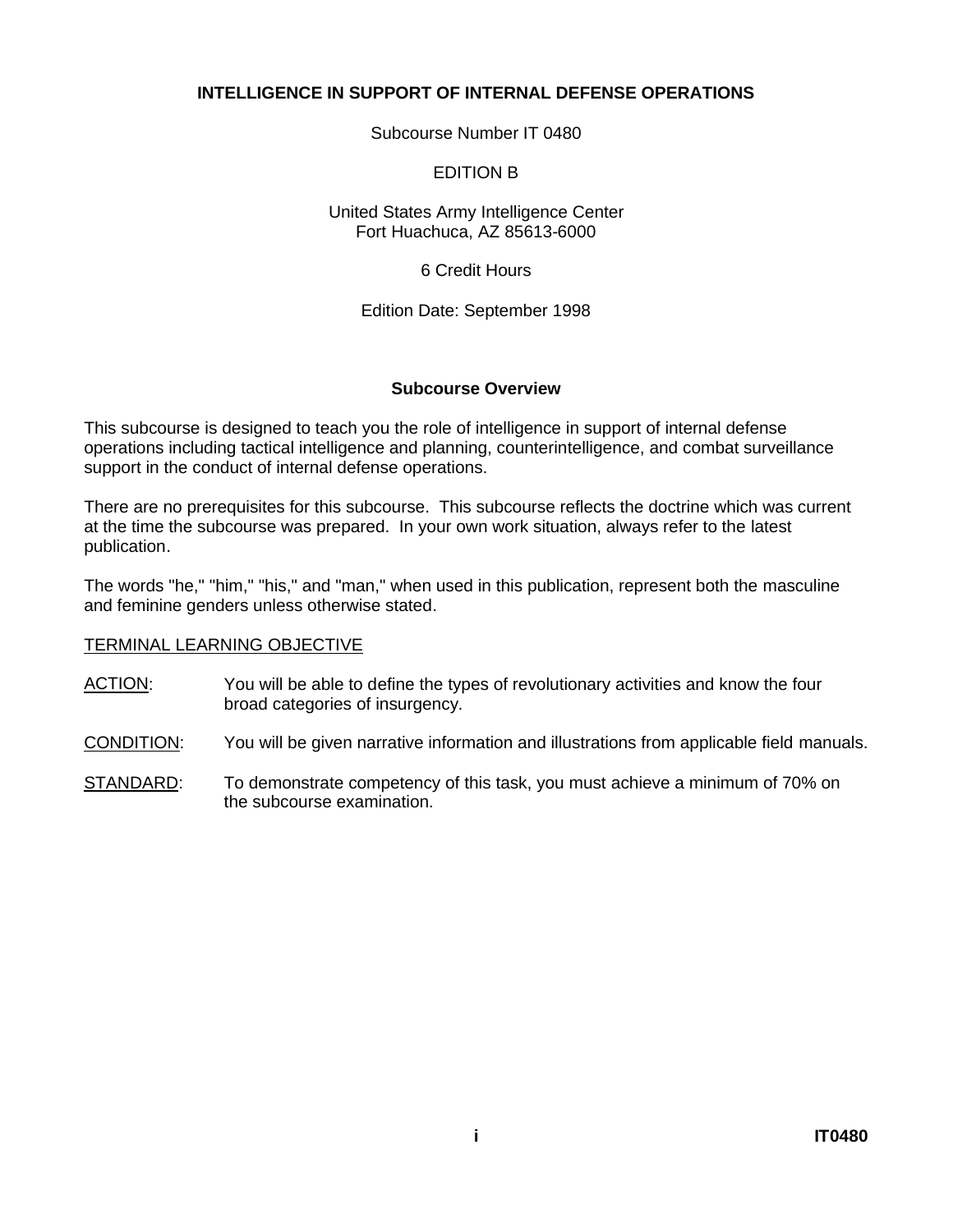## **TABLE OF CONTENTS**

| <b>SECTION</b>                                          | <b>PAGE</b> |
|---------------------------------------------------------|-------------|
| Subcourse overview                                      |             |
| <b>LESSON 1: Insurgency</b>                             | $1 - 1$     |
| Part A: Background of Insurgency                        | $1 - 2$     |
| Part B: Types of Insurgency                             | $1 - 5$     |
| Part C: Insurgent Organization                          | $1 - 8$     |
| Part D: Internal Defense and Development                |             |
| Strategy, Planning, and Organization                    | $1 - 12$    |
| Part E: internal Defense Intelligence                   | $1 - 13$    |
| <b>Practice Exercise 1</b>                              | $1 - 24$    |
| Answer Key and Feedback                                 | $1 - 26$    |
| <b>LESSON 2: Foreign Internal Defense Operations</b>    | $2 - 1$     |
| Part A: US Army Support of Foreign Internal             |             |
| <b>Defense Operations</b>                               | $2 - 2$     |
| Part B: Basic and Current Intelligence                  | $2 - 5$     |
| <b>Part C: Coordination Centers</b>                     | $2 - 6$     |
| Part D: Tactical Planning and Collection                | $2 - 7$     |
| Part E: Counterintelligence Support                     | $2 - 10$    |
| Part F: Combat Surveillance Support                     | $2 - 11$    |
| Part G: Ground Surveillance                             | $2 - 12$    |
| Part H: Aerial Surveillance                             | $2 - 15$    |
| Part I: Intelligence Processing                         | $2 - 16$    |
| Part J: Intelligence Dissemination                      | $2 - 18$    |
| <b>Practice Exercise 2</b>                              | $2 - 20$    |
| Answer Key and Feedback                                 | $2 - 22$    |
| Appendix A: Glossary                                    | $A-1$       |
| Appendix B: List of Acronyms                            | $B-1$       |
| Appendix C: Army Operations Annex to Military IDAD Plan | $C-1$       |

Appendix D: Intelligence Estimate of Insurgent Situation **D-1**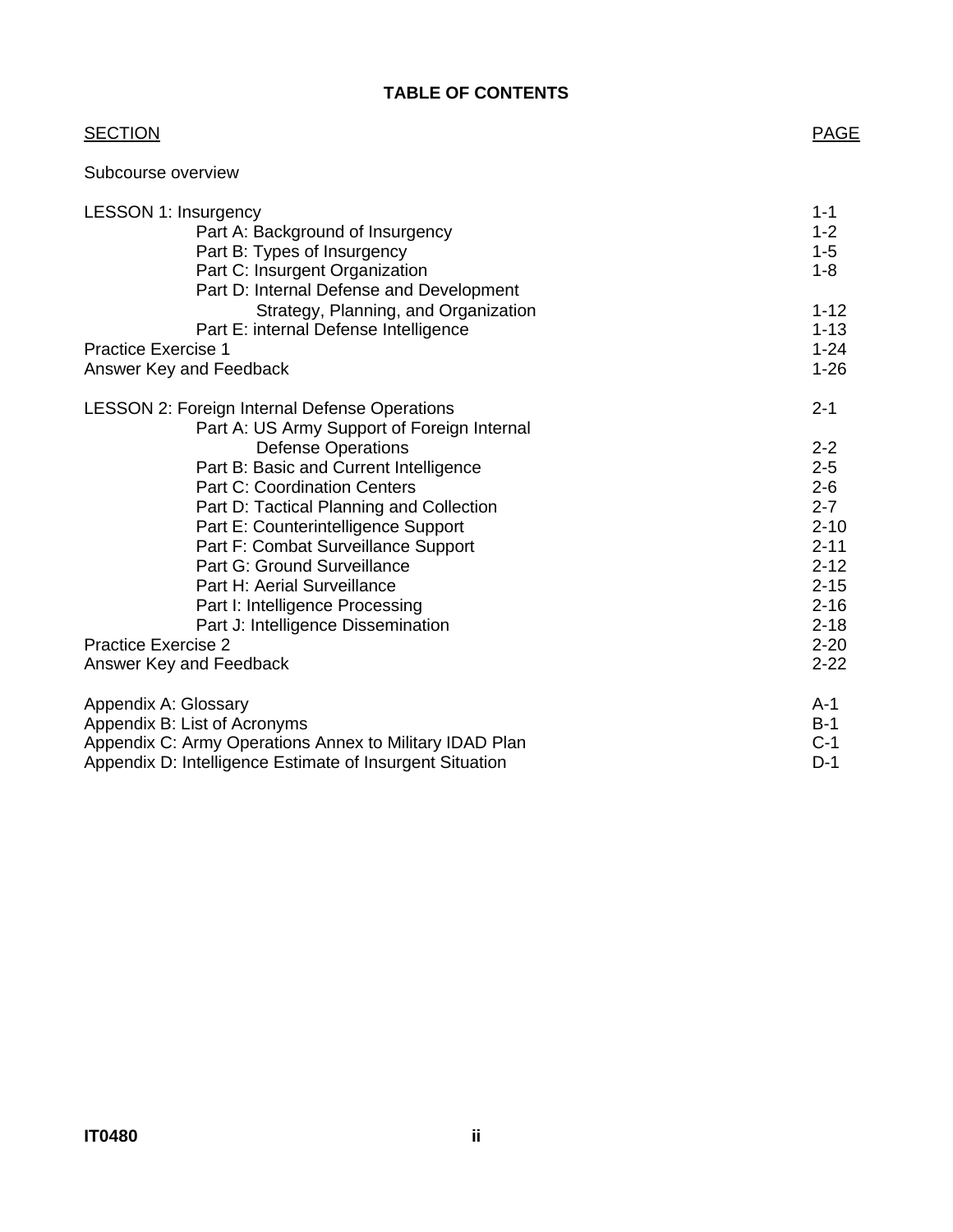#### **INSURGENCY**

#### CRITICAL TASKS: 301-336-3604

#### **OVERVIEW**

LESSON DESCRIPTION: In this lesson you will learn the types of revolutionary activities and the four types of insurgency.

#### TERMINAL LEARNING OBJECTIVES:

- TASK: Define the types of revolutionary activities and the four types of insurgency.
- CONDITION: You will be given narrative information and illustration from FM 34-3 and FM 100- 20.
- STANDARD: Revolutionary activities and the four types of insurgency will be defined in accordance with FM 34-3 and FM 100-20.
- REFERENCES: The material contained within this lesson was derived from the following publications:

FM 34-3 FM 100-20

#### **INTRODUCTION**

The nature of conflict has changed in recent years. It is no longer the exclusive realm of sovereign states, just as control of government is no longer the only goal of belligerents. There is conflict motivated by unreasoning ethnic hatred and desires to be separate or to settle old scores. Criminal groups fight for illegal profit. Increasingly, conflict occurs within the borders of a state rather than between sovereign states. The class-based, ideologically guided insurgency of the Cold War era has not disappeared. It continues in the Philippines, Peru, and elsewhere. Most of what we know of foreign internal conflicts originates in the study of insurgency. That study delved deeply into individual and group motivation to discover why people fight and how their aggression might be overcome. It led to the internal defense and development (IDAD) strategy, which seeks to end internal conflict by correcting the problems that create it. In varying degrees, the process and cure of insurgency are applicable to other kinds of internal conflict and to some international conflicts. This lesson explains the origins and dynamics of revolution. It provides insight into the reasons for conflict and how insurgent organizations mobilize human and material resources from within. It explains how the political process, like a sort of psychological jujitsu, can turn a government's power against itself. It explains what a government must do to defend itself. They concentrate on class-based insurgencies, the type that continues in many places.

Mao Tse-tung and the Chinese Communist Party invented the people's war, the most political of all insurgent strategies. The Communist-sponsored wars of national liberation showed the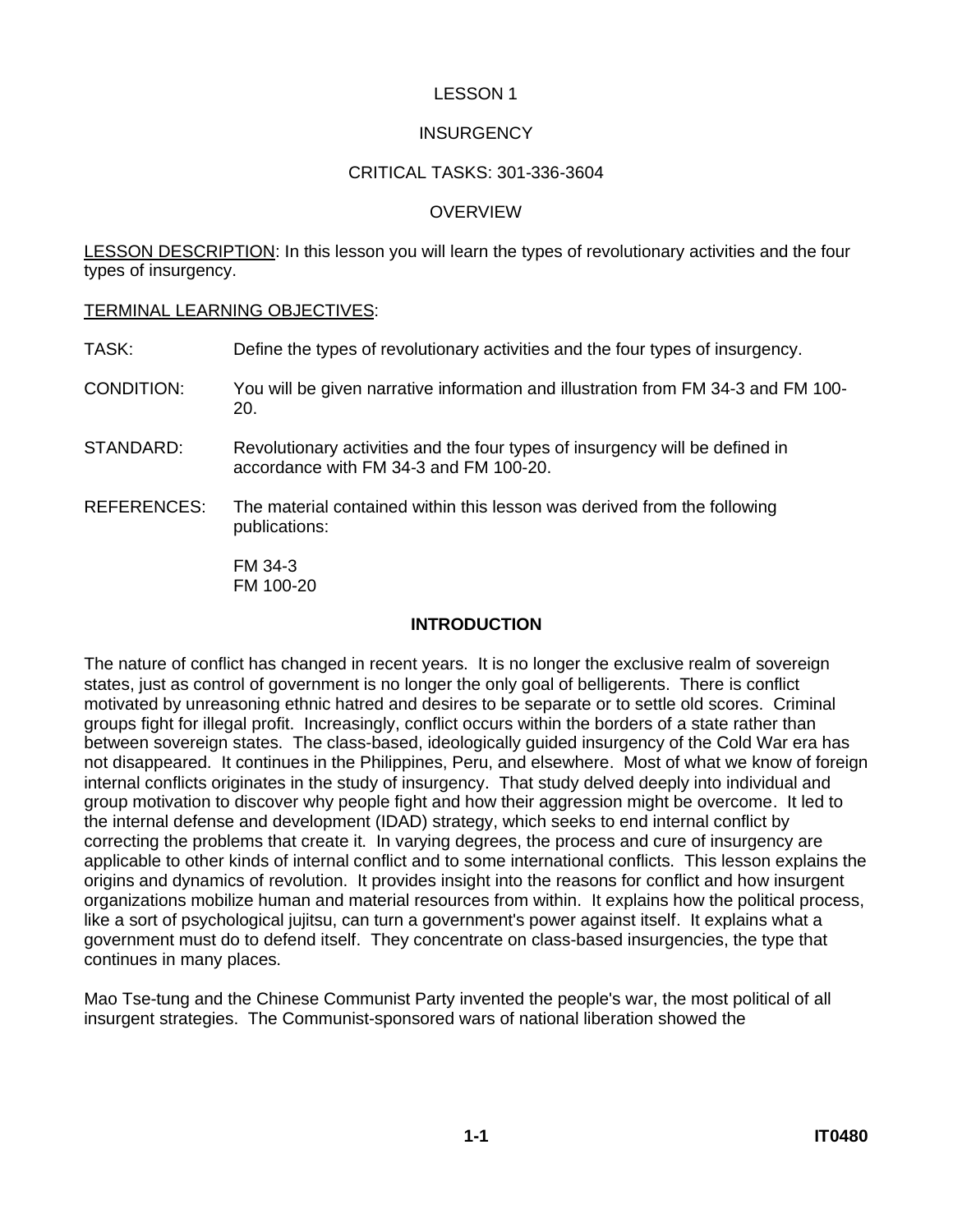effectiveness of attempting to mobilize a whole people against their government. The people's war, as the most sophisticated of insurgent strategies, emphasizes organization and its relationship with the entire population. It is also the most military in its latter stages as it attempts to raise an army within the affected country and to challenge the government on the field of battle. History shows how powerful and effective the Maoist mass strategy template is. Vietnamese communists used it to great effect, and it has been emulated in Peru, the Philippines, and elsewhere. Thus, the mass strategy deserves special attention. The mass strategy blends environments and methods of political violence. In many respects, it is war, especially in its latter stages, but is not the type of war we have known or for which the US Army generally has prepared. The mass strategy combines political and military methods and culminates in a large-scale, nearly conventional war of maneuver. Thus, it is properly treated in a discussion of stability and support operations in the next lesson. Countering the mass strategy requires a similar combination of political and military methods. From this, the IDAD strategy was devised.

## **PART A -BACKGROUND OF INSURGENCY**

Insurgents are citizens of a country attempting by illegal means to change the way it is governed. They believe that the legal methods available cannot satisfy their demands. Thus, they violate the accepted legal processes of government and use illegal means, which are a combination of political, economic, psychological, and military methods. The term insurgency implies some degree of popular participation, distinguishing it from a coup d'etat. An insurgency is usually revolutionary in intent. It aims to replace the current system of government and redirect the society and its institutions. It would change who governs, how, and for what purposes. The following terms aid in differentiating different revolutionary activities:

- Coup d'etat. A governmental takeover by a relatively small group within a nation. It is generally nonviolent, quickly executed, and results in minimal government policy changes.
- Insurrection. A localized activity within a nation whose intent is not to overthrow the government but to force specific policy changes.
- Rebellion. More widespread than in insurrection, it aims at creating a new, independent, selfgoverning entity through violent means.
- Insurgency. An attempt by an organized element to overthrow the legal government through subversion and armed co-threat.
- Political subversion. Guerilla and terrorist activities and is frequently supported by external activities.

#### **Causes**.

If government and other social organizations are generally meeting the needs of the people, there is little cause for revolution. However, if significant numbers of people believe their society is not serving them as it should, they will oppose it by any means available. There is a psychological hierarchy of human needs which provides a virtual psychological rank ordering of what a human being needs most to be satisfied. The general types of needs are physiological, safety, belongingness and love, esteem, and self-actualization.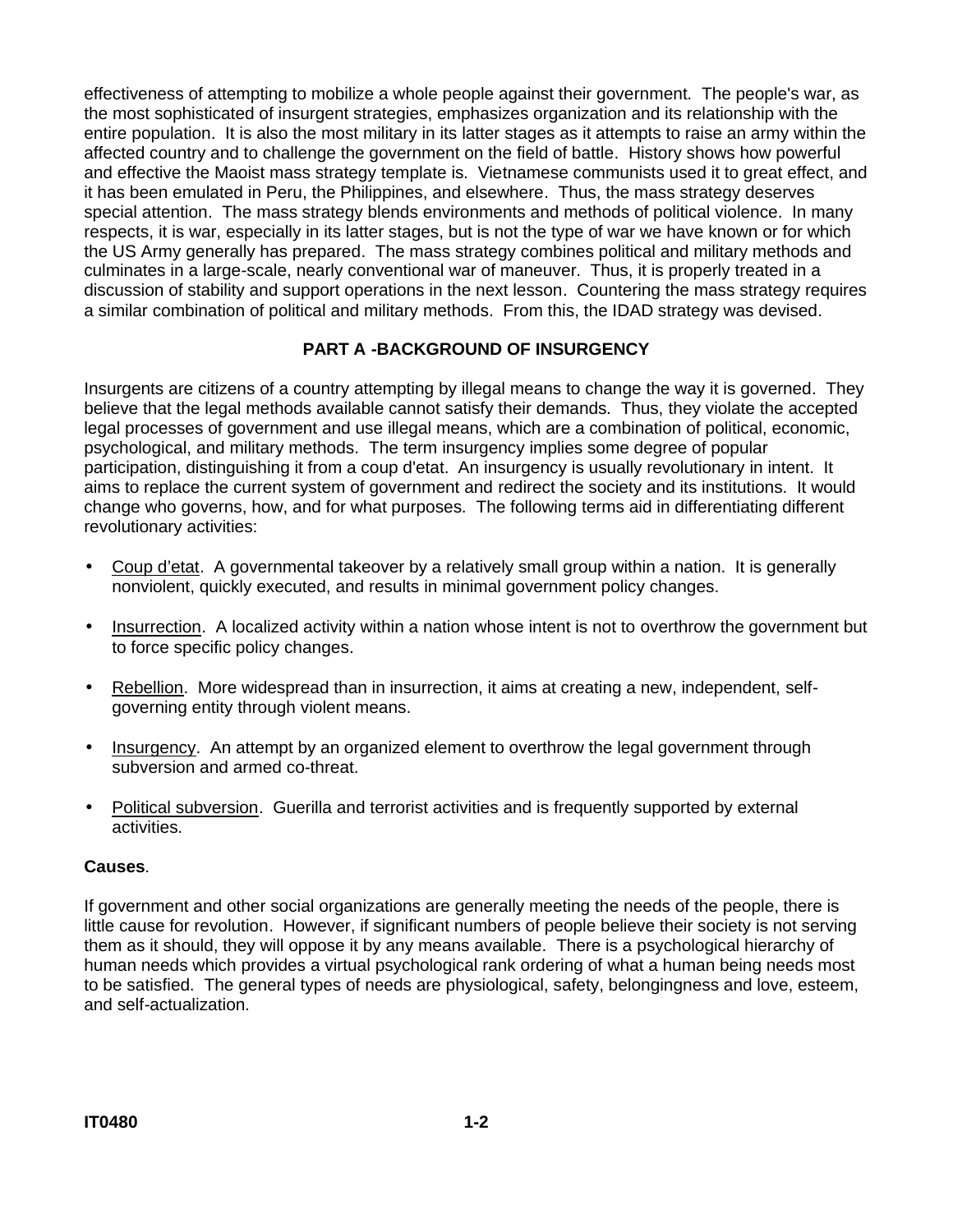Relative deprivation can be experienced at any level of the hierarchy of needs. People become angry when denied food, clothing, housing, jobs, or similar economic needs. However, they can become just as angry if they are denied their human dignity or the opportunity for political participation. Any groups subject to social or political discrimination are potential insurgents, and so are people in an authoritarian society who are subject to arbitrary rule. Even though their government may present economic benefits, people may become discontented when they cannot make decisions affecting their own lives.

Since this hierarchy applies to all people, the potential for insurgency or revolution is not limited to the poorest countries of the world. Indeed, it implies the poorest people will devote themselves to basic survival and will not be concerned with political matters. Neither are the causes of insurgency limited to economic problems. In fact, political and social concerns may be more potent revolutionary motives than economics. The necessary conditions for revolution exist when people believe they are being treated unfairly and have no recourse. If a country is poor and people know it but feel they are getting their fair share of what is available, they do not revolt. They accept the situation as the natural conditions of things. When people begin to believe society owes them more than they actually receive, they experience a sense of injustice and relative deprivation. This sense of injustice can occur at any level.

Conditions that can affect a developing nation's ability to satisfy the wants of the populace include:

- Population expanding more rapidly than economic growth.
- Drastically low educational levels.
- Inadequate technical skills and technological know-how.
- Primitive agriculture.
- Lack of investment capital.
- Control of capital assets by foreign nations.
- Lack of raw materials.
- Small or nonexistent industrial base.
- Elite unwilling to share or give up power.
- Inefficient, sometimes corrupt government.

Eastern European countries have experienced high incidences of revolution since the end of World War II. This endemic violence is ironically due to modernization. Insurgencies began with the struggles for independence from their former European colonial rulers. These newly independent countries fought among themselves to realign borders. Later conflicts, which continue today, are concerned with the internal order of these states. The movements for independence were contagious. As soon as one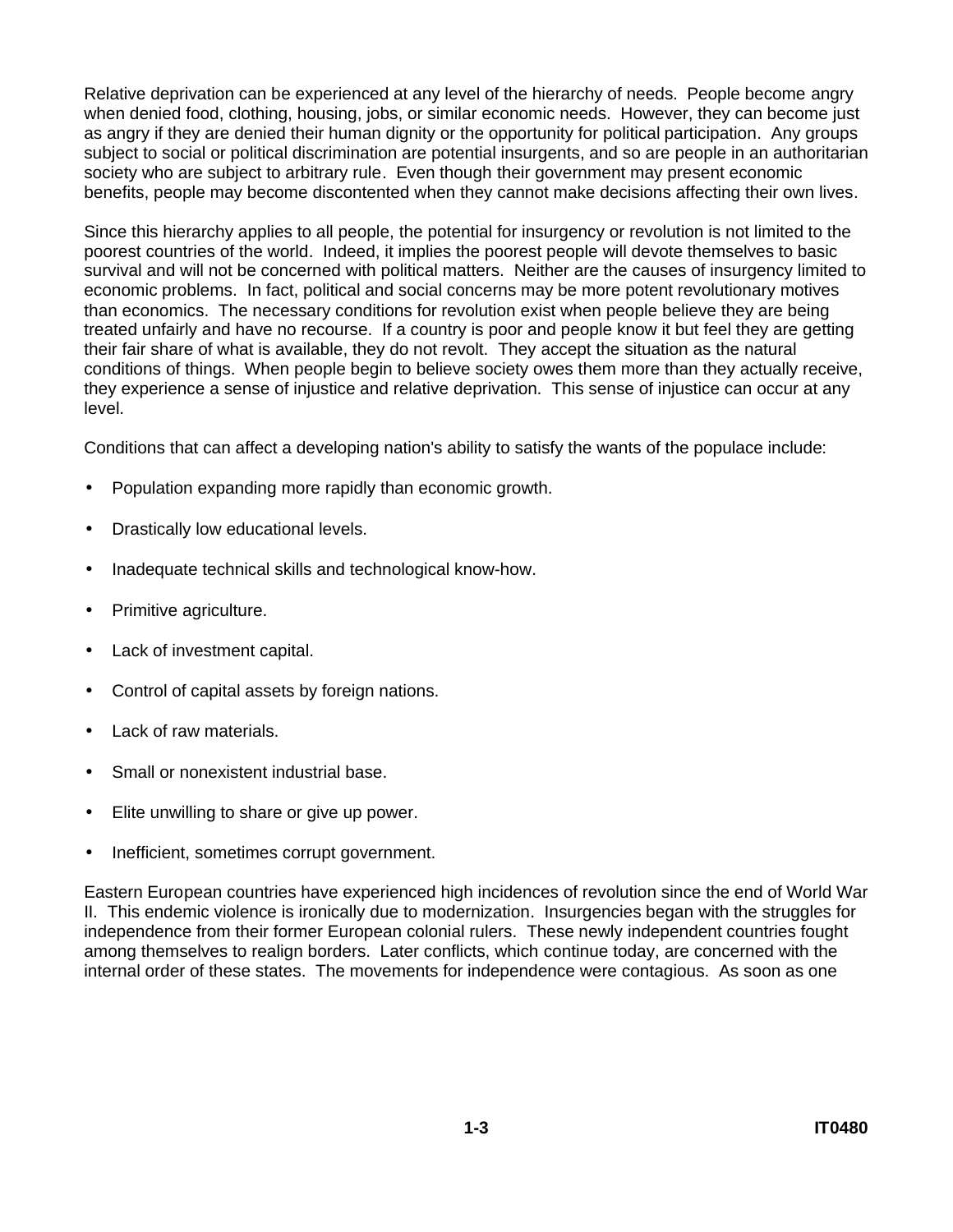country demonstrated that foreign rule was not inevitable, others clamored for independence. People were no longer willing to accept the life of hardship their ancestors had known for centuries.

Government attempts to satisfy the people's growing demands actually made matters worse. Government embarked on modernization programs, promising great improvements and enlisting the people in their efforts. Expectations rose more rapidly than the governments' capabilities to satisfy them. The perception of relative deprivation increased, and people turned against their governments.

Relative deprivation and, thus, revolution are most likely to occur when there is a sudden downturn of societal benefits after a period of growth. Originally, the psychology of relative deprivation applies to individuals. Individuals do not make a revolution; groups make revolutions. Revolution occurs when the dissatisfaction of many people coincides and becomes politicized.

First, the dissatisfaction of relative deprivation must be stated and explained. People may feel discontent without fully understanding the cause of their unease. The first job of revolutionary leadership is to put the discontent into words. The leaders say injustice is due to government policy, which is incompetent, or maybe it favors one group over another. They say we can improve things by extending the franchise, adopting a new tax code, or shifting to a different political-economic ideology. Now, the discontent has a name and a face. It has become a set of political issues. People begin to recognize the possibility of solutions. They demand that the government institute changes. The revolutionary leadership organizes these demands and builds groups of people to act together. When these groups are organized and directed toward political goals, they become political forces.

The government responds with programs and issues of its own. It, too, attempts to mobilize groups and forces in its support. The process of gaining and keeping popular support is analogous to an election campaign in a democratic country. Political parties try to identify issues, things they say are wrong with the government and society. They advance programs to solve the problems and attempt to attract supporters to their side, luring them away from the opposition. A democratic government has an effective mechanism to resolve this corruption. Parties develop political platforms and nominate candidates. They debate the issues before the electorate. Eventually, the people go to the polls to vote. The opposition accepts the results.

The political situation becomes especially acute when the society is divided. Racial, linguistic, national, tribal, or other ethnic divisions aggravate the situation. So do social and economic classes, especially when mobility is limited. All these groups form natural alliances, which may be mobilized en masse. For the government to satisfy all of them is difficult because the advantage of one is the disadvantage of another. The insurgent leadership may manipulate these divisions against each other.

Whatever the strategy and tactics, part of the political process of insurgency is developing antigovernment alliances, or "united fronts." One of the ways an insurgent leadership attracts supporters is through ideologies. It uses them to appeal to the social groups and political forces. Ideology is a general theory of problem solving. It outlines a plan to improve the people's lives. Insurgent leaders may be completely convinced in their own minds that their political theories are correct. This ideology defines the limits in which they are willing to operate. However, they may employ a certain amount of studies cynicism. Insurgents seek to manipulate groups and forces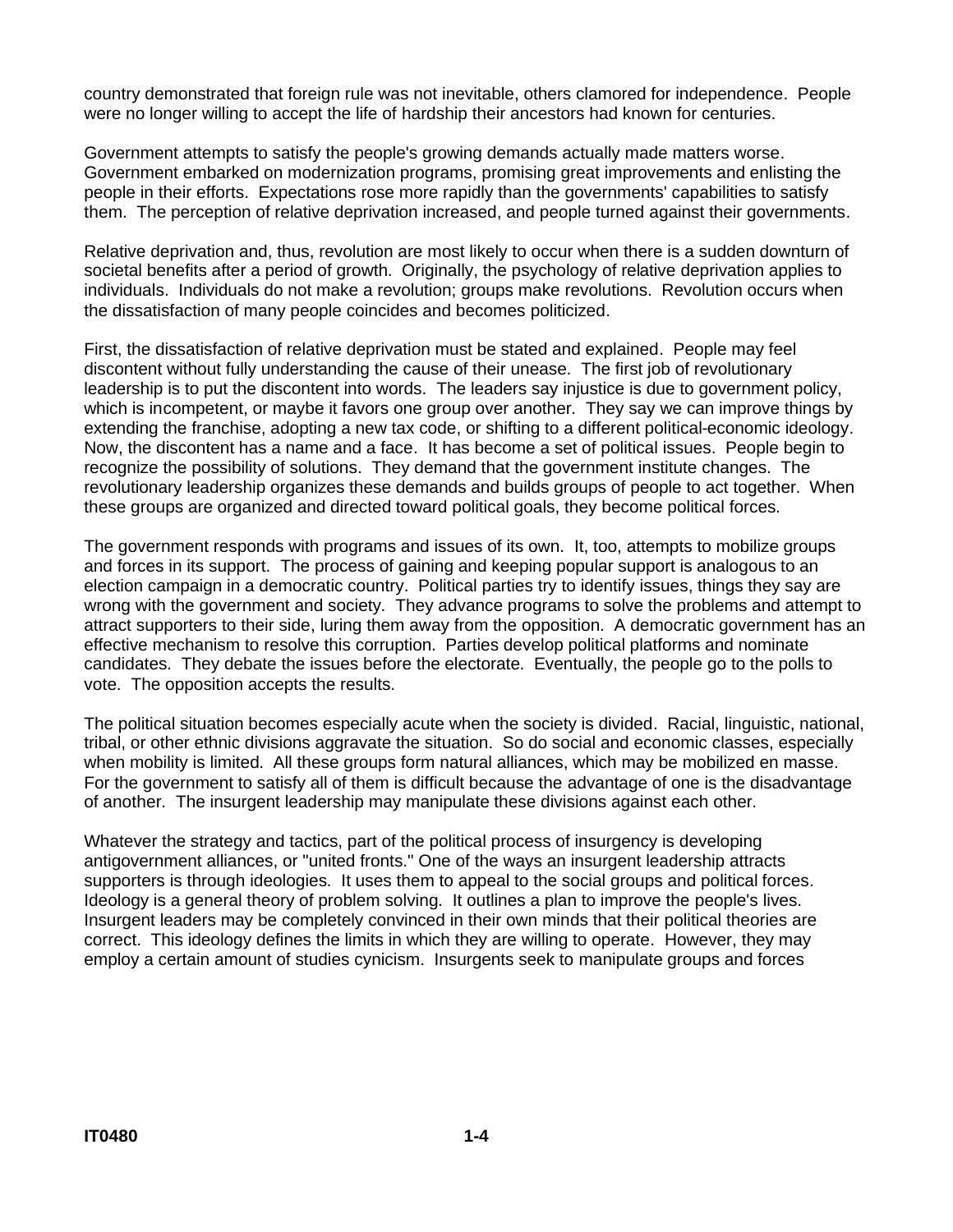for their own purposes. Thus, they may conceal all or part of their ideology and goals from united front allies.

The political appeal of the insurgents must consider the values of the people. Sometimes insurgents have only a vague idea of the sort of government they will establish when they gain power. Their only goal is short-term: to rid themselves of the incumbents. If the existing government is hated enough, such an insurgency can succeed. The defeat of the old government is likely to result in another battle among rival insurgent parties before a new system is established. This type of insurgency is likely to produce an ideology after victory.

#### **Indicators**.

A major indicator of an impending insurgency is the fragmentation of a country's leaders. When the society is failing and there is no agreement on solutions, the leaders divide among themselves. The government becomes unable to count on the loyalty of its own members and employees. Government agencies work at cross-purposes. The executive, legislative, and judicial branches may compete for power. Armed forces often disobey the policies of their governments and pursue their own agendas. The private sector is often divided. Land owners and farm workers may be at odds. Industry and labor may be unable to agree on goals and policies.

Other societal divisions are based on the interests of geographic regions or even age groupings. One of the strongest indications of revolution occurs when a country's intellectuals abandon the existing political system and switch to the government's opponents.

While the potential for revolution indicates an unhealthy government, the disease is not always fatal. A sick government may be able to cure itself; certainly, it will try. It will put up a spirited defense, and if it acts properly, it has a reasonable change to defeat the insurgency. A government would appear to have all the advantages in an early stage of insurgency. It has the presumption of legitimacy that comes with incumbency. It controls the wealth and coercive power of the state. A revolutionary group that challenges a government in power must be committed to its cause and ready to embark on a difficult undertaking.

#### **PART B - TYPES OF INSURGENCY**

Insurgencies generally fall into one of four broad categories (See Figure 1-1): politically organized, militarily organized, traditionally organized, or urban-although some insurgencies have characteristics of more than one type. The defining quality of each category is the group's organizational strategy. Differences in organizational approach, in turn, produce differences in the military and political strategies employed by the insurgents at the international, national, provincial, and village levels of the conflict.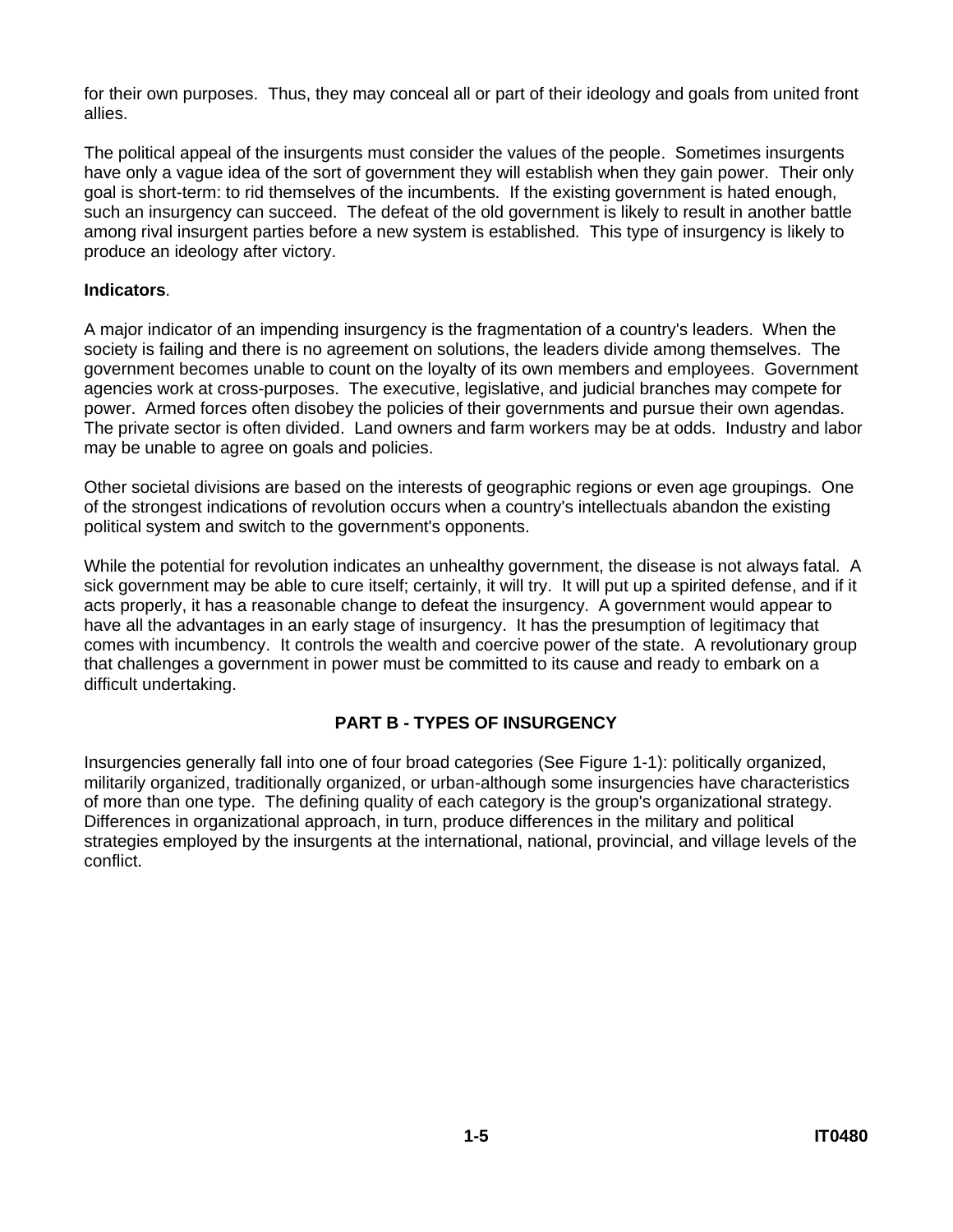| Organizational structure                                                                                                                   | Objective/Strategy                                                                                                                                                                   | <b>Vulnerabilities</b>                                                                                                                                                                                                                                                           | Other<br>Characteristics                                                                    |  |  |
|--------------------------------------------------------------------------------------------------------------------------------------------|--------------------------------------------------------------------------------------------------------------------------------------------------------------------------------------|----------------------------------------------------------------------------------------------------------------------------------------------------------------------------------------------------------------------------------------------------------------------------------|---------------------------------------------------------------------------------------------|--|--|
| <b>Politically organized insurgency</b>                                                                                                    |                                                                                                                                                                                      |                                                                                                                                                                                                                                                                                  |                                                                                             |  |  |
|                                                                                                                                            |                                                                                                                                                                                      |                                                                                                                                                                                                                                                                                  |                                                                                             |  |  |
| <b>Extensive, complex</b><br>political structure<br>developed before<br>military operations are<br>initiated.                              | Shadow government<br>created to undermine<br>authority of existing<br>regime; political<br>consolidation fo<br>contested areas.                                                      | <b>Vulnerable to</b><br>concentrated effort<br>aimed at neutralizing<br>the infrastructure and<br>establishing<br>administrative control in<br>contested areas.                                                                                                                  | <b>Protracted warfare;</b><br>tendency toward<br>excessive revolutionary<br>zeal.           |  |  |
| Military organized insurgency                                                                                                              |                                                                                                                                                                                      |                                                                                                                                                                                                                                                                                  |                                                                                             |  |  |
| Small. Decentralized<br>structure of armed<br>insurgents serving as a<br>catalyst for mobilizing<br>opposition against<br>existing regime. | Insurgent groups hope<br>to form focus for<br>disaffected population;<br>destruction of regime<br>legitimacy by military<br>action; military<br>consolidation of<br>contested areas. | Vulnerable to<br>aggressive military<br>action during early<br>stages of rebellion<br>because of<br>undeveloped political<br>structure, relatively<br>vulnerable logistics and<br>communications<br>networks, and lack of<br>clandestine networks<br>among local<br>populations. | Hope to demoralize<br>regime and attain power<br>without extensive<br>conventional warfare. |  |  |
| <b>Traditionally organized insurgency</b>                                                                                                  |                                                                                                                                                                                      |                                                                                                                                                                                                                                                                                  |                                                                                             |  |  |
| <b>Existing tribal or</b><br>religious organizational<br>structure.                                                                        | No unique strategy<br>common to all; will<br>adopt strategy of one of<br>the other types.                                                                                            | Limited capacity for<br>absorbing economic<br>and military punishment:<br>leadership conflicts are<br>common; leaders often<br>lack sufficient<br>motivation, experience<br>as insurgents, and<br>political discipline.                                                          | Recruitment on basis of<br>ethnic exclusivity.                                              |  |  |
| <b>Urban insurgency</b>                                                                                                                    |                                                                                                                                                                                      |                                                                                                                                                                                                                                                                                  |                                                                                             |  |  |
| Cellular structure in<br>urban environment.                                                                                                | Threaten regime<br>legitimacy through<br>urban disruption.                                                                                                                           | <b>Restricted to small</b><br>areas and must hide<br>within population;<br>attribution resulting from<br>military/police pressure<br>and the psychological<br>stress of clandestinity.                                                                                           | Often in support of<br>wider insurgency waged<br>in rural area.                             |  |  |

**Figure 1-1. The Four Broad Categories of Insurgency**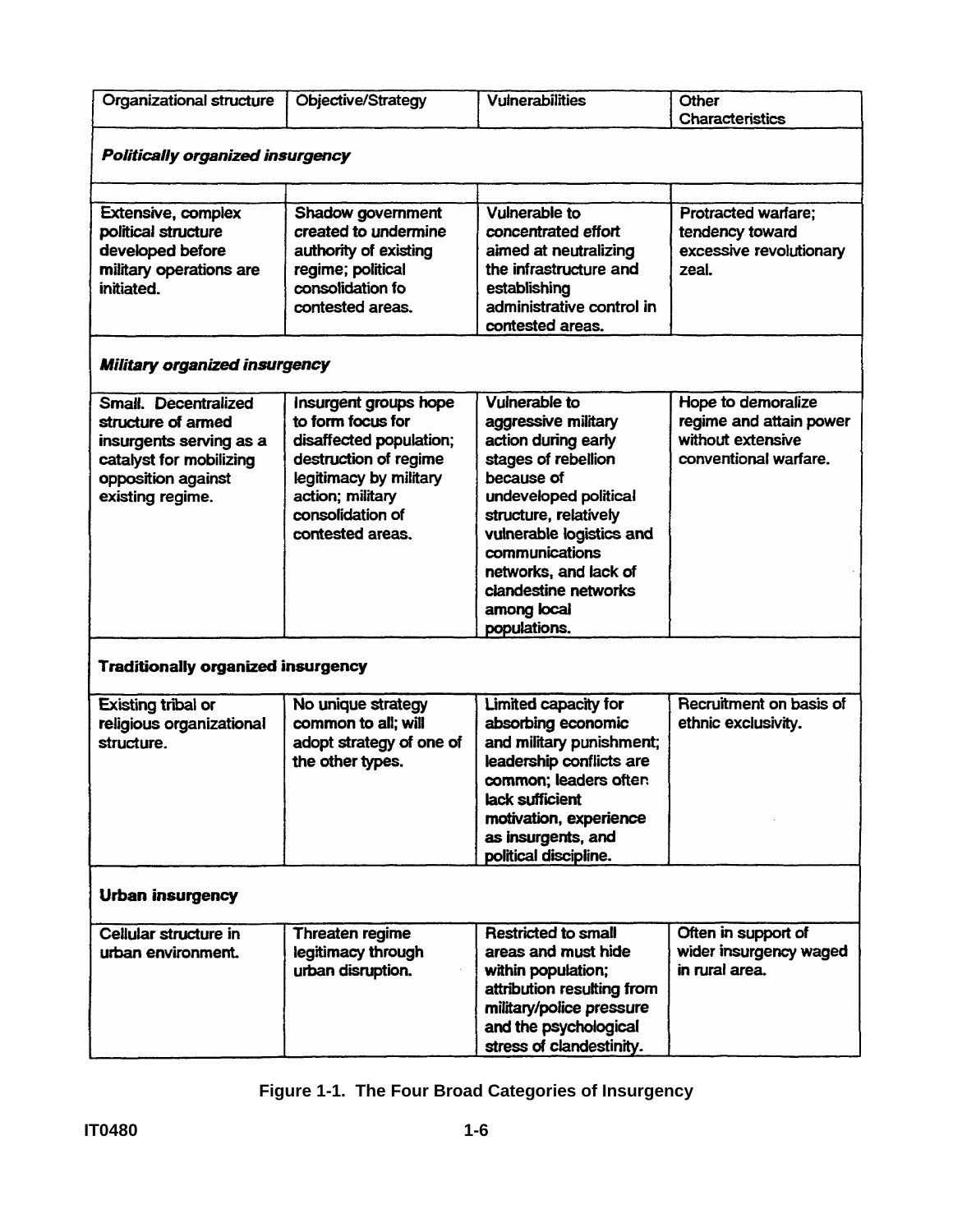Organizational strategy is determined primarily by the group's operational environment and by the training of its leaders. The operational environment includes the sociocultural make-up of the target population, the economic, political, and geographic characteristics of the area of operations (AO), the insurgents' initial strength, the role of outside parties, and government capabilities. These factors frequently override training and ideology as a determinant of strategy in successful insurgencies; guerrillas who cannot adjust their strategy to suit local conditions rarely survive.

Many politically, militarily, and traditionally organized insurgencies have urban components despite their rural concentration. Insurgent cadres often have strong ties to the cities, and many opposition leaders have attempted city-based revolts before adopting rural-based strategies. An urban component aids a rural-based insurgency by tying up government forces and providing financial, intelligence, and logistic services. Additionally, insurgent "armed propaganda" in urban areas usually receives better media coverage than that perpetrated in the countryside.

Insurgencies of several types may occur simultaneously within the same country. However, differences in organizational strategy, as well as differences in ideology, motivation, leadership, and cadre background, make unification of insurgencies of different types difficult.

The successful progression of armed insurgencies, especially the mass-oriented type, can usually be categorized into three general phases:

• Phase I. Organization. Like all insurgencies, the mass strategy begins from a poverty of resources. Its first task is to organize itself and create political, economic, social, and military assets from within the country. This initial phase can be properly labeled the organization stage. It has also been called latent and incipient, suggesting inactivity, but nothing could be further from the facts. The organization stage is a period of intense activity, laying the groundwork from which subsequent stages develop. Without it, nothing else could be done. If the government is particularly unpopular and weak, this stage alone could bring it down. An insurgency is most vulnerable during the organization phase. If the government recognizes its existence and has the will and determination to oppose it, the insurgency can be defeated at this stage with relative ease. Governments, however, are reluctant to admit an insurgency exists until it can no longer be denied. Recognition of insurgency tends to bestow legitimacy on it and acknowledge government weakness. Insurgents formulate ideology and organize leadership relationships. The insurgents normally have a covert element, regardless of whether they are operating legally or illegally. The insurgents use PSYOP to:

Exploit grievances.

Heighten expectations.

Influence the populace.

Promote the loyalty of insurgent members.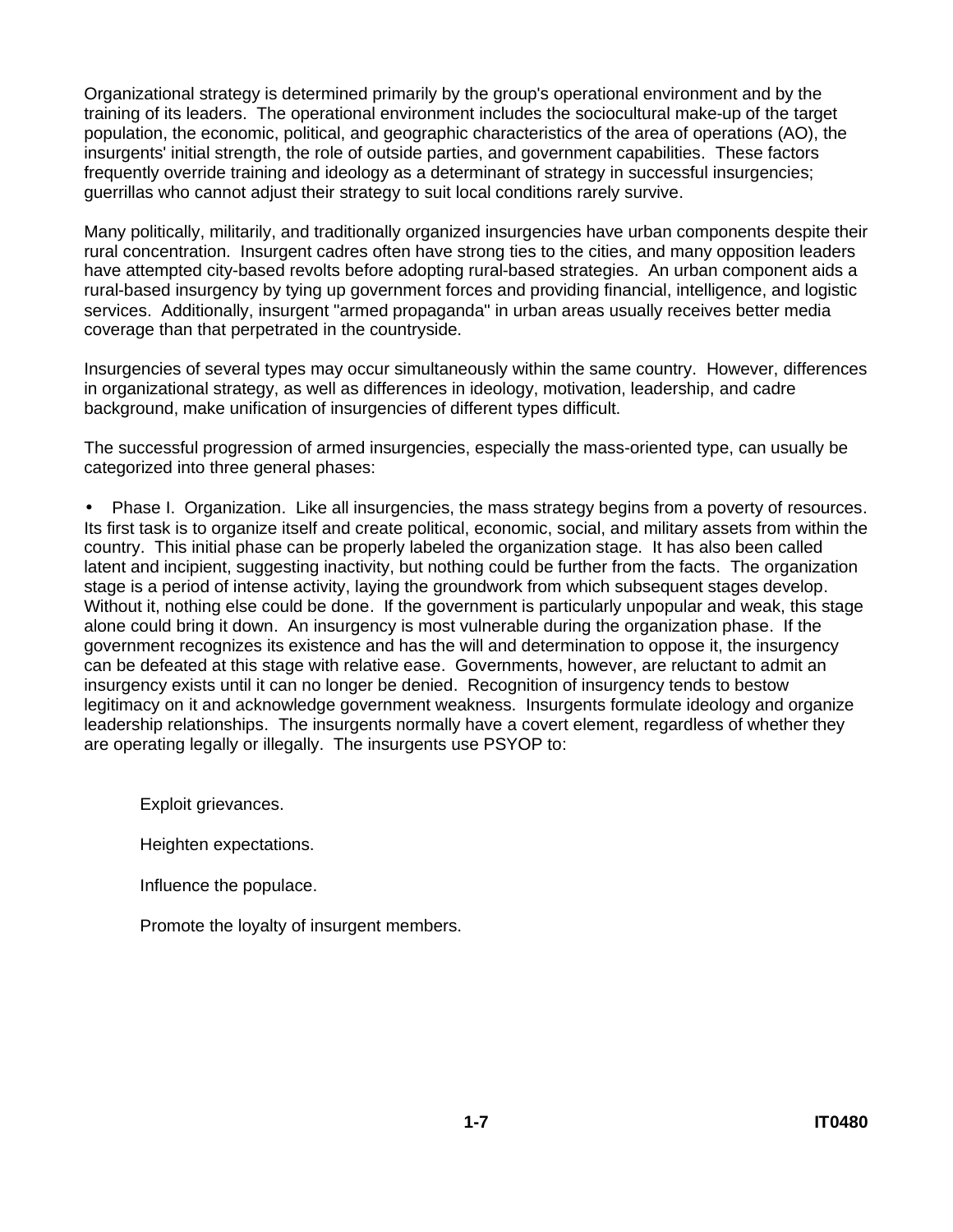As the insurgents consolidate their initial plans, their organization coalesces into a shadow government. After this they concentrate on:

Gaining influence over the populace.

Infiltrating government, economic, and social organizations.

Challenging the government's administrative ability.

Recruiting, organizing, and training armed elements.

• Phase II. Guerrilla Warfare. The organization phase blends into the guerrilla warfare phase. Organizational strength and discipline continue to grow. As capabilities increase, the number and size of guerrilla attacks increase. Sabotage and terrorism continue at a heightened pace. Propaganda is intensified. The insurgents drive government officials out of local areas in search of safety. As the insurgents gain control over geographic areas, they develop them into bases for further operations. The insurgent political organization begins to establish its legitimacy, setting up a shadow government and seeking international recognition and support. This phase occurs when it gains sufficient local external support to begin organized guerrilla warfare or related forms of violence against the government. The insurgents' major military goal is to control additional areas. The government becomes entangled in protecting areas simultaneously while insurgents destroy LOC and capture or destroy government resources.

• Phase Ill. War of Movement. The final phase is what Mao Tse-tung called war of movement. Guerrilla bands combine into regular forces of battalion, regiment, and higher strength. The guerrillas acquire more powerful and sophisticated weapons from foreign assistance and by capturing them from the government. Insurgent military forces challenge the governments army directly in battle. Areas of insurgent control expand and political activity increases. Ultimately, the insurgents defeat the government's forces, whose morale and discipline have been undermined by subversion, numerous small defeats, withdrawal of popular support, and loss of confidence. This phase is primarily a war of deployment of forces between the insurgents and those of the established authority.

The phases of insurgency do not follow a rigid sequence or timetable. Success might come in any phase, depending on the government's reactions. Likewise, the insurgents will experience defeats and other setbacks, causing them to retreat to an earlier phase. In bad times, the insurgents will reduce their level of activity, only to come back in strength when they have recovered and improved their capabilities.

## **PART C - INSURGENT ORGANIZATIONS**

An effective organizational structure is essential if the insurgency is to spread its political ideology and secure new members. Competent leadership is required to unify the efforts of various groups and provide guidance over their activities. See Figure 1-2 for the organization of a mass-oriented insurgency.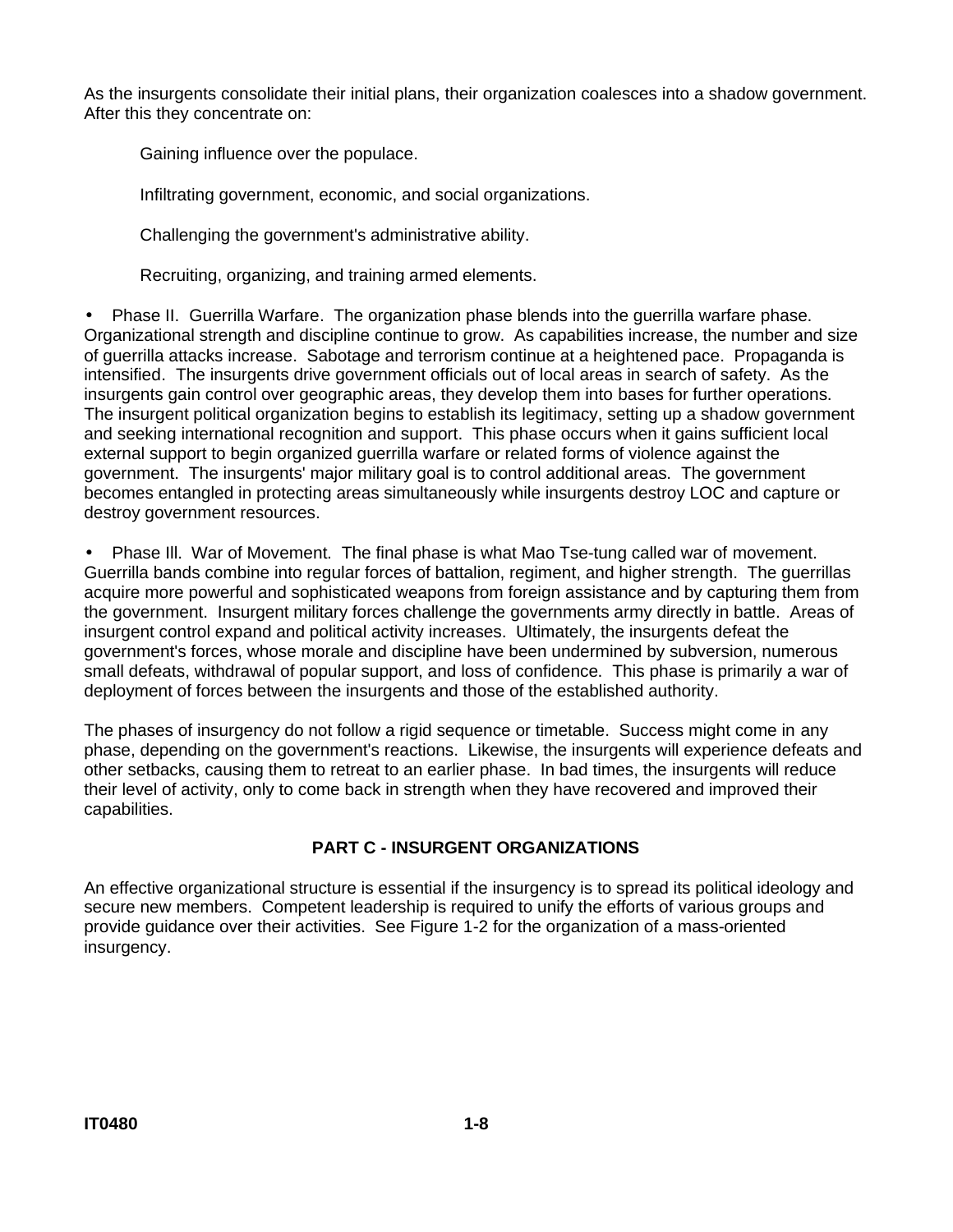

**Figure 1-2. Organization of Mass-oriented Insurgency.**

An insurgency using the mass strategy organizes into three parallel hierarchies: the political party, the popular control mechanism, and the military organization. Both overt and covert party members hold key leadership positions in the military and popular organizations. Through them, the political party controls the other two organizations at every level-national, regional, and local. The party makes policy and directs both political and military operations. The highest political organization is usually overt so it can seek foreign assistance and promote the insurgents' cause in the international diplomatic arena. Lower echelons of the political party are covert and compartmentalized for security.

These three elements-political, popular, and military-make up the structure of a mass insurgency. The mass strategy is distinguished from other strategies by the clear lines of separation among these three elements. The political party must approve decisions of the other elements at every level. Whenever there is a conflict among the components of the insurgent organization, political requirements take priority.

## **The Political Party**

The cell is the basic party organizational unit. It consists of a small group of individuals who work together on party assignments. Only the cell leader knows the identity of higher party officials or the membership of other cells. This compartmented organization prevents compromise if a cell is penetrated or its members captured. A prisoner cannot tell what he does not know. A party member usually belongs to two or more cells-the local party cell and one or more functional cells such as those in schools, factories, or trade organizations.

Party groups control and coordinate the activities of two or more cells. Each party group, in turn, is responsible to a higher office, the interparty committee. This committee is responsible to its counterpart committee at the next higher political echelon. The chain of command within the party structure extends downward from the central committee at the national level through interparty committees at national, subnational, and local levels. The local party organization has its own paramilitary element, which is discussed in the section on the military organization.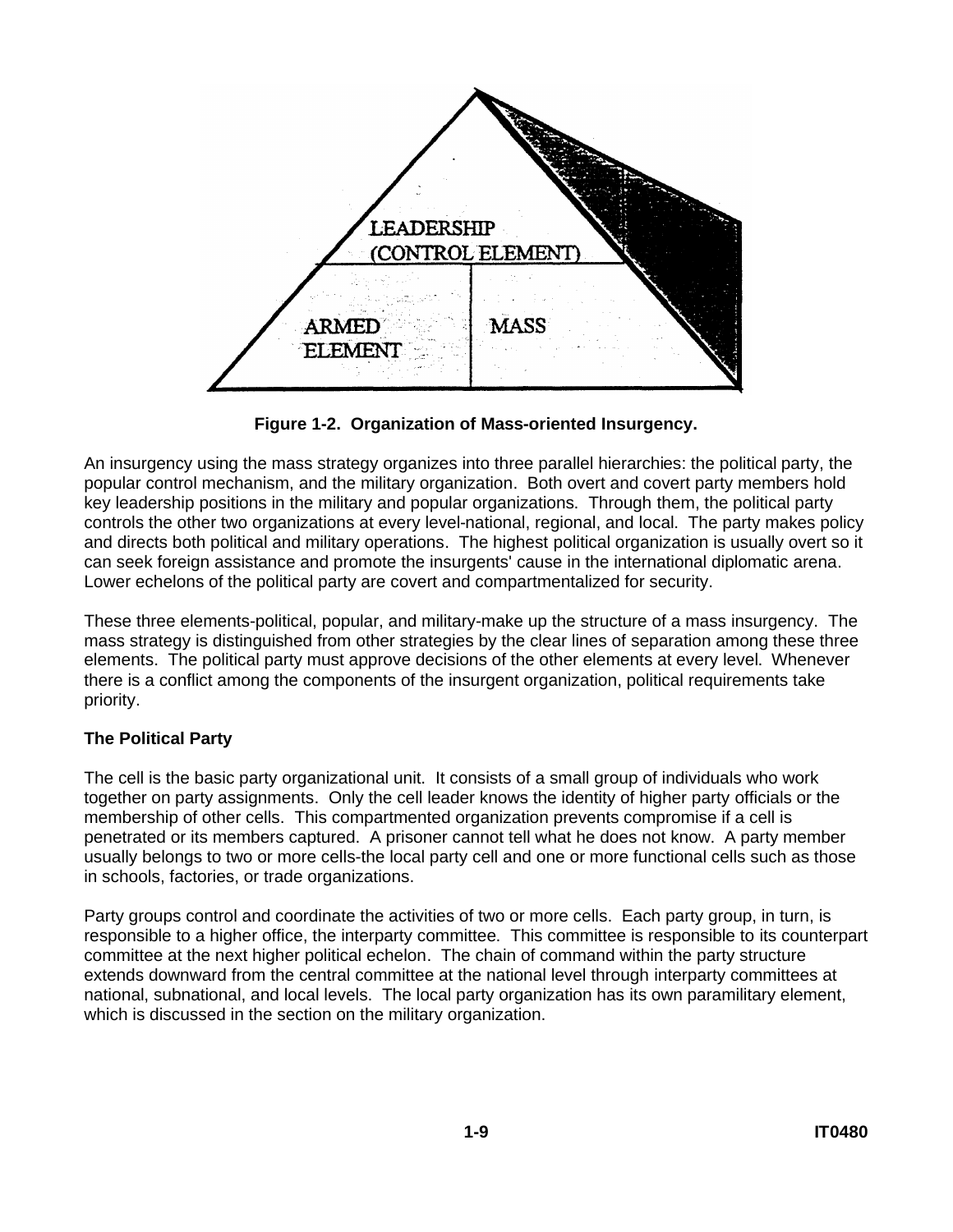### **The Popular Control Mechanism.**

An insurgency following the mass strategy builds popular organizations to gain control of the people and mobilize support. The whole population, minus identified enemies, is invited or even coerced to join. Many of the members may be unaware of the party's control over the organization and its intended use of it. Party members hold major offices in the mass organizations to ensure central political control over the popular elements. The party includes auxiliary organizations such as labor unions and farmers', women's, and youth groups to extend their appeal and control. Other functional organizations provide specific supplies and services to the insurgency. If a united front is formed with other parties, it becomes part of the popular control mechanism.

#### **The Military Organization**

Military units are organized on national, regional, and local levels. All are subject to a dual chain of command. The military hierarchy is made up largely of party members who hold key command and staff assignments. They are responsible both to higher military authority and the political apparatus at the same organizational level. Military plans and orders are formulated to implement party policy. Political considerations have a higher priority over purely military considerations in all military actions and at all levels of command.

The central authority controls main force units, which serve any place in the country. They are usually the best trained and equipped of the military forces. Main force units are the principle offensive arm of the insurgency. They are organized into battalions, regiments, and higher echelons and include all the arms and services. Some of their soldiers are recruited by promotion from lower-level military organizations.

Regional force units are responsive to the military chain of command and the intermediate level of the party organization. They serve in their subnational geographic region. They attack government targets within their capabilities and support main force units. Regional forces receive recruits promoted from local forces and provide personnel by promotion to main force units. Regional forces usually operate at battalion level.

At the lowest level of the regular military organization are the local force units, which respond to the directions of the military chain of command and the local party organization. They serve in their own hometowns, villages, or rural areas. They are the poorest-trained and-equipped of the military units. They provide local security and enforce local party policy. They provide intelligence and support to regional and main force units operating in their area.

Local militia are completely separate from the military organization. They are part of the popular control organization and function much as the local force military units. However, their actions are primarily political. They take direction form the party organization, not the military chain of command. They protect the local party apparatus, keep local citizens in line, and coerce and intimidate local supporters of the government. The local militia are a permanent presence at the city, town, or village level. They are political organizers and propagandist as well as police enforcers and providers of security for the local party apparatus.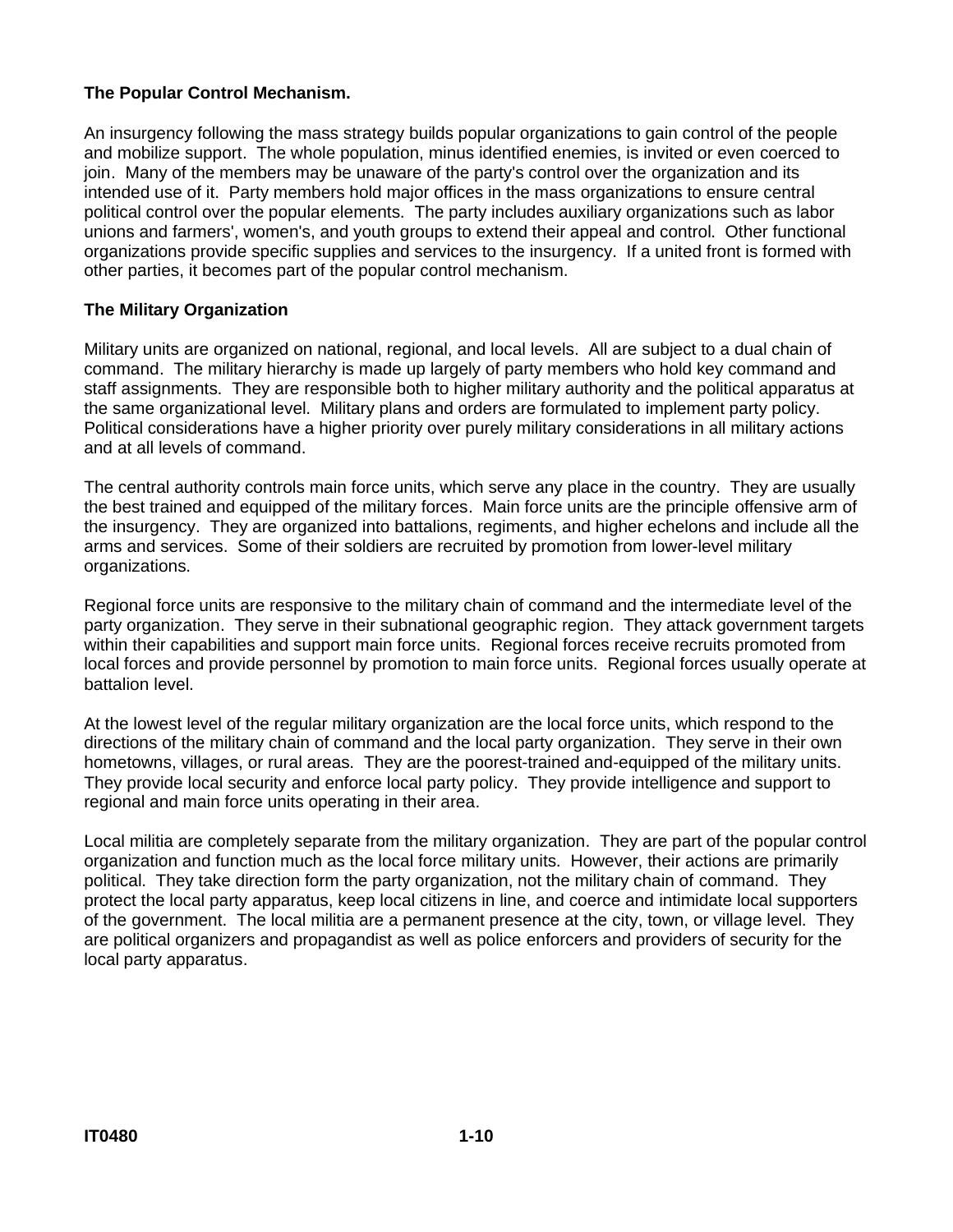The insurgent struggle represents a particular adaptation of revolutionary strategy in a specific time and place. Its effectiveness, however, cannot be denied. US Army officers dealing with the mass strategy of insurgency must understand it, at least in basic concept. They must also be aware of possible applications in other forms of conflict below the threshold of war.



**Figure 1-3. Politically Organized Insurgent Infrastructure.**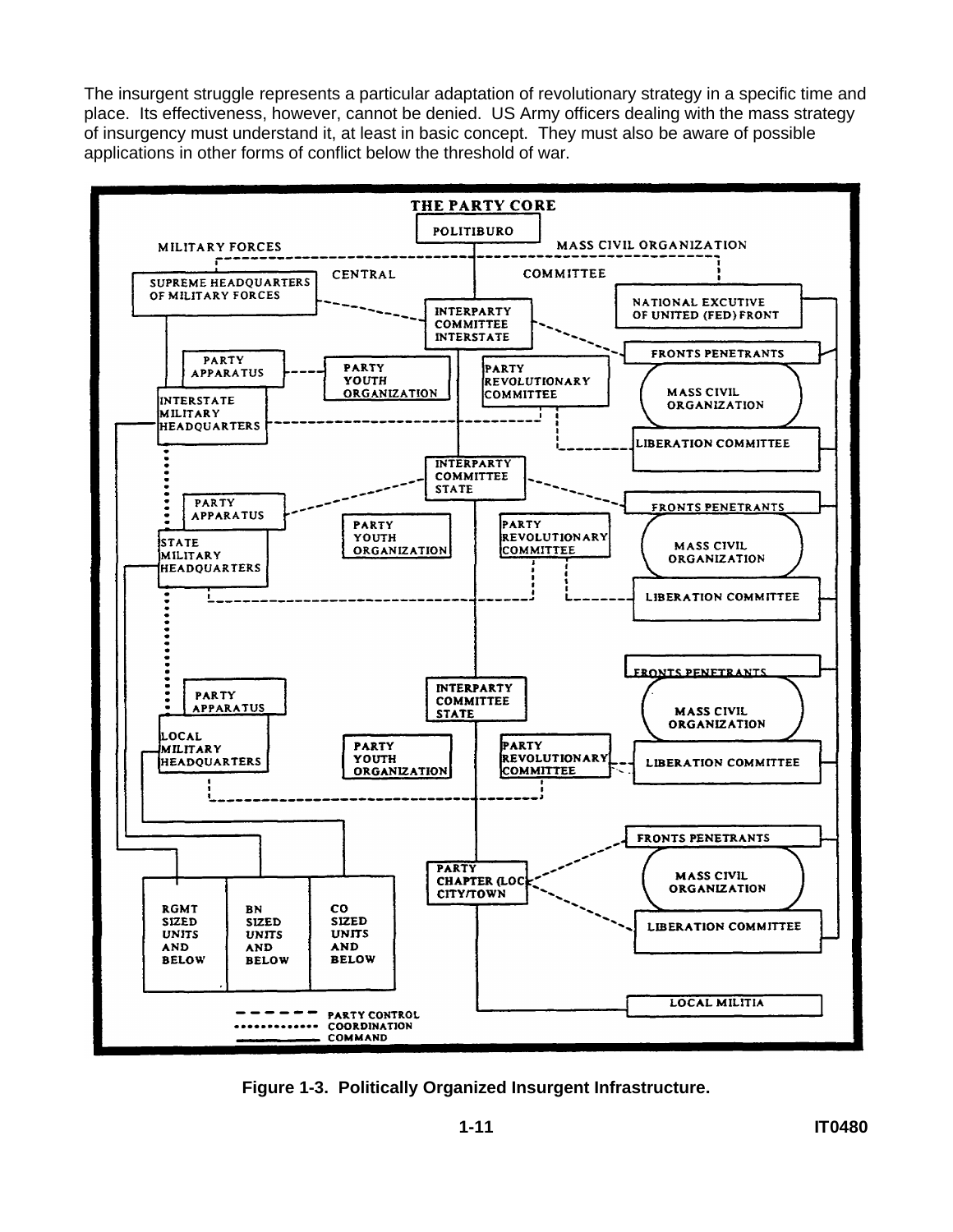#### **PART D - INTERNAL DEFENSE AND DEVELOPMENT STRATEGY PLANNING AND ORGANIZATION**

Host country IDAD doctrine is designed to prevent insurgent movements. This is done by counteracting the threat posed by an insurgent organization and by alleviating conditions that create populace unrest and promote violence. Should an insurgent movement develop, the emphasis would be on holding down the amount of violence or terrorist activity that would ensue. IDAD Strategy dictates the use of political, economic, psychological, and military powers of the host government, including security forces to prevent or defeat insurgency. The US concept is based on the strategy of using simultaneous IDAD programs to attain internal security. The four dependent components of IDAD strategy are: Balanced development, security, neutralization, and mobilization.

- Balanced development attempts to achieve national goals through balanced political, social, and economic development. It includes activities to alleviate frustration by providing opportunities to individuals and groups within the society.
- Security includes all activities to protect the populace form the insurgent and to provide a secure environment for national development. The primary purpose is to destroy the leadership and control element of the insurgent movement.
- Neutralization includes all lawful activities to disrupt, disorganize, and defeat an insurgent organization.
- Mobilization includes all activities to motivate and organize the populace in support of the government.

Internal defense planning requires knowledge of the insurgent threat and close coordination between the civil and military community. Planning includes support from the armed forces and the efficient integration of external assistance from free world nations, if required. The host country's defense establishment should prepare the military plans for the IDAD program. It should include information on plans for the police and other security forces that the host country may possess. The military plan should include several operational annexes, one of which will be the intelligence portion. This portion should contain the following:

- Available intelligence assets.
- Guidance for the collection, processing, and dissemination of intelligence concerning the insurgent, weather, terrain, and population.
- Intelligence requirements pertinent to the psychological operations (PSYOP), civil affairs (CA), and communications security (COMSEC).

IDAD Organizational Guidance provides centralized and coordinated direction to the host governmental agencies. All planning, organization, and control should follow the established political organization of the country. Responsibilities of the three organizational levels are:

• The National-level organization. This is concerned with the overall threat to the nation and total resources available for employment in IDAD. The intelligence office is one of the major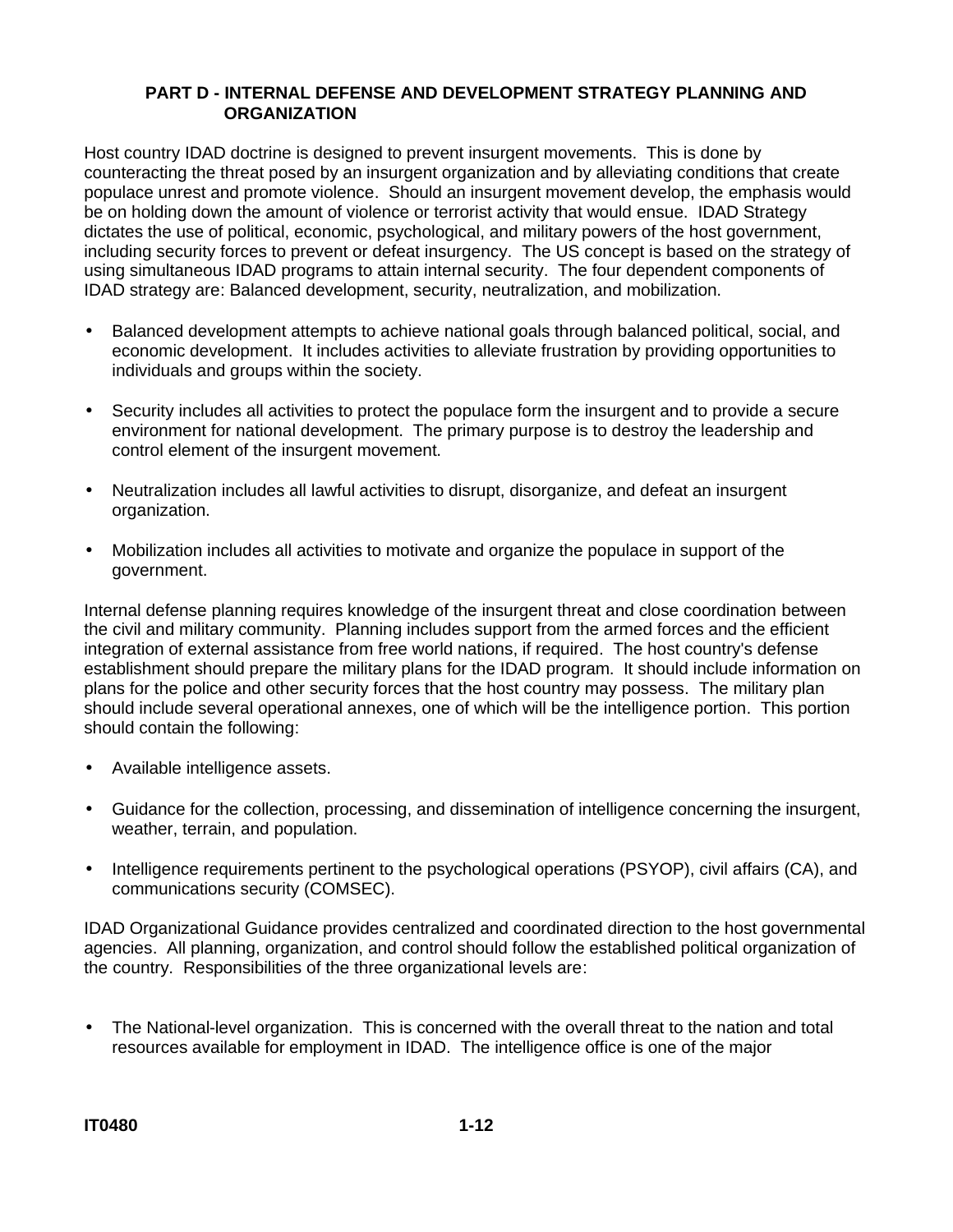offices established for IDAD planning and coordinating. It provides general guidelines on intelligence relating to national security. This office is staffed mainly by representatives from intelligence agencies, police, and military intelligence.

• The Subnational-level Organization. This may establish area coordination centers at the state and local levels. These centers exercise operational control over all military forces and government civilian organizations within their respective areas of jurisdiction. Normally, local and national intelligence organizations are included in the area coordination center.

Coordinating centers are not intended to replace or perform the functions of government agencies but to provide focal points for planning and coordinating the counterinsurgency effort. Civilian advisory committees are composed of government officials and leading citizens, who help the coordination centers at all levels by evaluating the success of their activities and by helping to gain popular support These committees evaluate the results of various actions affecting civilians and provide a communications link with the people, thus providing feedback on which to base future operations.

## **PART E - INTERNAL DEFENSE INTELLIGENCE**

The primary responsibility of intelligence personnel engaged in internal defense operations is to produce intelligence aimed at preventing or defeating an insurgency. To defeat an insurgency, information must be collected, processed, and intelligence produced on virtually all aspects of the internal defense system. When insurgents are receiving aid from an external power, it is necessary to obtain information on the role of that external power in the insurgency. To counteract an insurgency, the established government must maintain the support of the people. IDAD programs, therefore, must be well planned, implemented, and supported. Good intelligence is essential to accomplish this. In support of IDAD programs, the intelligence mission provides assistance to the Army in six specific areas:

- Intelligence Operations.
- Psychological Operations (PSYOP).
- Populace and Resource Control.
- Civil Affairs (CA) Operations.
- Tactical Operations.
- Advisory Assistance.

#### **Intelligence Operations.**

The direction, collection, processing, and dissemination of information about all aspects of a nation susceptible to insurgency are essential to successful IDAD operations. Military intelligence operations, coordinated with other host country IDAD operations, must begin as early as possible to counter a potential or active insurgency. Of particular importance are intelligence operations directed toward neutralizing or destroying the effectiveness of the insurgent infrastructure and establishing a data base in preparation for whatever roles the military is required to plan in defeating the insurgent movement.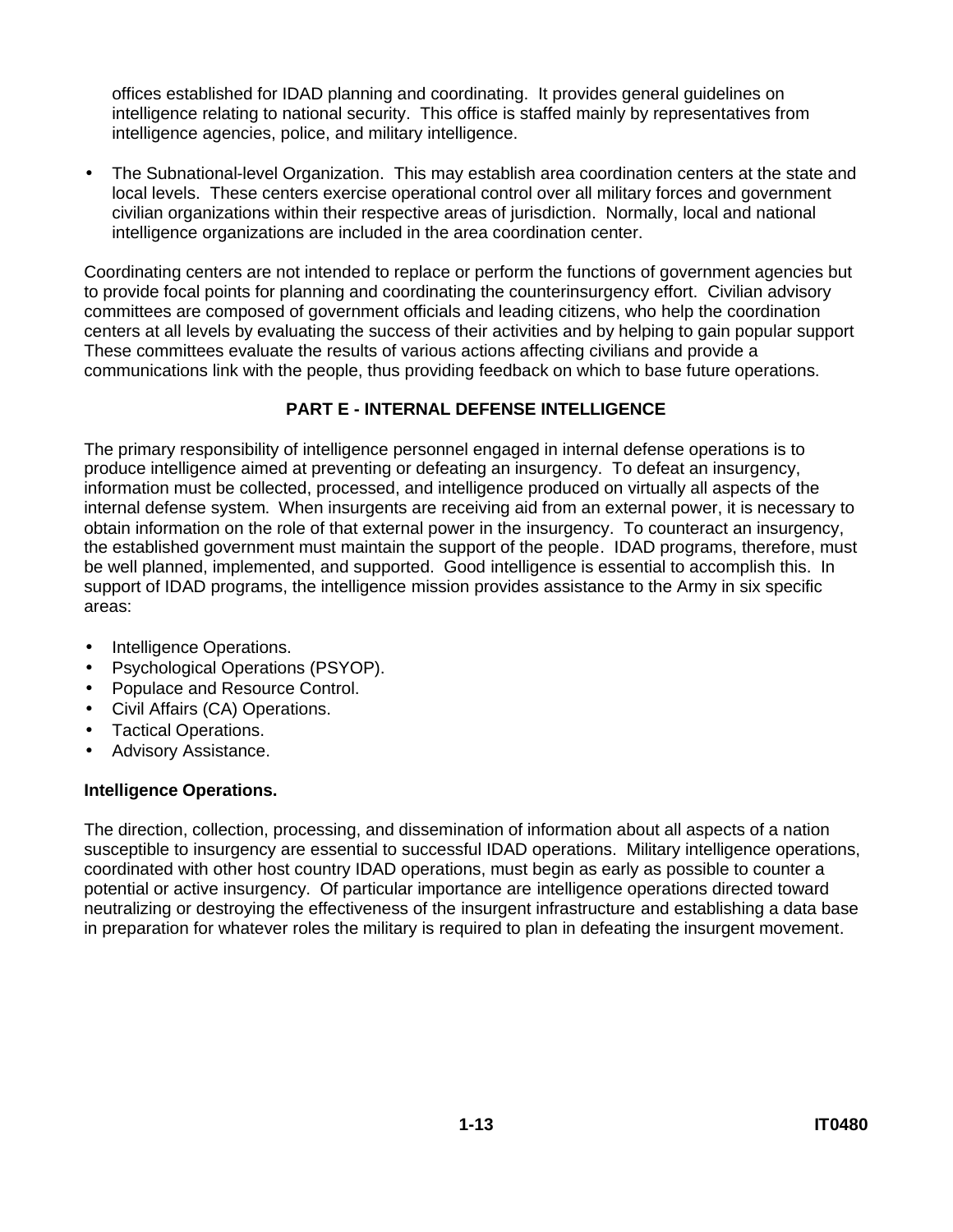IDAD operations are dependent upon intelligence and counterintelligence activities because subversive insurgency relies on the country's population for success. The population is both a target of the insurgent and a principal source of his intelligence, cover, personnel, and logistical support. This is why the people are considered to be a major consideration of intelligence along with the traditional considerations of the enemy, weather, and terrain. Intelligence operations support IDAD planning and operations by providing general and specific information about the AOs and the insurgent forces. In broad terms, early intelligence objectives are to:

- Determine the indicators of an impending insurgency.
- Obtain information concerning the insurgent, weather, terrain, and population.
- Reduce to a minimum insurgent espionage, subversion, and sabotage.

A unified, centralized intelligence system is essential to the effective conduct of IDAD operations. While maintaining the capability for the highest level of intelligence activities, operations must effectively employ both intelligence and counterintelligence measures. At the national level the intelligence structure should:

- Operate freely throughout the nation.
- Have a central registry of intelligence information.
- Maintain a centralized system of source control.
- Coordinate all intelligence and counterintelligence programs.
- Provide direction, collection, processing, and dissemination for the intelligence effort.
- Prepare national intelligence and counterintelligence plans and estimates.
- Conducts covert operations as directed.

Basic intelligence on a specific area and situation is derived from strategic intelligence reports and studies augmented by available information of the area. This is the basis for the estimate of the situation and subsequent plans.

Planning for production of intelligence is a continuous task at all levels as military operations can be initiated at any time. Intelligence collection planning for IDAD involves three key efforts:

- Gathering strategic intelligence concerning the actual or potential insurgent and the population as derived from political, economic, and sociocultural developments.
- Assessing and exploiting insurgent infrastructure to include its command, control, and communications (C3) structure, recruiting system, logistic support, and mass civil organization collection efforts against these activities can lead to early detection and identification of key members of the infrastructure.
- Focusing all source collection, threat intelligence and information on the area specifically on the commanders needs. The objective of intelligence production is to provide accurate and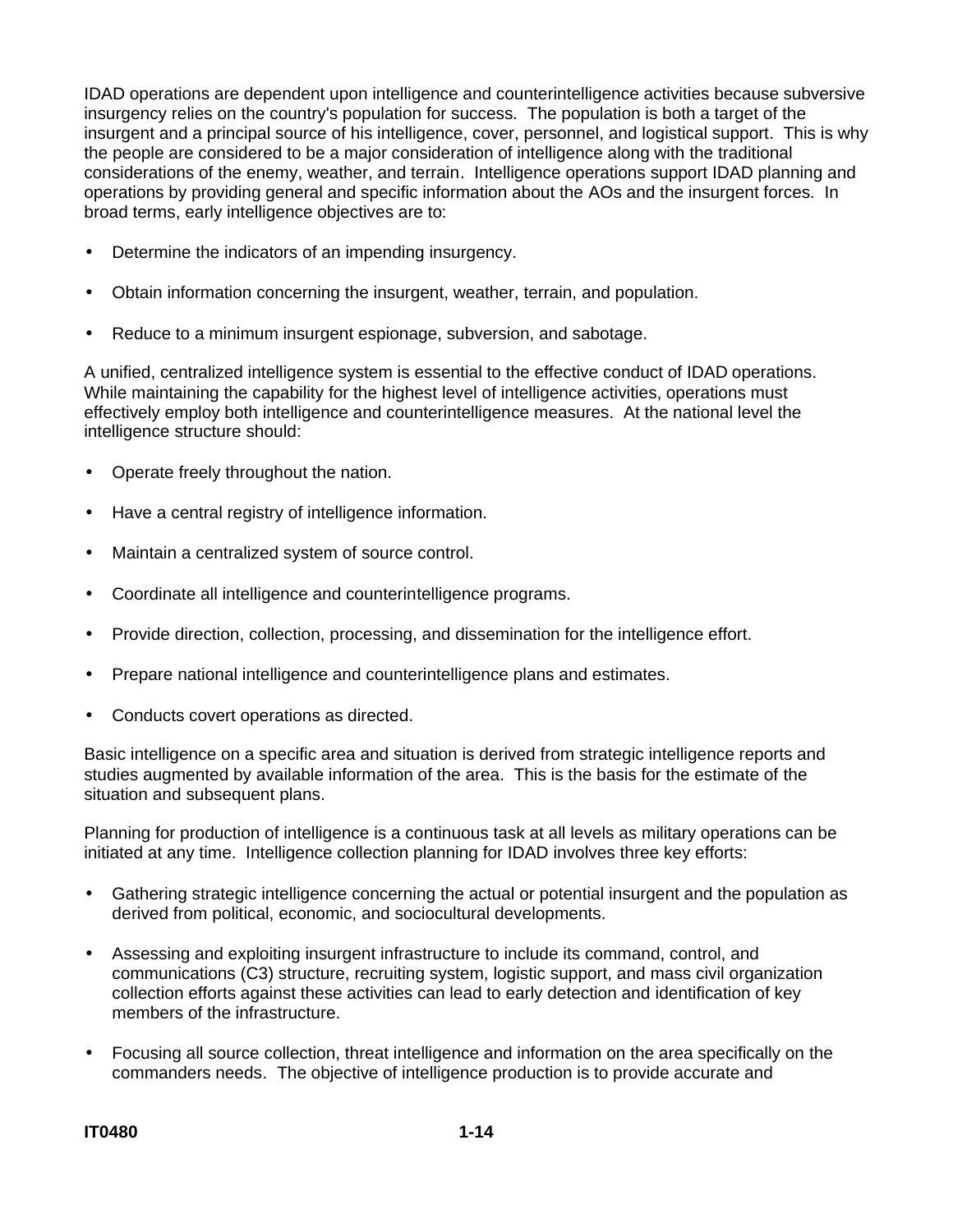timely intelligence that satisfies military and civil requirements at each operational echelon. There must be a steady flow of intelligence information to and from higher, lower, and adjacent headquarters and agencies. This requires constant coordination between military and civilian police and intelligence organizations. Intelligence requirements vary according to echelon, user, and mission. No single format is adequate for all users; therefore, production programs must provide several degrees of detail. Determination of production objectives and priorities requires careful analysis.

### **Psychological Operations.**

Since both government and insurgent forces need the support of the people to accomplish their programs, a major struggle often results between them for the people's support. Therefore, PSYOP are employed against the insurgents. PSYOP are dependent on the availability of timely, continuous, accurate, and detailed intelligence at all levels of command. PSYOP intelligence needs are integrated into the overall intelligence effort. For PSYOP to be effective, qualified PSYOP and intelligence personnel must work together.

The following are some tasks PSYOP perform in support of intelligence operations:

- Exploit war weariness among the military and civilian population.
- Identify and exploit enemy mistakes using propaganda.
- Identify enemy propaganda, its approaches, and themes.
- Identify differences and hostilities in enemy groups.
- Overcome the effects of enemy indoctrination.
- Locate other PSYOP opportunities to support the host government.

PSYOP are designed to support national objectives and are directed toward the following target groups: insurgents, civilian population, military forces, neutral elements, and external hostile powers.

- Insurgents. The major objective is to discredit the insurgents and isolate them from the population by creating dissension, disorganization, low morale, subversion, and defection within insurgent forces. Host country programs designed to win insurgents over to the government's side are emphasized.
- Civilian Population. This is the major target of the insurgency and the government alike.
- The PSYOP mission is to build national morale, unity, and confidence in the government, its leaders, and programs.
- Military Forces. To gain, preserve, and strengthen military support with emphasis on building and maintaining the morale of these forces. Their loyalty, discipline, and motivation are critical.
- Neutral Elements. These elements are targeted to gain the support of uncommitted foreign groups inside and outside the host country by revealing the subversive activities, and brining international pressure to bear on any external hostile power sponsoring the insurgency.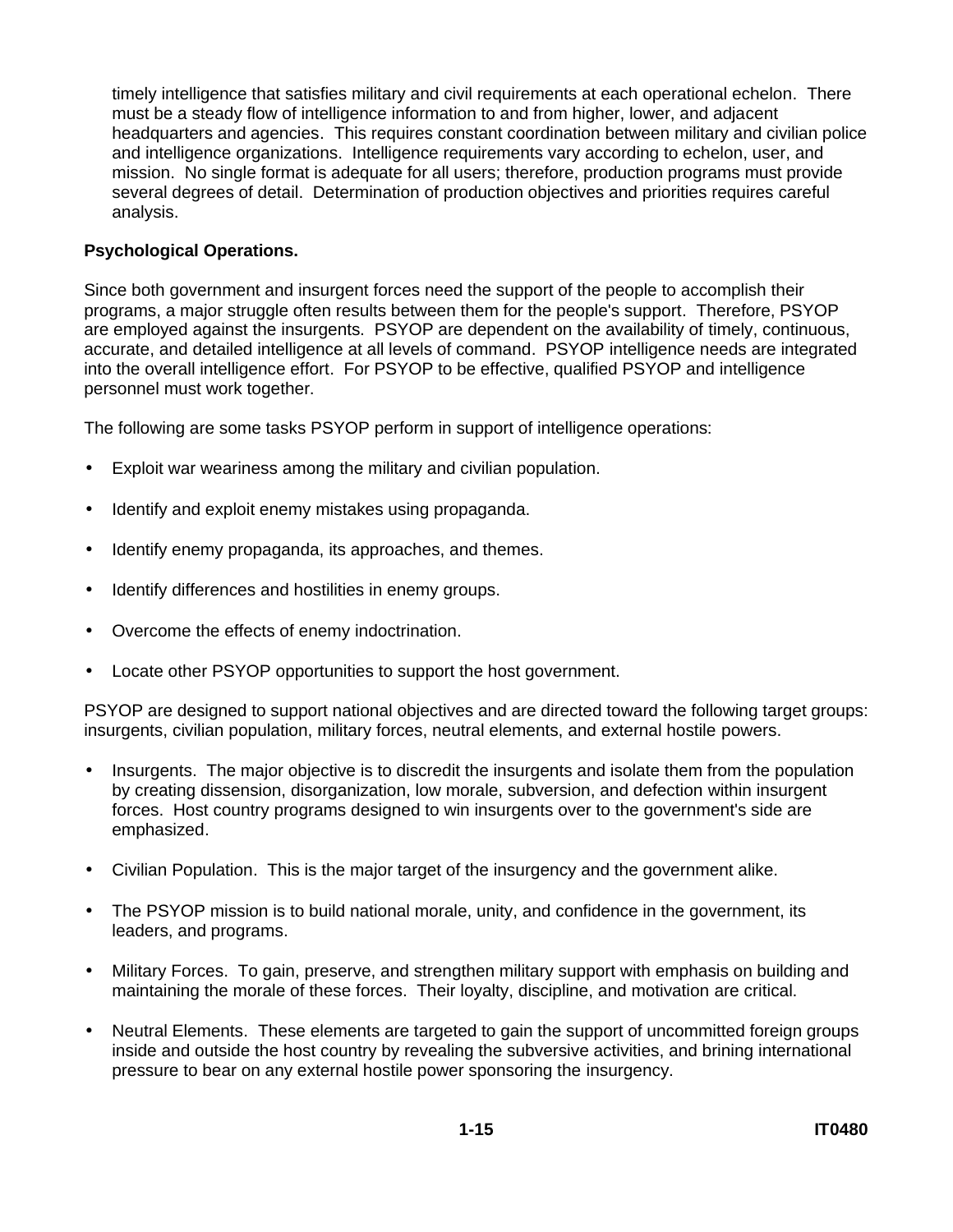• External Hostile Powers. The objective is to convince the external hostile power that insurgency is hopeless.

#### **Populace and Resource Control.**

These control operations are policy-type operations directed primarily against the insurgent apparatus by controlling the populace and the resources of the nation. This program is designed to complement and support other IDAD operations. The objectives of a populace and resource control operation are to:

- Mobilize the material and human resources on behalf of the government.
- Detect and neutralize the insurgent infrastructure and activities.
- Provide a secure physical and psychological environment for the population.
- Sever the supporting relationship between the population and the insurgent.

Essential populace and resource control measures that conform to legal codes must be established and enforced justly and firmly. These include laws regulating possession of certain items, the mobility of people, and the disposition of contraband materials. These controls must be properly enforced and supervised to prevent graft and extortion that could further alienate the people. Some populace and resource control measures are:

- Employing population surveillance (overt and covert) based on area coverage.
- Controlling movement of both personnel and materiel.
- Establishing checkpoints and roadblocks.
- Establishing curfews and blackouts.
- Screening and documenting the population.
- Conducting cordon and search operations.
- Controlling refugees and displaced persons.
- Protecting resource storage areas from insurgent attack.
- Identifying and controlling sensitive material that is to be denied to the insurgents.
- Establishing physical security measures.

Intelligence has a function in the populace and resource control program beyond that of providing information. This is the function which involves identification and neutralization of the subversive underground organization. The underground organization is neutralized by removing its members from contact with the target population. Insurgency is best defeated not be inflicting maximum casualties on its guerrilla forces and front organizations, but by selectively targeting individual members who are involved in policymaking, planning, and supporting guerrilla forces and mass front organizations.

Intelligence must provide information leading to the permanent neutralization of the underground organization while protecting the image of the existing government. For these reasons, the information must be geared to induce underground members to work for the government against their former

#### **IT0480 1-16**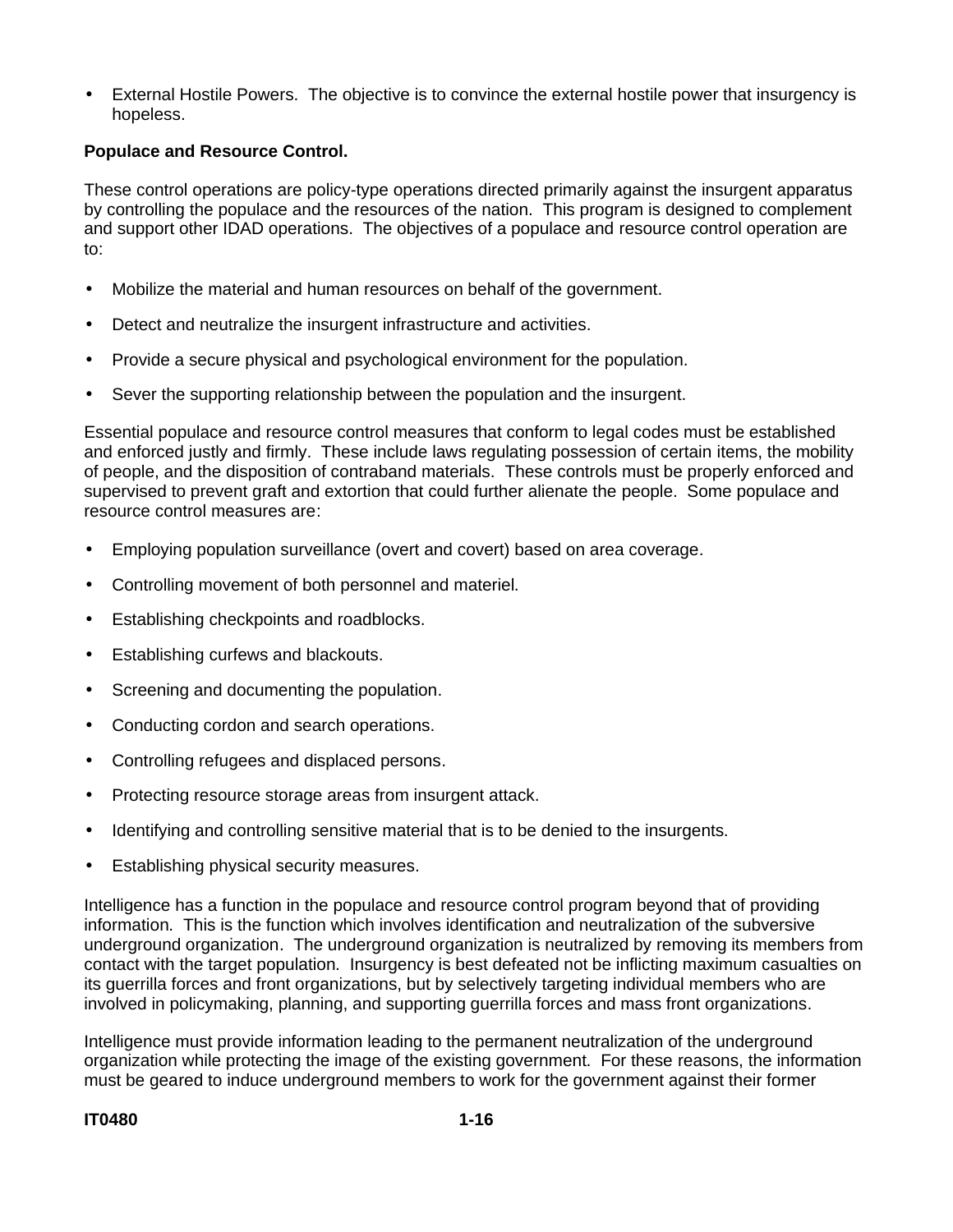comrades, to apprehend, convict, and imprison underground members, or to discredit them sufficiently to prevent their future use by insurgent forces.

Before the subversive individuals and groups can be neutralized, they must be identified through investigation of individual suspects and by penetration of the subversive organization. Informants among the population provide intelligence personnel with leads for investigation. Leads are also obtained by imposing restrictions on the movement and activities of the population. For example, violators of a curfew automatically become suspects and subjects of investigation.

Penetrations of underground organizations are accomplished by inserting agents into the organization. This is a clandestine operation in which the agent poses as an ordinary citizen in sympathy with the insurgents. The technique does not always work, but sometimes the agent is recruited by the insurgents, becomes an active member of the organization, and is then in a position to monitor its activities and identify members of the organization or at least furnish leads for investigation. By penetration and investigation, sufficient evidence is produced to identify suspects as actual members of the underground. They can be neutralized. The actual neutralization should be accomplished by arrest, trial before civilian court, and conviction under a legal statute.

Occasionally, neutralization is done by other means. The most desirable would be to recruit the target to become a government agent, a rare and difficult but extremely valuable information asset. Another method which preserves the information of the target, and thus the government's access to the information, is to cause the target to defect to the government. This might be accomplished by a combination of promises and threats. The target could be informed through leaflets or word-of-mouth that his identity is known, that he will soon be the target of capture, and that the government is offering him personal amnesty and financial rehabilitation assistance to begin a new life in a government area.

Other neutralization methods include publicizing the target's mistakes or his participation in heinous acts of violence to frighten him into inactivity or flight by discrediting him in the eyes of his superiors or in the eyes of the populace in his operational area. Since underground leaders frequently travel in the company of armed guerrillas, some of these leaders are bound to be killed in the normal course of combat. Some underground leaders are so adept at stealth and cover that repeated attempts to capture them fail. In these cases, the only practical way to stop their subversive activity may be to emplace armed ambushes on trails they use. It is extremely important, however, that all personnel recognize that underground leaders represent an extremely valuable informational asset once captured. They possess specific information concerning their own adjacent and higher insurgent cells which could lead to more neutralization operations.

## **Civil Affairs Operations.**

These operations are a responsibility of government agencies and military commanders at every echelon in an insurgent situation. Civil affairs include any activity of command concerned with the relationship between military forces, civil authorities, and the people in any specified function or the exercise of authority by military forces which normally is the responsibility of local government. The overall objective of civil affairs in counterinsurgency is to mobilize and motivate civilians to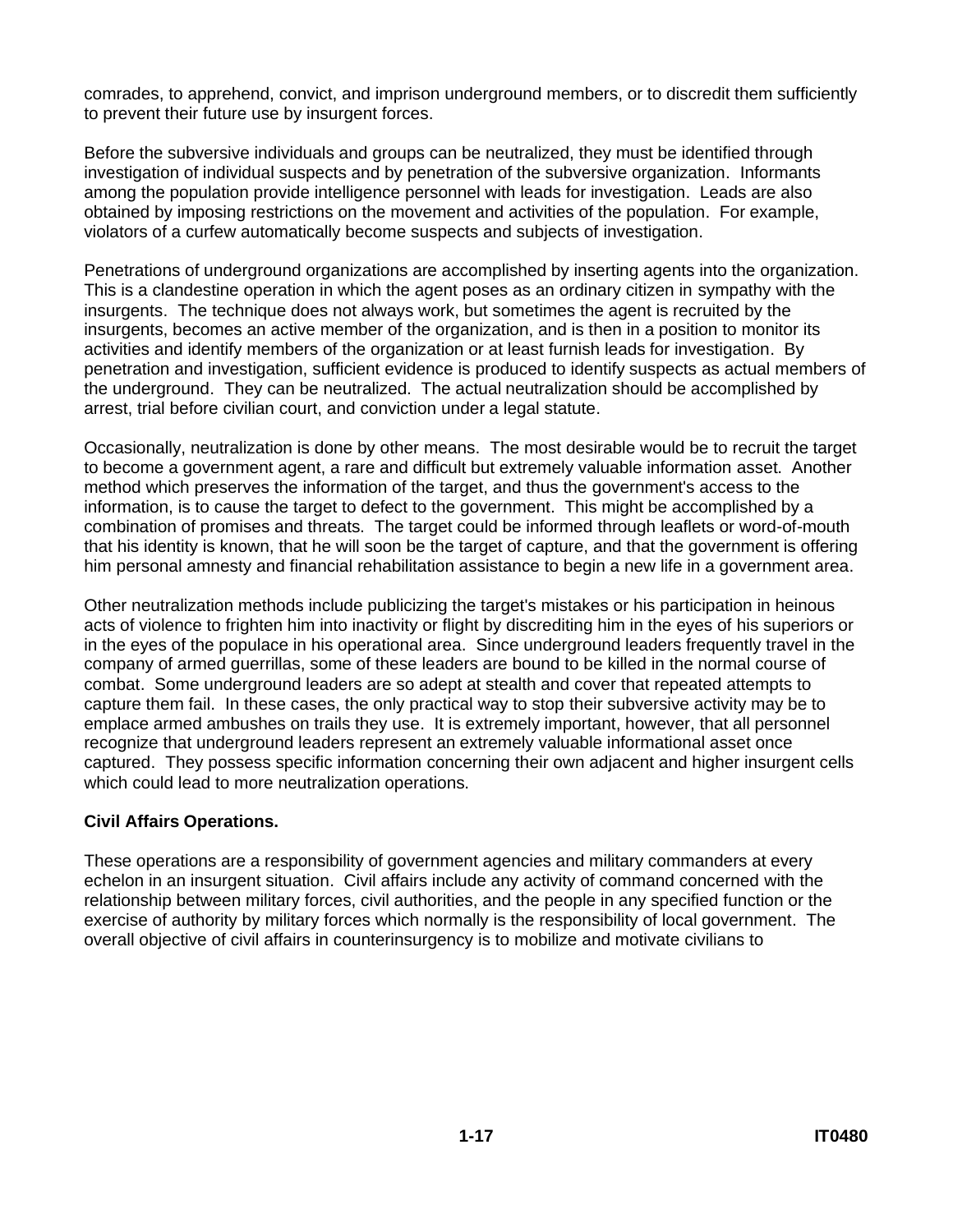assist the government and military forces. Civil affair goals on the part of military commanders should be to:

- Make the military more popular among the civilian population so it can operate without fear of betrayal and use the population as a valuable source of information against the insurgent.
- Demonstrate, through military civic action, genuine concern on the part of the host nation for the welfare of the people.

Threatened governments conduct developmental programs to improve social, political, economic, and military problems throughout the country. Programs are aimed at removing the causes of popular discontent and obtaining the loyalty and support of the populace for the government, while denying it to the insurgent These programs can only succeed when they are well planned and executed to relieve existing problems in a way acceptable to the people affected. Planning is heavily dependent on accurate and timely intelligence information concerning the grievances of the people and the effects of their discontent and of the problem itself on social, economic, and political stability.

Intelligence information is constantly required to effectively plan, conduct, and evaluate developmental programs. Through such programs, properly publicized, the people can be convinced that their interests are being addressed by the government, thus depriving the insurgents a base for popular support. In economic development, the government must create an environment which will encourage economic growth, attract foreign capital, and provide a base for a stable currency. Training and education perhaps are the most significant aspects of remedial political development programs, as they provide a continual flow of knowledgeable people into the various branches of public administration. Major areas of social development that require attention are health, education, urbanization, population, leadership, status, citizen groups, land reforms, and housing. None of these programs can be successful unless intelligence provides intimate knowledge of conditions and the effect of programs intended to improve such conditions.

#### **Tactical Operations.**

Tactical operations are the most violent and extreme of all the activities employed in counterinsurgency. They are the primary operations used to conduct the strike campaign, and are employed to support consolidation campaigns. They are not an end unto themselves. The objective of tactical operations is to destroy or neutralize insurgent tactical forces and bases, and to establish a secure environment in which balanced development programs can be carried out Tactical operations are coordinated with civilian agency operations and rarely conducted as independent, sporadic actions aimed solely at the elimination of insurgents. They are conducted as part of a larger campaign involving the employment of other internal defense and internal development forces in the attainment of broader objectives.

Organization should stress tactical self-sufficiency and provide adequate combat support (CS) and combat service support (CSS) elements to conduct semi-independent or independent operations. Intelligence provides information on hostile forces, weather, terrain, and civilian populace in the combat area, and enables tactical commanders to conduct effective campaigns. The isolation and destruction of guerrilla forces call for a very thorough intelligence capability on the part of military forces. Just as the principles of war do not change, intelligence principles remain constant. Because of the nature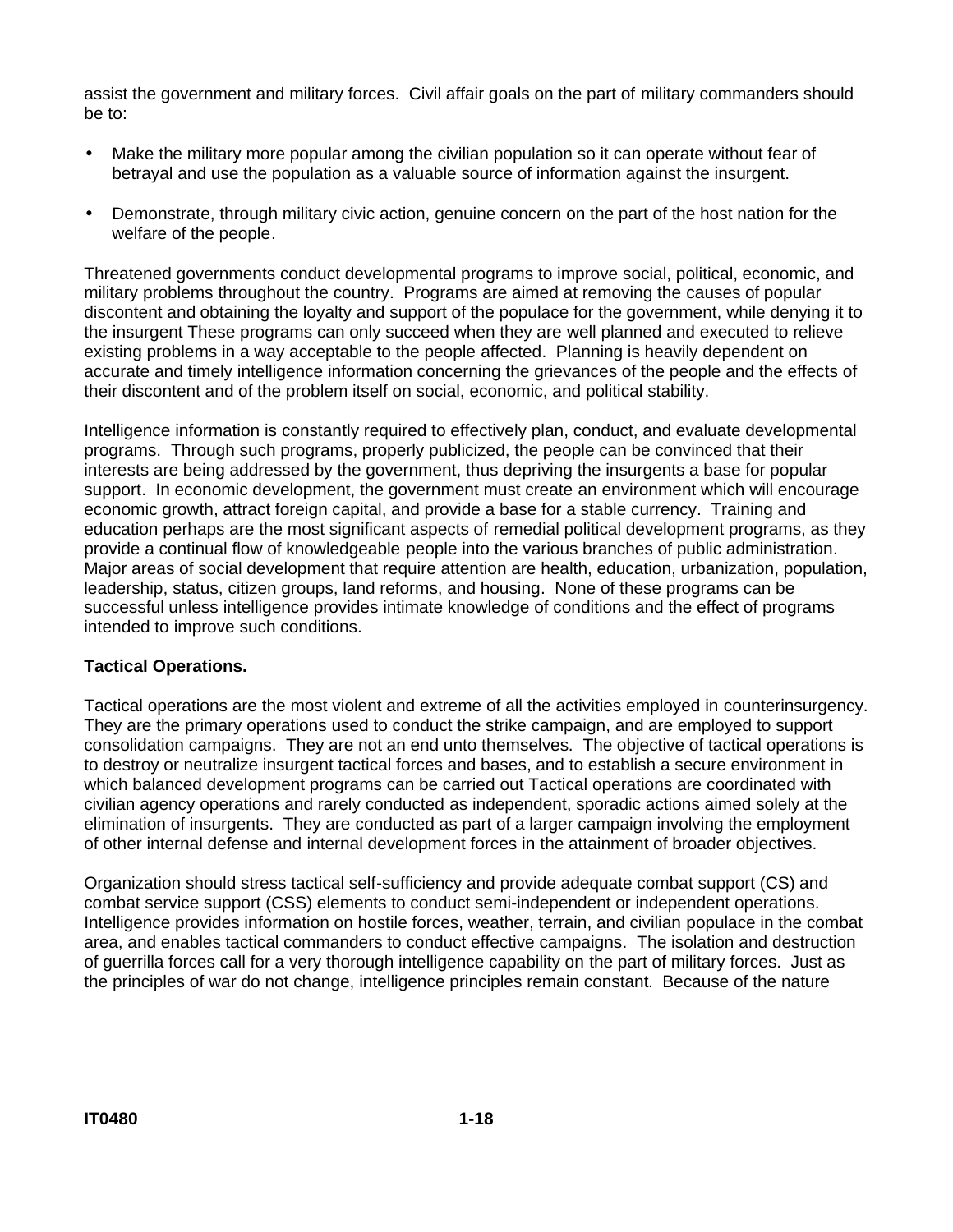of guerrilla warfare, a number of aspects in developing intelligence in an insurgent situation differ from those found in conventional warfare. There are also significant differences in the degree of importance placed on counterintelligence n the two environments.

In conventional warfare the tactical commander must know the enemy, weather, and terrain of the area for planning conducting operations. In this case, intelligence answers the questions represented by the order of battle factors: enemy composition, disposition, strength, tactics, training, logistics, combat effectiveness, personalities, and miscellaneous data. The commander of IDAD forces requires this same type of information, but there is a difference in criticality of information to the operation, and in the difficulty of obtaining it. In a conventional situation, the enemy's strength, training, and equipment are just as important to the commander as the enemy's troop disposition. The enemy troop disposition is not too difficult to determine, since his general location can nearly always be presumed to be reasonably close and in front of friendly opposing forces. Specific location of the enemy can be determined without too much difficulty by aerial and ground reconnaissance.

In IDAD operations, the primary intelligence concern is locating the guerrilla force. Experience has proven that when the guerrilla is found and fixed by conventional forces, he will be defeated. Current location is important, but more critical is the probable immediate future location of a guerrilla force. The desired information must come from individuals familiar with the guerrilla's planned movements. Herein lies the crucial point of the intelligence problem in supporting counterguerrilla operations. It is not an easy one to solve.

The difficulty in distinguishing friend from foe represents one of the most troublesome intelligence problems for counterguerrilla forces. Sometimes the peasant farmer by day is the guerrilla by night. Therefore, it becomes important in collecting combat intelligence for the counterguerrilla force to accurately identify the enemy. If the countersubversion efforts extend into the rural and remote areas as it should, it will reveal not only members of the underground organization supporting the guerrilla force, but also guerrillas who pose as nonguerrillas. Identification is a definite requirement in the collection of combat intelligence in an insurgent situation. Therefore, all available intelligence and counterintelligence assets should be brought to bear on the problem.

Conventional warfare tactical operations are conducted in a combat zone from which civilians have for the most part been cleared. In the IDAD defense and development situation, there is no clearly defined line of contact between opposing forces, and operations are conducted in areas still inhabited by the civilian populace. The guerrilla depends on this population, either by persuasion or coercion, for support in the form of supplies, information, and for personnel to augment its force. Countless examples from past and ongoing insurgencies in Malaya, Philippines, Vietnam and Central America indicate that the guerrilla prepares exhaustively for each operation. An important part of this preparation is a careful study of the civilians in the area to determine their political leanings-who could be incorporated in the operational plan, who should be avoided. The population is in contact with the guerrillas and it is a potential source of critical information for the counterguerrilla force. Therefore, the population becomes a major target of intelligence in support of counterguerrilla operations. For these reasons, tactical intelligence in an insurgency must consider the people as well as the enemy. The people represent the most lucrative source of information during all phases of an insurgency.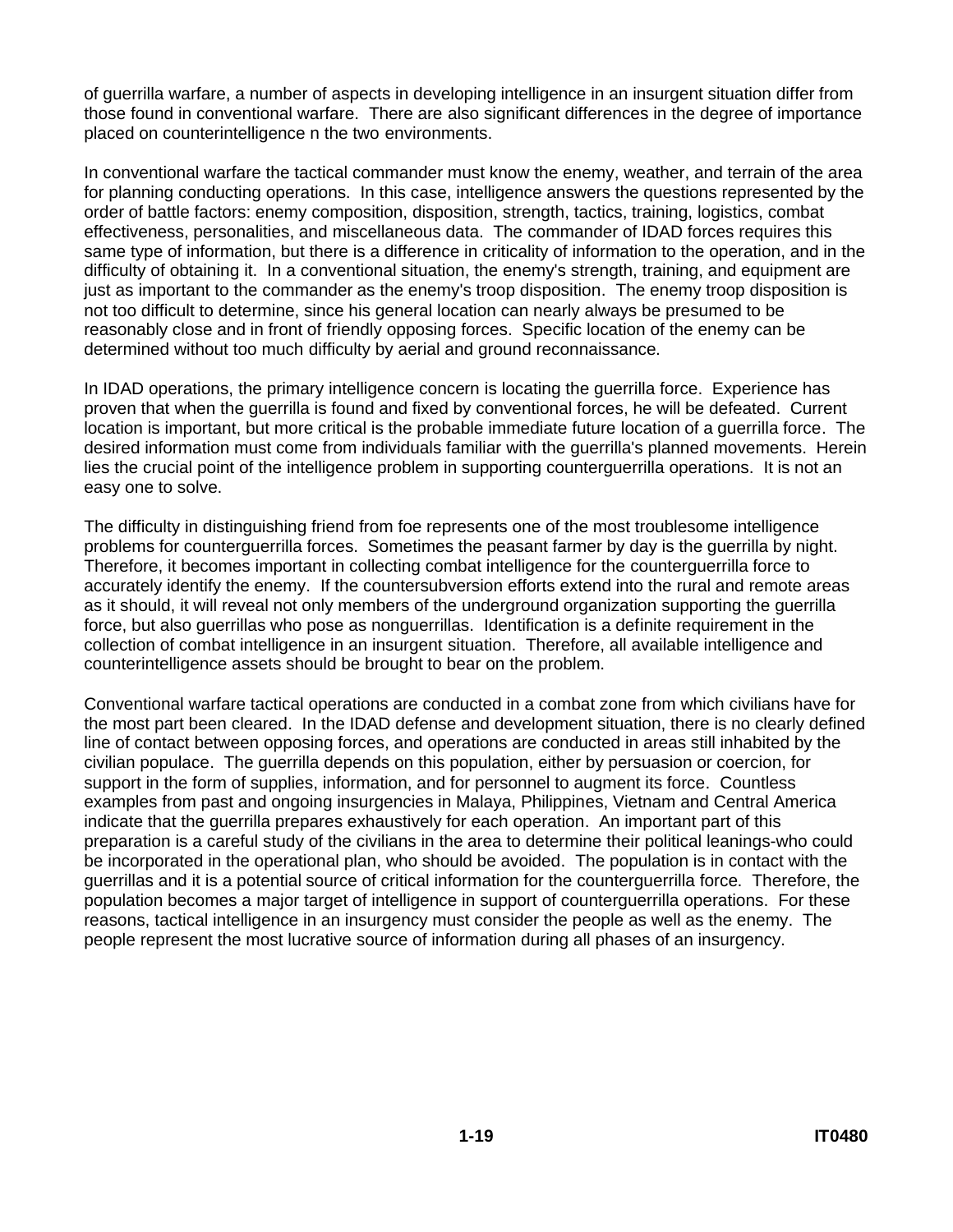One of the most abundant sources of information of tactical intelligence value in conventional warfare is enemy activity. Since counterguerrilla forces cannot readily identify their enemy, and often do not know where he is, enemy activity cannot be focused on as a major source of information. However, some data concerning modus operandi, strength, training, equipment, and morale can be obtained through observation and analysis of enemy activity. It is important that the guerrilla's methods of operation be determined early in the conflict so that proper counter tactics can be developed and the counterguerrilla force be trained in the ways of the guerrilla and the methods to be used against him. Experience has proven that personal characterized and the modus operandi of guerrilla leaders may vary considerably from one leader to another. Therefore, this information must be collected early and must be comprehensive. Before a satisfactory relationship has been established between counterguerrilla forces and the civilians, ground patrolling (such as commonwealth forces used in Malaya) is often a good method of obtaining information. Because these patrols establish and maintain contact with local civilians, they are instrumental in developing the civilian population as a source of information.

Captured and surrendered (defectors) insurgent personnel are valuable sources of information for counterguerrilla forces. In addition to general information, such personnel may occasionally be able to furnish that critical element of information-the immediate future location of the guerrilla. Captured and surrendered personnel, especially the latter, can be used with excellent results as clandestine agents against the guerrilla forces, the insurgent cadre, and hostile civilians. However, they must be carefully screened and controlled to ensure that they do not act as double agents for the guerrilla forces. Easy identification of captured personnel as insurgents is often a problem because they do not wear descriptive uniforms, and they can discard weapons in a tactical situation and claim they are not members of the guerrilla forces. This situation makes interrogation, handling and processing of such personnel difficult because establishing true identity is the initial concern. Rewards and bribes can be used to induce defections.

When guerrilla forces are sizable and use radio for communication between units and headquarters, electronic monitoring of the radio signal (direction finding (DF) may help pinpoint their immediate location. This often permits a successful air strike or ground operation against the guerrillas because they are not aware that their location has been detected. The previously mentioned sources can be productive and all possible sources must be exploited; however, the populace affords the best source of information for counterguerrilla operations. This is particularly true of information concerning the immediate and future whereabouts of the guerrilla forces. Prearranged contacts between the guerrilla and members of the populace are necessary for the guerrilla to receive supplies and information from them.

Public involvement in guerrilla operations means certain elements will be aware of the guerrilla force plans. During the early phase of operations in an area under guerrilla control, the populace may be involved with the movement, and intimidated by the insurgent cadre, therefore they will refuel to cooperate with the counterguerrilla forces. In this case they are only potential sources of information. However, once the populace has been given the opportunity and the proper motivation to assist the counterguerrilla forces, they will be able to furnish information. However, it is important that the populace be convinced that when they furnish information, they will be protected from guerrilla retaliation. There will be few willing informants as long as the populace has reason to fear reprisal. On occasion, it may be necessary to completely resettle an informant who has revealed valuable information about the guerrilla force.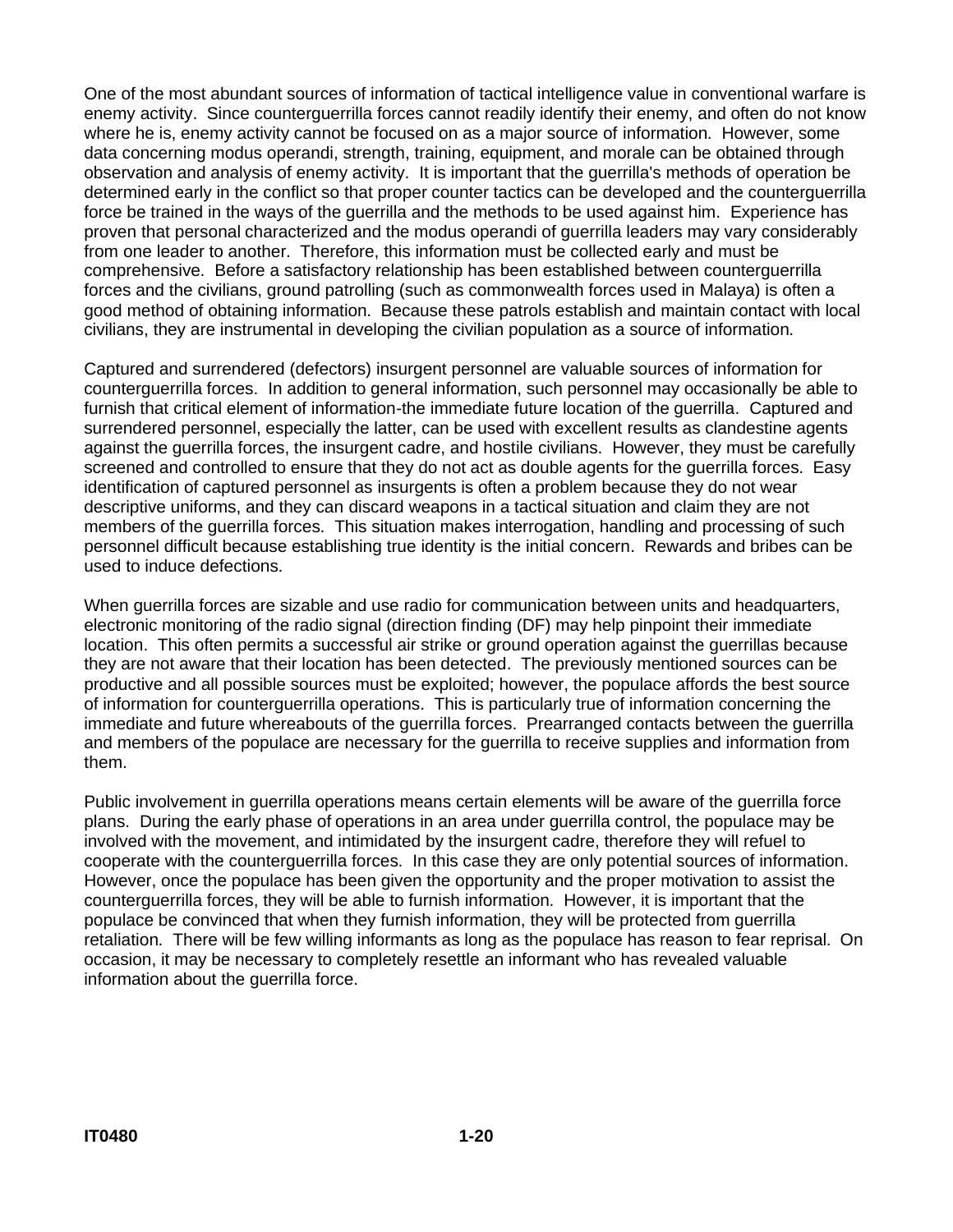A major intelligence principle is that "intelligence must be timely". The nature of guerrilla warfare places increased emphasis on the necessity for timely intelligence. By definition, the guerrilla force is inferior in strength to the counterguerrilla force. The tactics of the former are to strike and disperse. The guerrilla does not usually stand and fight a fixed battle. Finding the guerrilla must be developed rapidly if the counterguerrilla force is to be permitted to react in sufficient time to establish contact with the enemy. Counterguerrilla forces will usually have sufficient communication facilities to rapidly transmit information between units. Communication with the informants among the populace in rural and remote areas is more difficult. Security and economy are the two major reasons radios cannot be furnished to all potential or actual informants recruited form the population. Prearranged signal systems must be devised by which messages can be relayed. Often simple methods are used for this purpose.

Collection, analysis, and dissemination of information must often be accomplished at a much lower echelon of command than is normal in conventional warfare for intelligence to be timely. Counterguerrilla force units often operate at the company and battalion level and are separated or located considerable distance from the next higher headquarters. Therefore, the capability for production of intelligence should be assigned or attached to a relatively low level of troop unit (such as a battalion or companies in some instances). The guerrilla's existence depends on avoiding "fixed" battles with the internal defense forces. To accomplish this, he must be constantly informed as to the whereabouts of the counterguerilla forces and of their plans for actions and operations. Even if intelligence pinpoints the location of the guerrilla force, the tactical operation based on this intelligence will fail if the guerrilla force learns of the upcoming operation. It should be remembered that surprise is a necessary ingredient in attacking the guerrilla force. One of the major reasons that the insurgent leadership concentrates on organizing the populace throughout the course of the insurgency is provide informants who can report on movements and plans of the counterguerrilla force. Without superior intelligence, the guerrilla force will be eliminated. Denying the guerrilla this all-important advantage is a counterintelligence responsibility. The key to successful counterintelligence activity in guerrilla warfare is cooperation of the populace.

#### **Advisory Assistance.**

Within the department of defense, the principal element charged with providing advisory assistance to a host country is the security assistance organization (SAO). SAOs administers security assistance to the host nation. The primary mission of the advisory assistance groups is to administer US military security assistance programs in the host nation and, in an IDAD situation, to assist the host country armed forces with their IDAD programs and operations. SAO missions vary according to host country requirements and US interests. Usually, the mission is to provide recommendations and assist in one or more of the following areas:

- Resource management
- IDAD organization, plans, operations, and training.
- Military education programs.
- Grant aid, equipment, supplies, services, and training.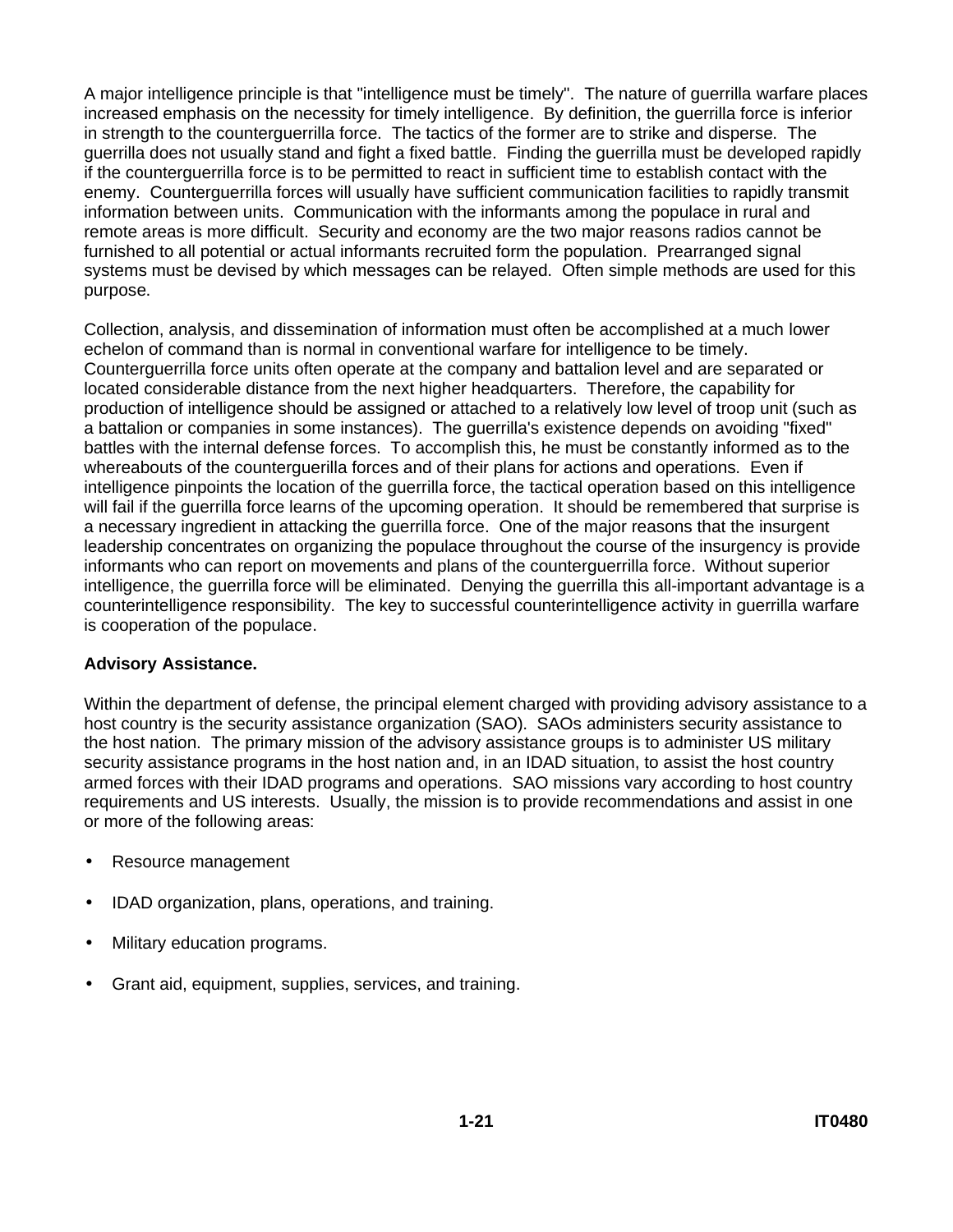• Planning and acquisition of US foreign military sales materiel, services, and training. This includes assistance in the actual negotiations as required, providing military advisory assistance to the host country's military forces, paramilitary and police forces, along with US combat and service support for the host country's military forces in IDAD operations.

To provide for this support, the commanders of the unified commanders and the chiefs of SAO rely on three tiers of US Forces:

- The US Army security assistance forces (AF) overseas.
- Conventional services overseas.
- Conus-based:

Special operations command.

Conventional forces.

The country team concept, under the direction of the Chief of the US diplomatic mission, will assess the in-country situation and recommend what direction US activities should take based on current realities. The US diplomatic mission includes representatives of all in-country US government departments and agencies, and provides for the coordination and direction of their activities. Under the US country team, the AO operates as the principle agency through which the US military contributes to the capabilities and efficiency of the host nation military forces for participation in IDAD. (See Figure 1-4)

Other agencies which contribute valuable information to the country team are:

- The US Information Service (USIS) helps to achieve US foreign policy objectives by influencing public attitudes in other nations, by advising the President, his representatives abroad, and the various departments and agencies on the implications of foreign opinion for present and contemplated US policies, programs, and official statements.
- The US agency for international development (USAID) supervises and implements foreign assistance programs overseas to bring about economic and social conditions that will help to eliminate causes of discontent. Although USAISD is primarily concerned with humanitarian and development assistance, some of its programs may be security related.
- The treasury department, agriculture department, and other agencies also share in providing valuable information.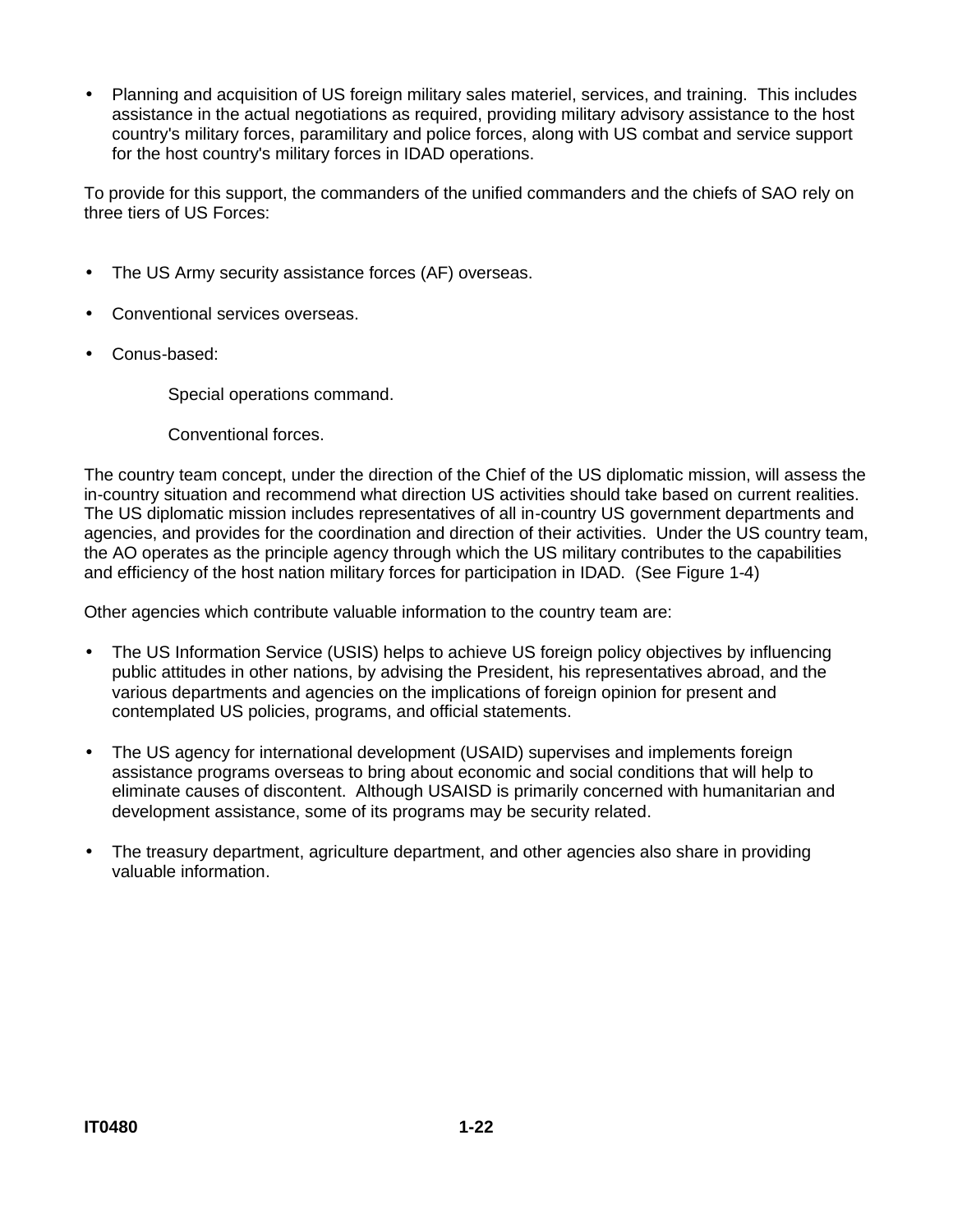

**Figure 1-4. The Country Team Concept**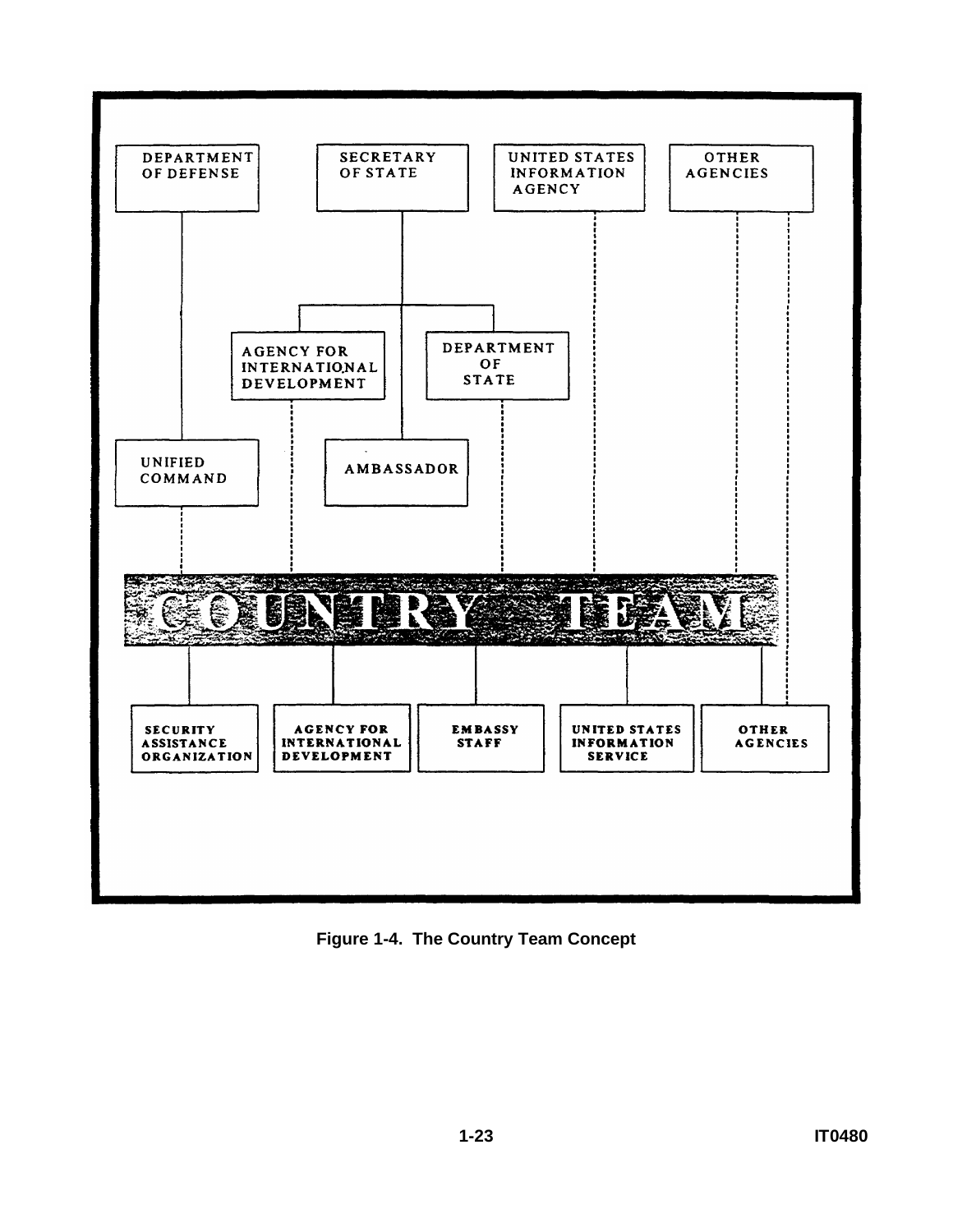## **PRACTICE EXERCISE**

The following items will test your grasp of the material covered in this lesson. There is only one correct answer for each item. When you have completed the exercise, check your answers with the answer key that follows. If you answer any item incorrectly, study again that part of the lesson which contains the portion involved.

- 1. What is an insurgent?
	- A. Citizens who protest US military combat personnel entering their country.
	- B. Citizens attempting to legally alter the governmental structure by holding private elections.
	- C. Citizens of a country attempting by illegal means to change the way it is governed.
	- D. People that privately disagree with the government over political issues and hold meetings to discuss how to rectify identified shortcomings.
- 2. What is a governmental takeover by a relatively small group within a nation called?
	- A. Insurrection.
	- B. Rebellion.
	- C. Insurgency.
	- D. Coup d'etat
- 3. What is host country IDAD strategy based one?
	- A. Preventing insurgent movements.
	- B. Intelligence requirements pertinent to PSYOP.
	- C. Recruiting as many individuals as possible.
	- D. Guidance for the collection of intelligence.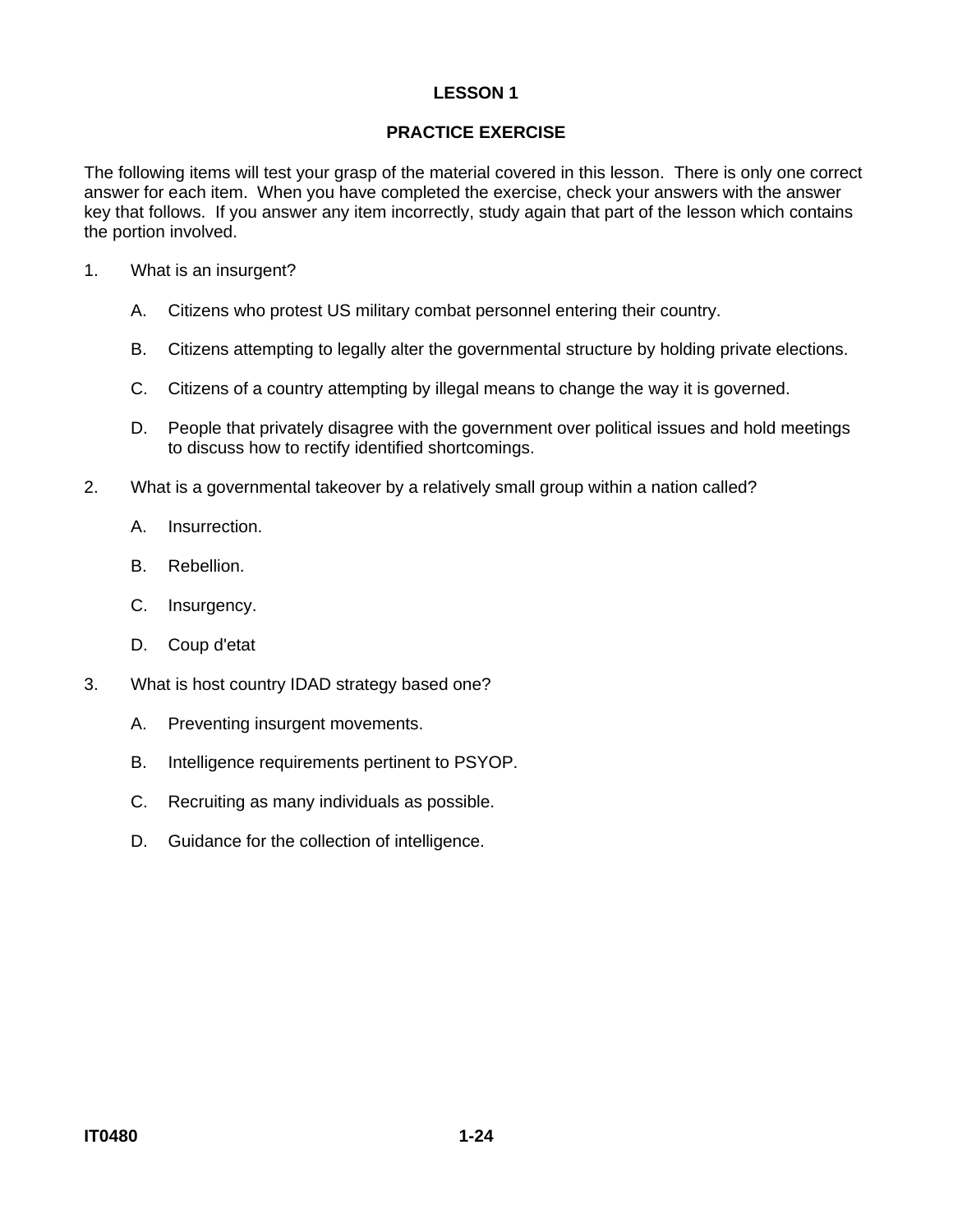- 4. What is the responsibility of the national-level organization?
	- A. To establish area coordination centers at the state and local levels.
	- B. To help the coordination centers at all levels to gain popular support.
	- C. To counteract an insurgency.
	- D. To be concerned with the overall threat to the nation and total resources available for employment in IDAD.
- 5. Which of the following components is not a dependent component of IDAD strategy?
	- A. Balanced development.
	- B. Mobilization.
	- C. Intelligence operations.
	- D. Security.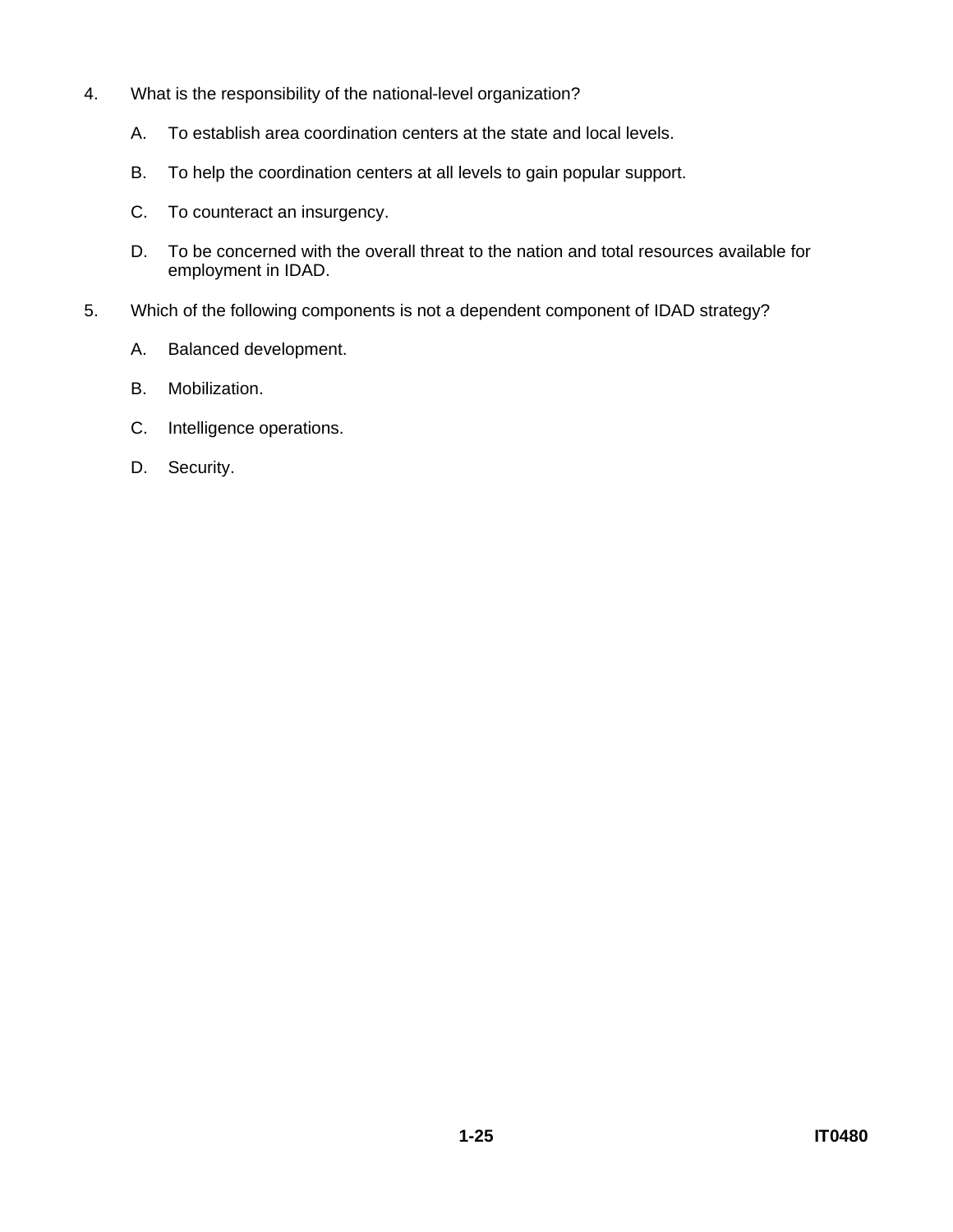## **PRACTICE EXERCISE**

#### **ANSWER KEY AND FEEDBACK**

| Item          |    | <b>Correct Answer and Feedback</b>                                                                                                                      |
|---------------|----|---------------------------------------------------------------------------------------------------------------------------------------------------------|
| $\mathbf 1$ . | C. | Insurgents are citizens of a country attempting by illegal means to change<br>the way it is governed. (page 1-2)                                        |
| 2.            | D. | Coup d'etat is a governmental takeover by a relatively small group within<br>a nation. (page 1-2)                                                       |
| 3.            | А. | Host country IDAD doctrine is designed to prevent insurgent movements.<br>(page 1-12)                                                                   |
| 4.            | D. | The national-level organization is concerned with the overall threat to the<br>nation and total resources available for employment in IDAD. (page 1-12) |
| 5.            | C. | The four dependent components of IDAD strategy are balanced<br>development, security, neutralization, and mobilization. (page 1-12)                     |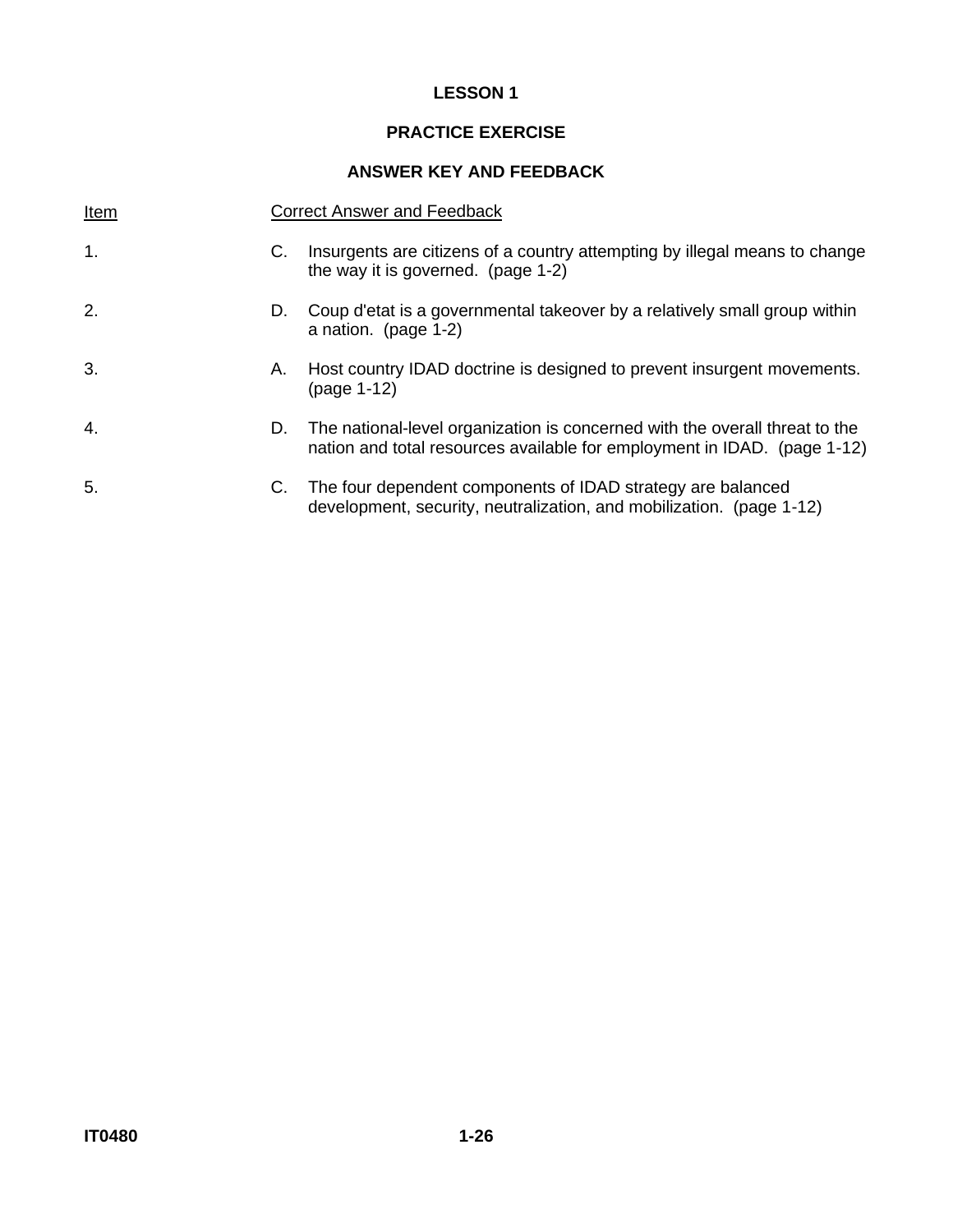## **STABILITY AND SUPPORT OPERATIONS**

## **CRITICAL TASK: 301-336-3604**

#### **OVERVIEW**

#### LESSON DESCRIPTION: In this lesson you will learn about:

- Internal defense and internal development (IDAD).
- The nature and direction of IDAD.
- The three components of IDAD strategy.
- How the U.S. conducts Stability and Support Operations (SASO).
- The concepts, tasks, emphasis, and factors involved in IDAD planning.

#### TERMINAL LEARNING OBJECTIVE:

| TASK:       | Describe stability and support (S&SO) operations.                                                    |
|-------------|------------------------------------------------------------------------------------------------------|
| CONDITION:  | You will be given narrative information from FM 34-3, and FM 100-20.                                 |
| STANDARD:   | You will describe foreign internal defense operations in accordance with FM 34-<br>3, and FM 100-20. |
| REFERENCES: | The material contained within this lesson was derived from the following<br>publications:            |
|             | FM 34-3<br><b>EM 100-20</b>                                                                          |

FM 100-20 FM 100-23

#### **INTRODUCTION**

The nature of insurgency dictates the methods by which it must be opposed. Military operations designed for war cannot succeed in counterinsurgency. Conventional tactics will exhaust the government's forces and provoke the people because of harm to their lives and property. Government violence usually only strengthens the insurgents' cause by bolstering numbers of new recruits and support. A governments counterinsurgency program must be more effective in mobilizing internal support than the insurgents. To reach success, a government must utilize the same principles embodied in Stability and Support operations. The government must develop political, social, and economic strategies while ensuring that the military forces exemplify the governments legitimacy and competence.

Stability and support operations (SASO) are a type of IDAD assistance provided by US Armed forces to maintain, restore, or establish a climate of order within which the legitimate government can function effectively. SASO often take place in environments less well defined than in war.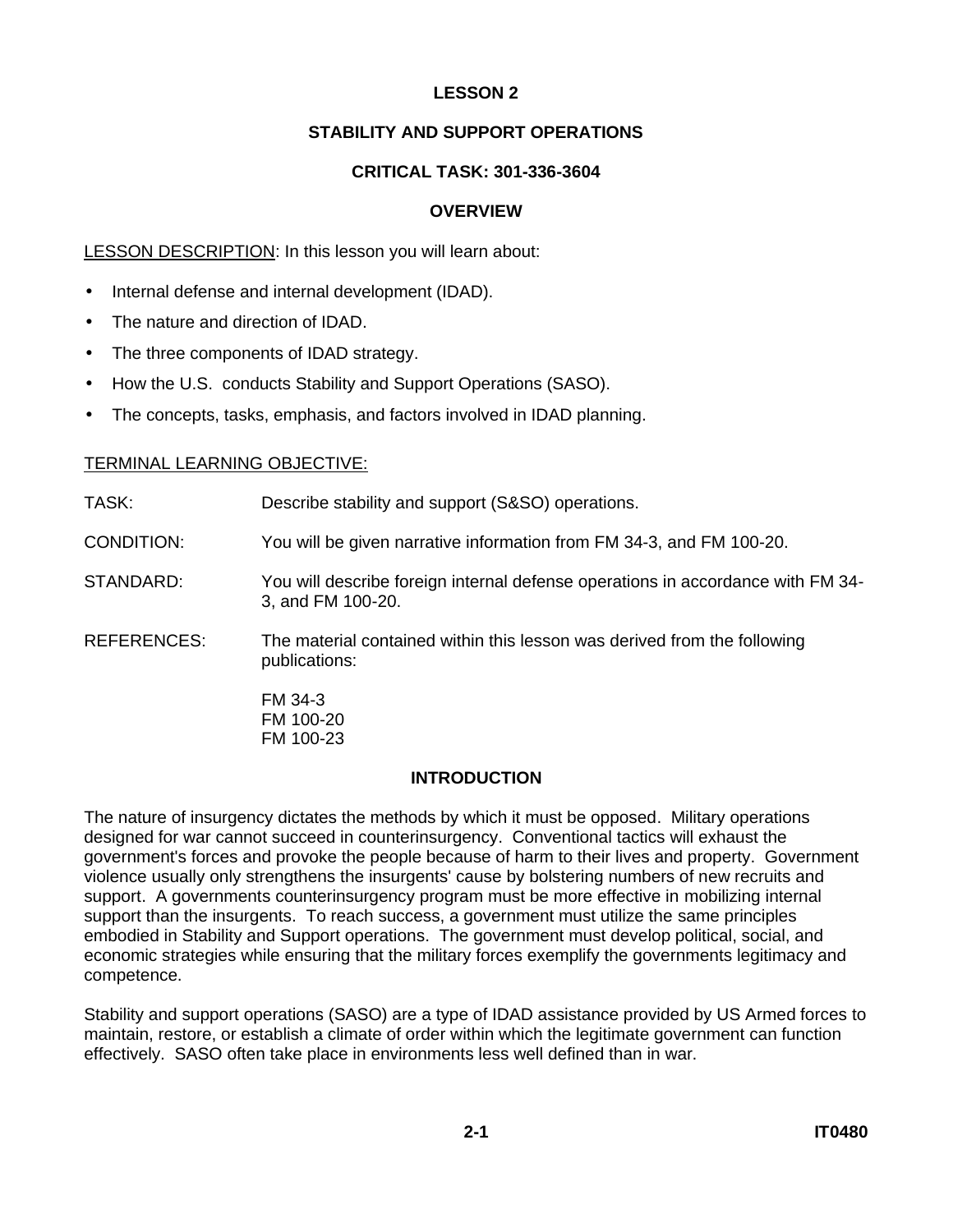The identity of belligerent or insurgents may be uncertain and the relationship between a specific operation and a campaign plan may be more difficult to define than would normally be the case in war. US forces involved in SASO may not encounter large, professional armies of even organized groups responding to a chain of command. Instead, they may have to deal with loosely organized factions or irregulars, terrorists, or other conflicting segments of the population as predominant forces. These elements, as discussed in Lesson 1, will attempt to capitalize on perceptions of dissatisfaction or disaffection within the population. Criminal syndicates may also be involved.

The US Army intelligence operations, combined with those of the host country should be considered as soon as US military assistance is committed. Intelligence operations are of critical importance in the early phases of the insurgency to identify and neutralize personnel key to the insurgency infrastructure. Intelligence analysts also contribute to a data base from which SASO operations can logically formulate. The close link desired by such elements and the majority of the civilian population means the traditional elements of combat power, such as massive firepower, may not apply to peace operations. The nonviolent application of military capabilities, such as civil-military information and PSYOP may be more important.

## **PART A: II. ARMY SUPPORT OF STABILITY AND SUPPORT OPERATIONS**

An explanation of how the Army and intelligence personnel become involved in IDAD operations is necessary to provide a complete understanding of IDAD operations doctrine.

**Stability Operations**. Stability operations apply military power to influence the political environment, facilitate diplomacy, and disrupt specified illegal activities. They include both developmental and corrective actions. Forces conduct stability operations to accomplish one or more of the following:

- Deter or thwart aggression.
- Reassure allies, friendly governments, and agencies.
- Stabilize a restless area
- Encourage a weak or faltering government.
- Maintain and restore order.
- Enforce agreements and policies.

While each operation is unique, seven broad imperatives help forces develop concepts and schemes for executing stability operations. These imperatives form the basis for analytical support to the commander during stability operations.

- Stress force protection.
- Emphasize information operations.
- Maximize interagency, joint, and multinational cooperation.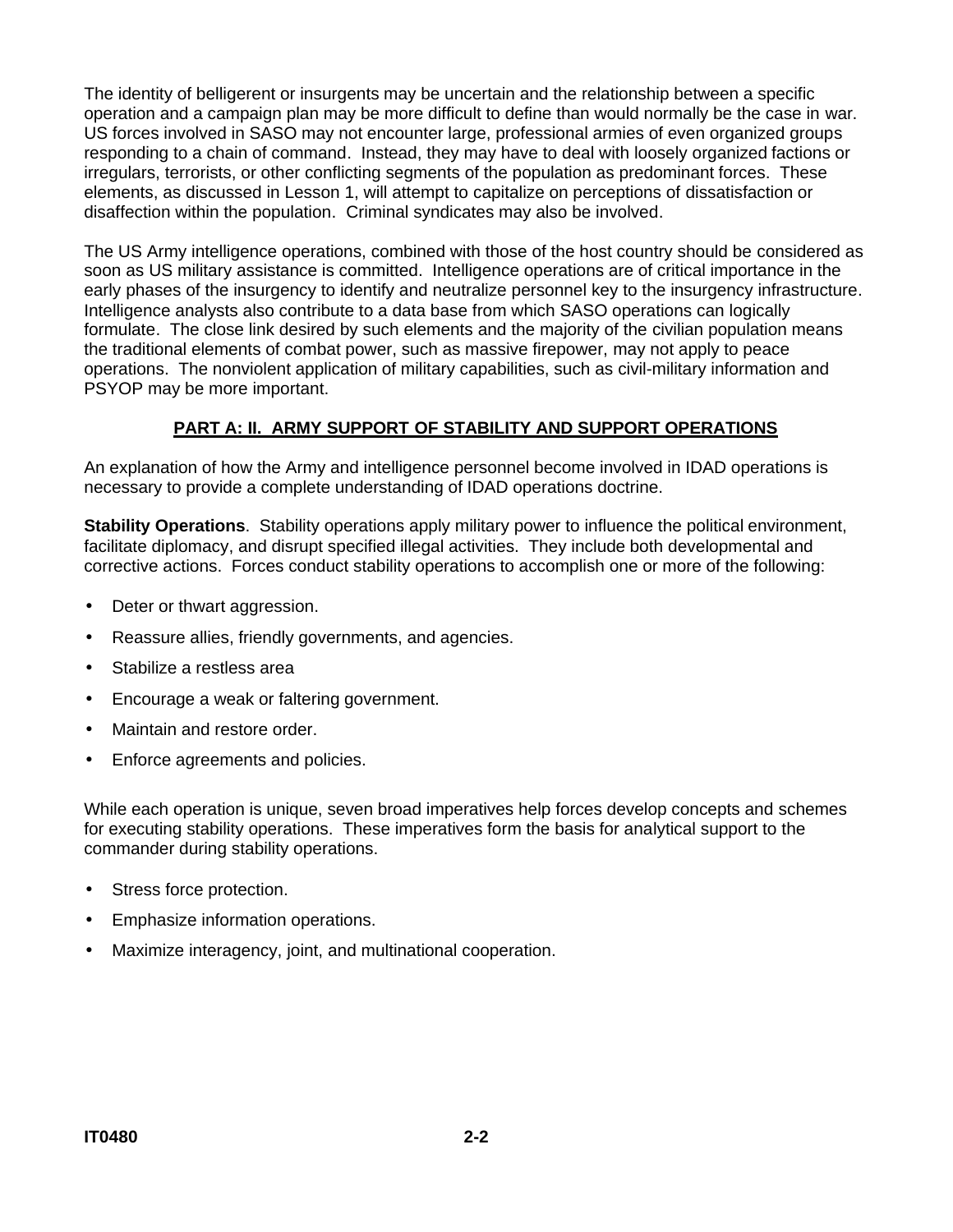- Apply force selectively and discriminately.
- Display the capability to apply force without threatening.
- Understand the potential for disproportionate consequences of individual and small unit actions.
- Act decisively to prevent escalation.

**Support Operations**. Support operations provide essential supplies and services to assist designated groups. They are conducted mainly to relieve suffering and assist civil authorities respond to crises. Support operations are normally characterized by lack of an active opponent. In most cases, Army forces achieve success by overcoming conditions created by man-made or natural disasters. The ultimate goal of support operations is to meet the immediate needs of designated groups and transfer of responsibility quickly and efficiently to appropriate civilian authorities. Support operations which consist of humanitarian assistance and environmental assistance, accomplish one or more of the following:

- Save lives.
- Reduce suffering.
- Improve quality of life.
- Recover essential infrastructure.
- Restore situations to normal.

While each operation is unique, seven broad imperatives help forces develop concepts and schemes for executing support operations. These imperatives form the basis for analytical support to the commander during support operations:

- Secure the force.
- Provide essential support to the largest number of people.
- Coordinate actions with other agencies.
- Conduct robust information operations.
- Hand over to civilian agencies as soon as feasible.
- Establish measures of success.
- Ensure operations conform to legal requirements.

Stability and support operations present unique challenges to the military planner. This process is a proven tool for analysis of force-on-force situations of war and open conflict. However, the analytical categories of METT-TC (Mission, Enemy, Terrain, Troops, Time, and Civilian considerations) are inadequate to deal with the intricacies and complexity of most SASO.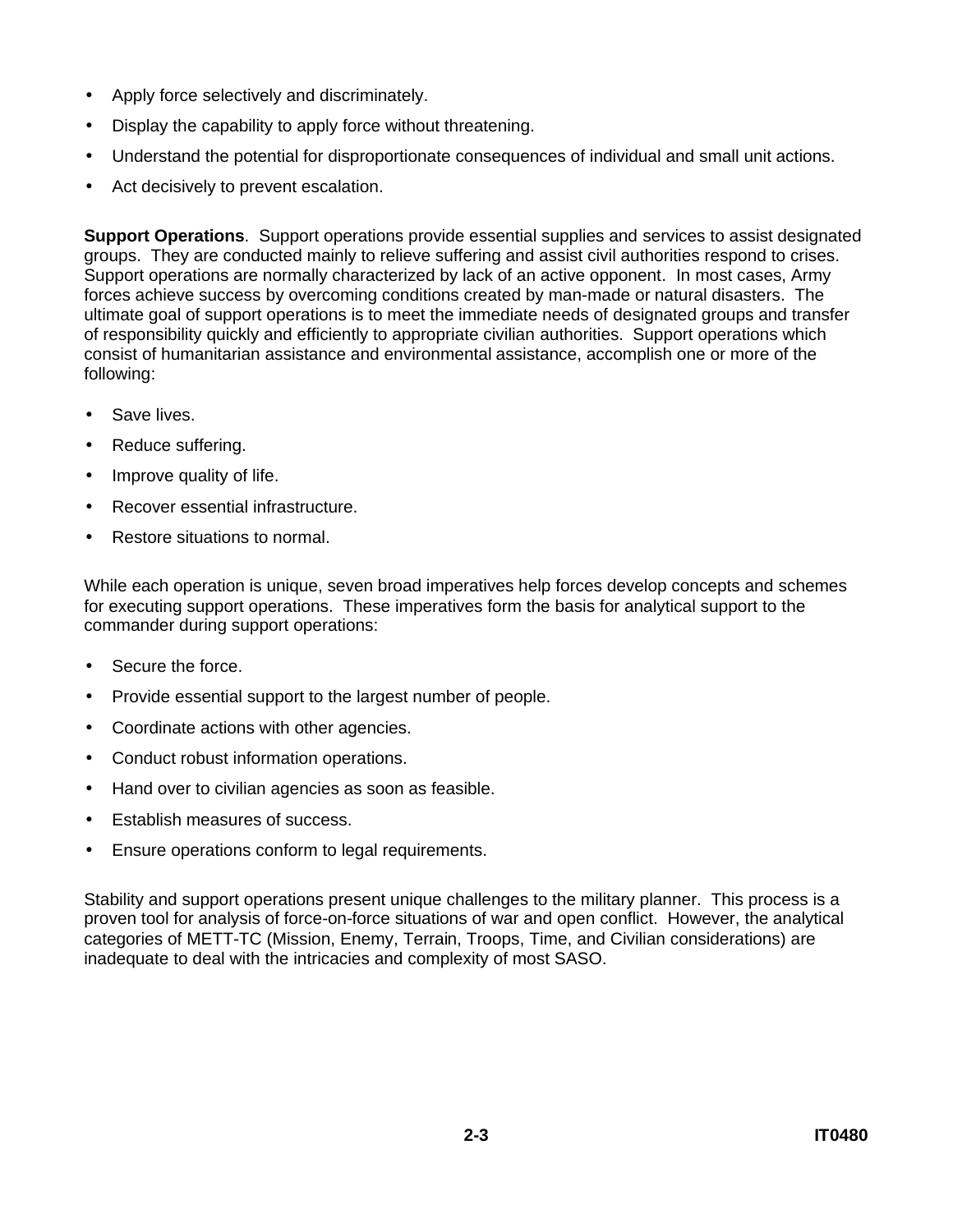In-depth knowledge of a nation's or region's history, politics, culture, and society, in addition to its military capabilities, is key to understanding how to plan and conduct effective military operations in support of U.S. national policy. The SASO model provides a framework for the planner to analyze all types of SASO situations, from Non-combatant Evacuations to Disaster Assistance. The model assists in organizing information and determining its significance to possible U.S. military operations. This provides a basis for the development of course of action (COA). The SASO Analysis Model is intended to be useful at all levels: tactical, operational, and strategic. Its information and evaluations are useful for planners at all levels.

The model assumes a national level analysis of the situation has been done and a decision has been made or is anticipated to seriously consider employment of the military instrument of power. The analyst must have an appreciation of the pertinent U.S. national interests, as well as the current security situation and current planning factors.

Intelligence operations are of critical importance in the early phases of insurgency to identify and neutralize the insurgent infrastructure (political leadership) and to develop an intelligence data base. Analysis of this database should produce a more accurate picture of the degree of insurgent control in different areas of the country. This analysis will also provide a foundation from which logical SASO operations can be formulated. It is particularly important to coordinate all functional elements of the plan so that available personnel and materiel resources will be used properly. The Army operations annex has appendixes with topical headings which generally follow the six roles of the military discussed in Lesson 1. One of these appendixes relates to intelligence. It states the intelligence assets and measures to collect, process, and disseminate intelligence concerning the insurgent, weather, terrain, and population. It also prescribes the counterintelligence activities necessary to minimize insurgent espionage, subversion, and sabotage. The intelligence appendix must include intelligence requirements and information pertinent to PSYOP, civil affairs, communications security (COMSEC) monitoring, and support.

The US Army provides personnel, units, and administrative personnel to security assistance organization (SAO) as directed by the department of defense. The SAO is a military agency present in a host country to advise that country and to administer the security assistance program for the US department of defense. As stated in Lesson 1, the commanders of unified commands and the chiefs of SAOs use US Army Forces to support SASO operations. These US elements advise and train host country armed forces.

The security assistance force (SAF) is a composite of units organized under a special forces group headquarters. The organization is based on the requirements of the supported command and is structured on the concept of employing mobile training teams and small detachments to fulfill specific mission requests. The flexibility and wide range of skills available in a SAF provide the Army with a force to temporarily augment the SAOs capability for SASO.

Theater based backup forces consists of elements from all Army branches, besides essential support units, and are an augmentation to the SAF. Generally, it is committed when requested by the SAO if the capabilities of the SAF have been surpassed by the host country requirements.

CONUS-based general purpose forces are used for further augmentation when necessary. In consonance with contingency planning, area-oriented forces may be trained for SASO and designated for employment in specific areas of the world. The Army's SASO role provides for intelligence and security support to deployed forces. Combined US and host country military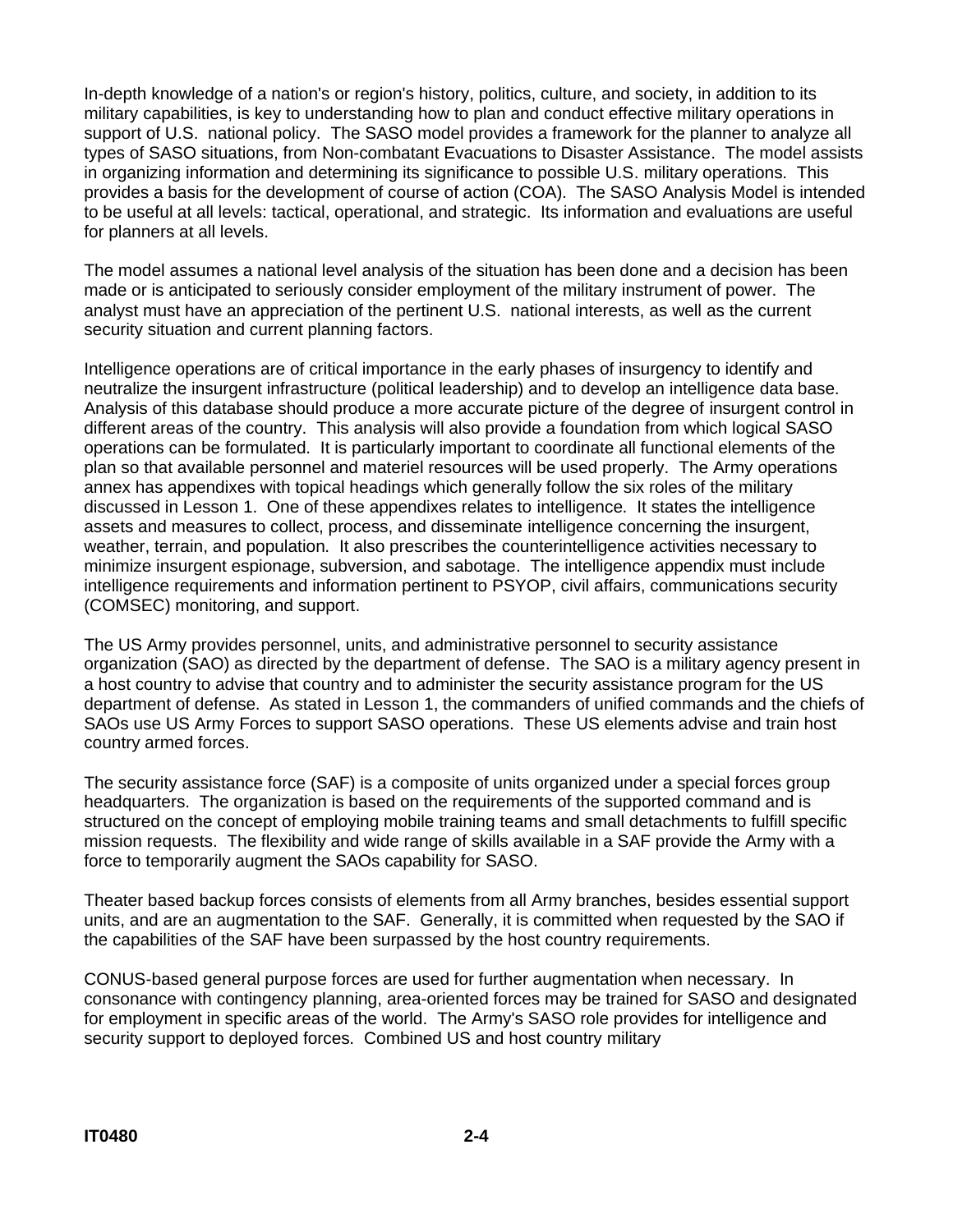intelligence operations facilitate the quick establishment of effective collection and production capabilities.

## **PART B - BASIC AND CURRENT INTELLIGENCE**

A vital and continuing requirement in SASO operations planning is basic and current intelligence. The documentary database and day-to-day warning data are the basic instruments used in planning SASO.

#### **Documentary Data Base.**

The first intelligence requirement in SASO planning is a detailed, comprehensive, and up-to-date intelligence documentary database covering all countries of the world considered susceptible to insurgency. This documentary database is essential for long-and short-range contingency planning and for the training and use of personnel and units assigned readiness responsibilities on a geographical basis. Collection of basic intelligence data should begin long before US forces are deployed.

The intelligence data base must include the following six categories of detailed intelligence regarding host countries:

- Political.
- Economic.
- Sociological.
- Geographic.
- Military.
- Insurgent.

These categories should be covered in detail at national, regional, and local levels. The requirement for detail is of considerable importance if we are to project proper training and contingency planning. Included in the database is documentary intelligence on such subjects as the background of the insurgency, its known leadership, extent of development, actual or potential strengths and weaknesses, internal organization, and support (whether it is internal or external).

The Army relies heavily on external agencies for the documentary database it requires. Estimates, surveys, studies, area handbooks, and other publications produced by government agencies, and private publications (such as 'National Geographic Magazine') can contribute to, or provide the foundation for, the database.

A statement of intelligence interest is one method used in obtaining this necessary data The statement of intelligence (SII) is a standing request for dissemination of the full range of intelligence produced by the entire intelligence community.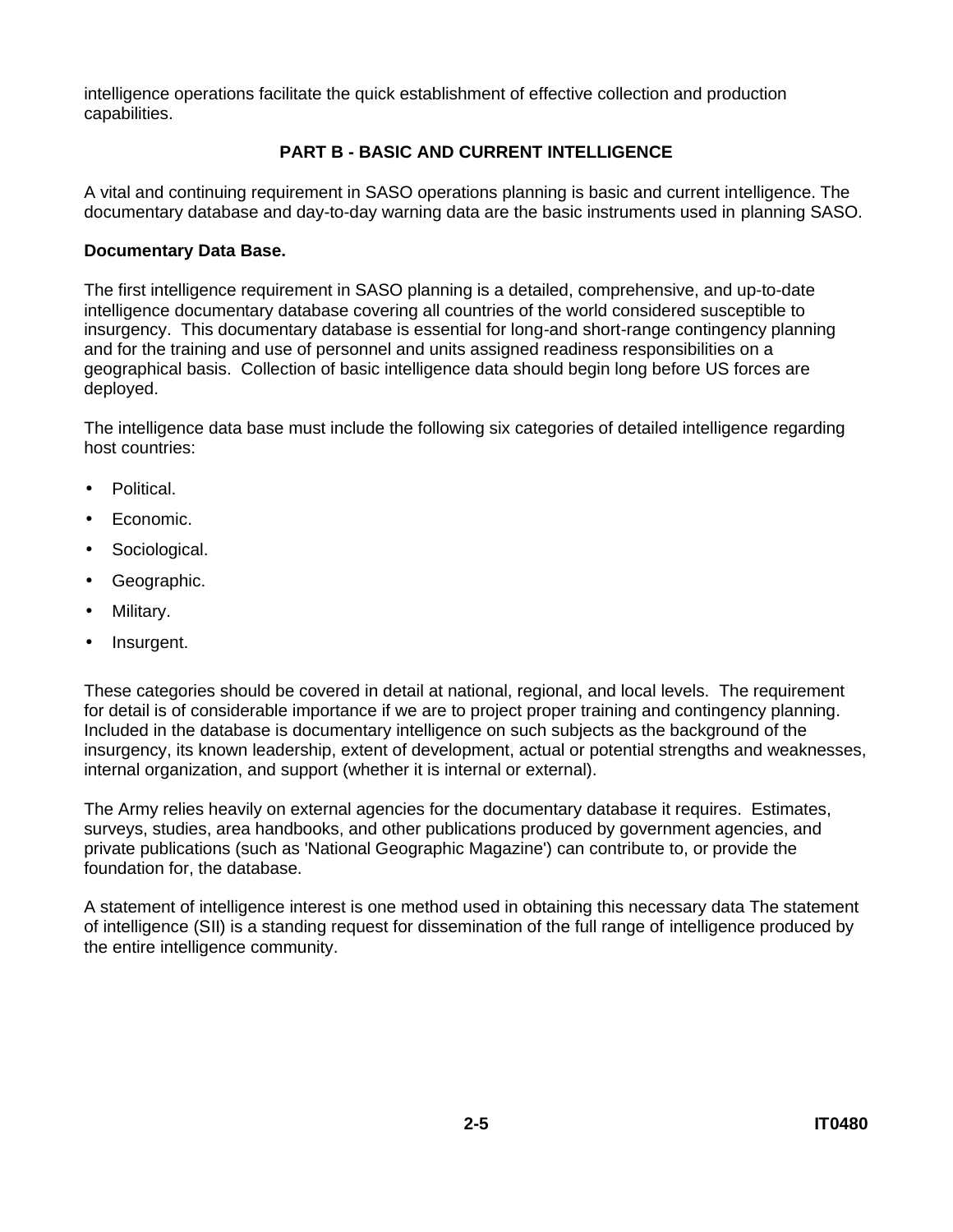## **Day-to-Day Warning Data.**

Besides the documentary database, a requirement exists for timely, accurate, and current intelligence for day-to-day monitoring of the extent of subversive activities and the development of insurgencies. Such warning data is essential for the refinement of contingency plans, the reorientation of training, and the initiation of preliminary operational requirements. Current intelligence must provide detailed coverage on the most recent, significant developments in areas of concern regarding the six categories of intelligence mentioned previously. Current intelligence when combined with the documentary database will provide an operational database. Spot reports, routine, daily, and weekly summaries, and other special reports received from national agencies provide the major input to current intelligence holdings. Appropriate collection agencies must fill gaps in intelligence holdings.

## **PART C - COORDINATION CENTERS**

Intelligence units must coordinate their activities closely with the coordination center organizations to eliminate duplication of effort and to insure that intelligence requirements are met. The two organizations that provide direction and a unified IDAD effort are:

**The National Planning and Coordination Center (NPCC)**. The NPCC is the highest level organization concerned with planning and coordinating operations and is responsible to the host nation's chief executive. A director heads this department and supervises the activities of the major staff offices which comprise an NPCC. It provides national level, centralized direction to planning and conducting SASO operations. Staff offices are responsible for formulating the plans which will become part of a national plan. Figure 2-1 depicts a type of NPCC and its subordinate staff functions. US advisors are normally assigned to various posts within the NPCC. The extent of their advice depends on US/host country agreements. Success often depends on the personalities of the advisors assigned to these critical posts.

**Coordination Center (ACC)**. The ACC is responsible for planning, coordinating, and exercising operational control over military forces and governmental civilian organizations at regional, state, or local levels. US/host country agreements will again govern the command relationship between combined forces in their respective ACC areas of jurisdiction. A senior government official heads the ACC, supervising and coordinating the activities of the military forces and official civilian agencies operating within the center's jurisdiction. An ACC will normally be staffed by members from the area military command, police, intelligence organization, public information and PSYOP agencies, paramilitary forces, and other local and national government offices involved in economic, social, and political endeavors.

The intelligence advisor at both levels is responsible for the development of programs, concepts, and plans, and provides general guidance on intelligence related to national security. He also coordinates intelligence activities, correlates, evaluates, and interprets intelligence relating to national security and disseminates intelligence.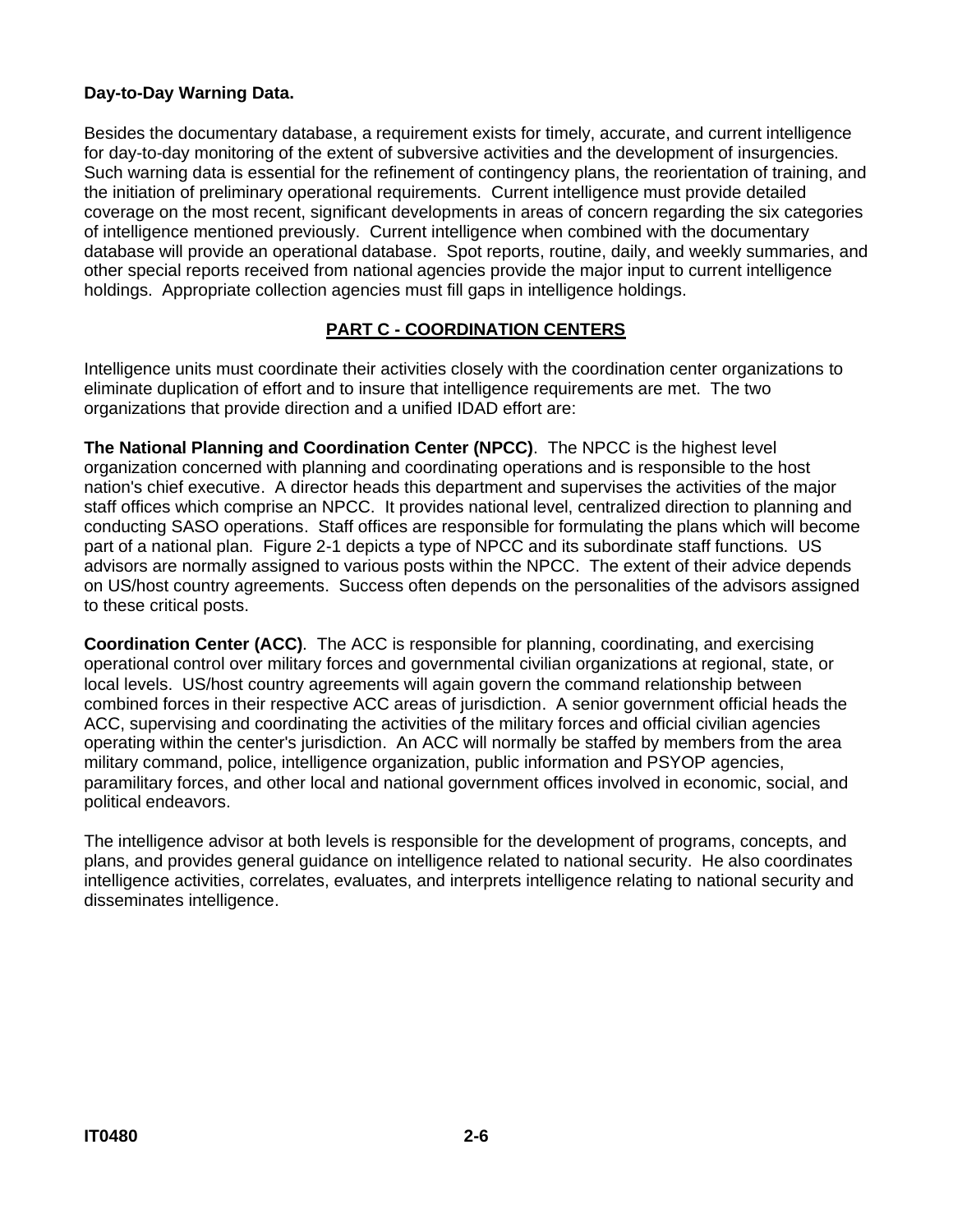## **PART D - TACTICAL PLANNING AND COLLECTION**

The combined US and host country tactical planning is the key to progress in the development of incountry intelligence capabilities. Care must be taken to see that the intelligence and security resources of both countries are employed effectively and efficiently. Planning for a collection effort must be well organized and managed to take advantage of all available intelligence resources. Figure 2-1 depicts a type of counterinsurgency planning and coordination organization that may be established at the national level.



## **Figure 2-1. Counterinsurgency Planning and Coordination Organization**

Generally, US Army intelligence operations should be initiated as soon as an advisory effort is committed to a country threatened by insurgency. Intelligence participation should extend through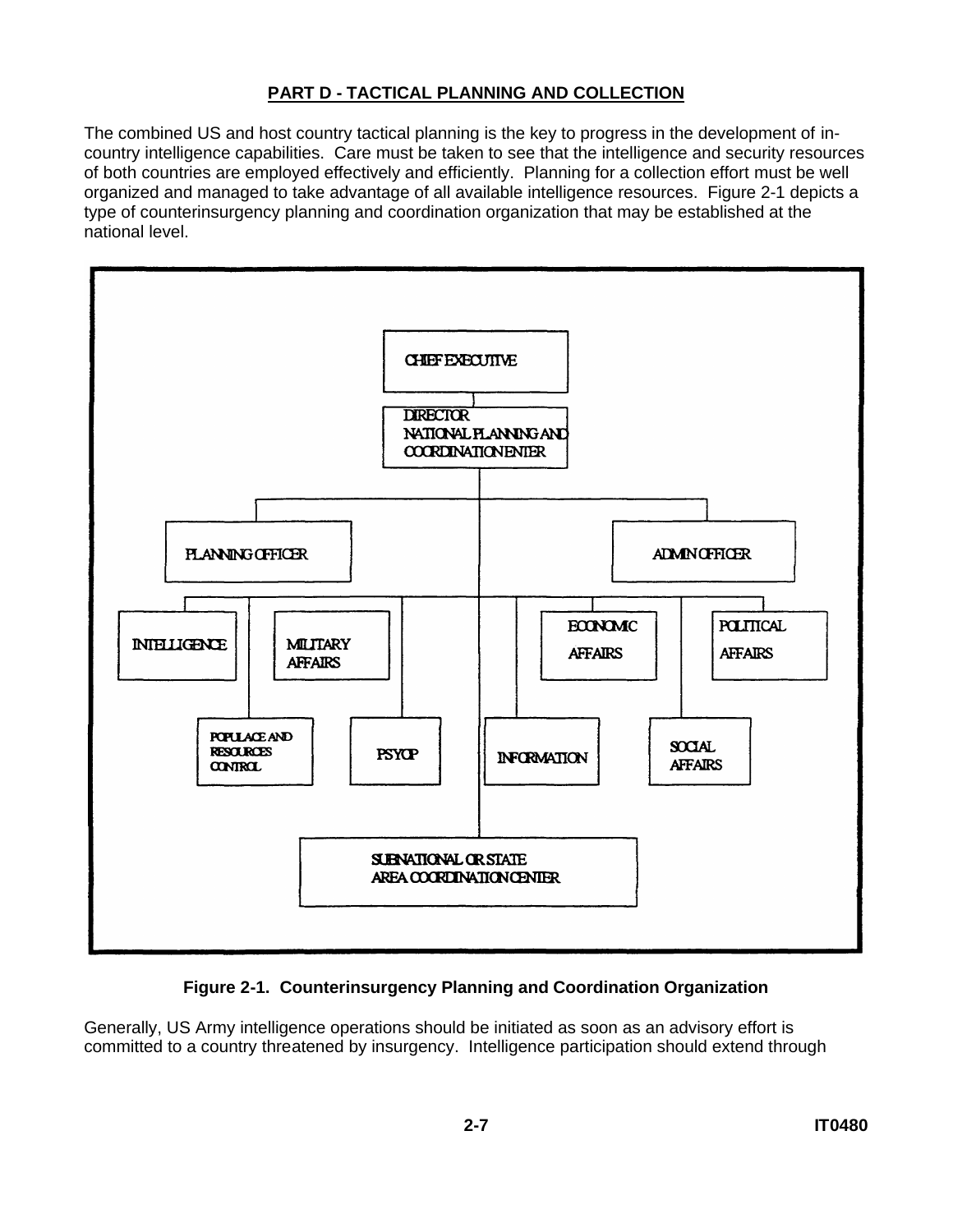the entire spectrum of intelligence production and collection activities. It is basic doctrine that US intelligence operations will be channeled primarily through the host country structure.

In conventional military operations, intelligence staffs assess the objective factors of enemy, weather, and terrain. The intelligence needs for IDAD operations are based on broader considerations of the insurgent situation and must place greater emphasis on the population. The population is both the primary target of the insurgent and a principal source of his intelligence cover, personnel, and logistical support. Additionally, detailed intelligence concerning sociological, political, geographic, and economic information will have significant impact on operations. These requirements must be given the same consideration as the usual tactical requirements mentioned above.

In planning a collection effort, information is needed not only about the armed insurgents, but also about their underground organization and their relations with the populace. To efficiently execute and supervise the collection effort, the intelligence officer must thoroughly understand:

- IDAD mission.
- Area of operations.
- Nature of the available sources of information.
- Capabilities and limitations of available agencies.
- Steps in planning and executing the collection effort.
- Tactics, organization, and characteristics of the enemy intelligence and surveillance capability.
- Characteristics of the local populace, including political loyalties, religion, economic systems, and social customs.

A collection plan (See Figure 2-2) assists the intelligence officer in the coordination and integration of the collection efforts. Collection planning is essentially a mental process. The written plan format, however, acts as a management tool and is less subject to error. It helps to ensure that the commanders information requirements are satisfied. A collection plan should include at least the following elements:

- A list of priority intelligence requirements (PIR) and information requirements (IR) usually stated in question form.
- The indicators pertinent to each PIR/IR.
- The specific information requirements sought in connection with each information.
- The collection agencies to be used in obtaining the information.
- The place and time of the reported information. A remarks column to indicate the progress of the collection effort.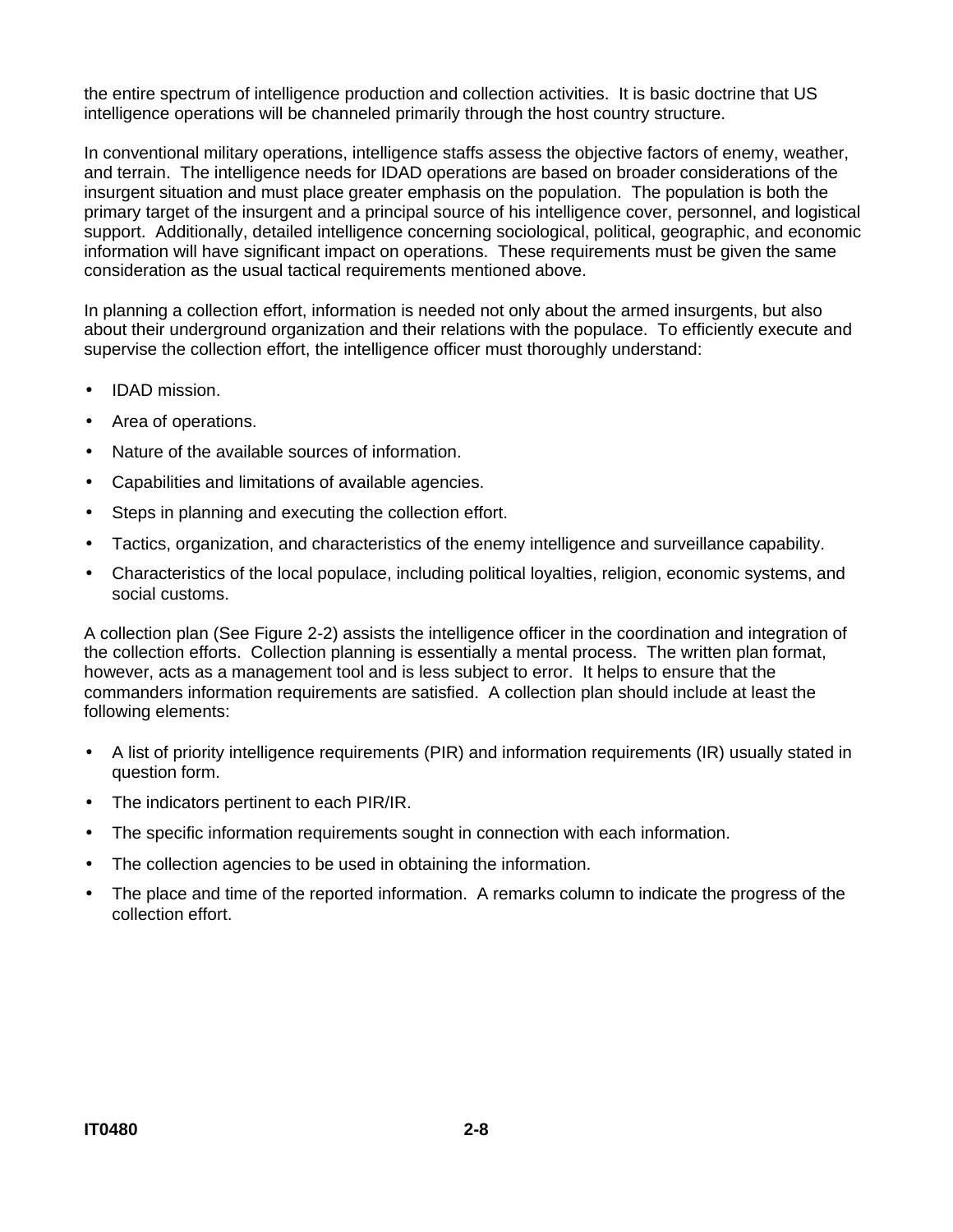| <b>EEFI AND OTHER</b><br><b>INTELLIGENCE</b><br><b>REQUIREMENTS</b>           | <b>INDICATORS</b>                | <b>SPECIFIC</b><br><b>INFORMATION</b>                               | POLICE | <b>NATIONAL<br/>INTELLIGENCE</b> | <b>MILITARY</b> | COMMUNICATION | TRANSPORTATION | <b>OTHERS</b> | <b>PLACE AND</b><br><b>TIME</b> | <b>REMARKS</b> |
|-------------------------------------------------------------------------------|----------------------------------|---------------------------------------------------------------------|--------|----------------------------------|-----------------|---------------|----------------|---------------|---------------------------------|----------------|
| <b>WILL</b><br><b>TERRORISTS</b><br><b>ENGAGE IN</b><br><b>ASSASSINATION?</b> | <b>RECENT</b><br><b>ATTEMPTS</b> | <b>REPORT ALL</b><br><b>FACTORS</b><br>WHEN,<br>WHERE, HOW,<br>ETC. |        |                                  |                 |               |                |               |                                 |                |

### **Figure 2-2. A Sample Format of a Collection Plan.**

An intelligence priority system ensures that the most effective use is made of the collection methods available. The highest priority items are those considered to be critical to mission accomplishment. Other intelligence or information requirements are items of significant interest, but not considered critical.

Active supervision of the collection effort by the intelligence officer is necessary to ensure its success. Overall supervision is best achieved by conducting periodic visits to the collection agencies. When developing a collection plan for IDAD operations, it must be kept in mind that those intelligence needs are based on broader considerations of the insurgent situation and the operational environment. Valid intelligence requirements are those based on these two variables: information needed to fill gaps in current holdings, and intelligence needed to plan tactical operations against the insurgents. IDAD operations offer a wider variety of sources of information and agencies than a conventional situation. The collection effort should reflect the flexibility these additional sources and agencies provide. Almost all host country government agencies, from public health to communications, can collect information.

One significant variation to the overall collection program and the selection of collection agencies in IDAD operations is the heavy reliance on police, security, and counterintelligence agencies. During the initial phase of the insurgency, the police department is the best collection agency. This is because local police are most familiar with criminal elements, significant personalities, and the general populace in their respective areas. In conjunction with their mission to penetrate the insurgent infrastructure and maintain area coverage-type information nets, they can also develop information of potential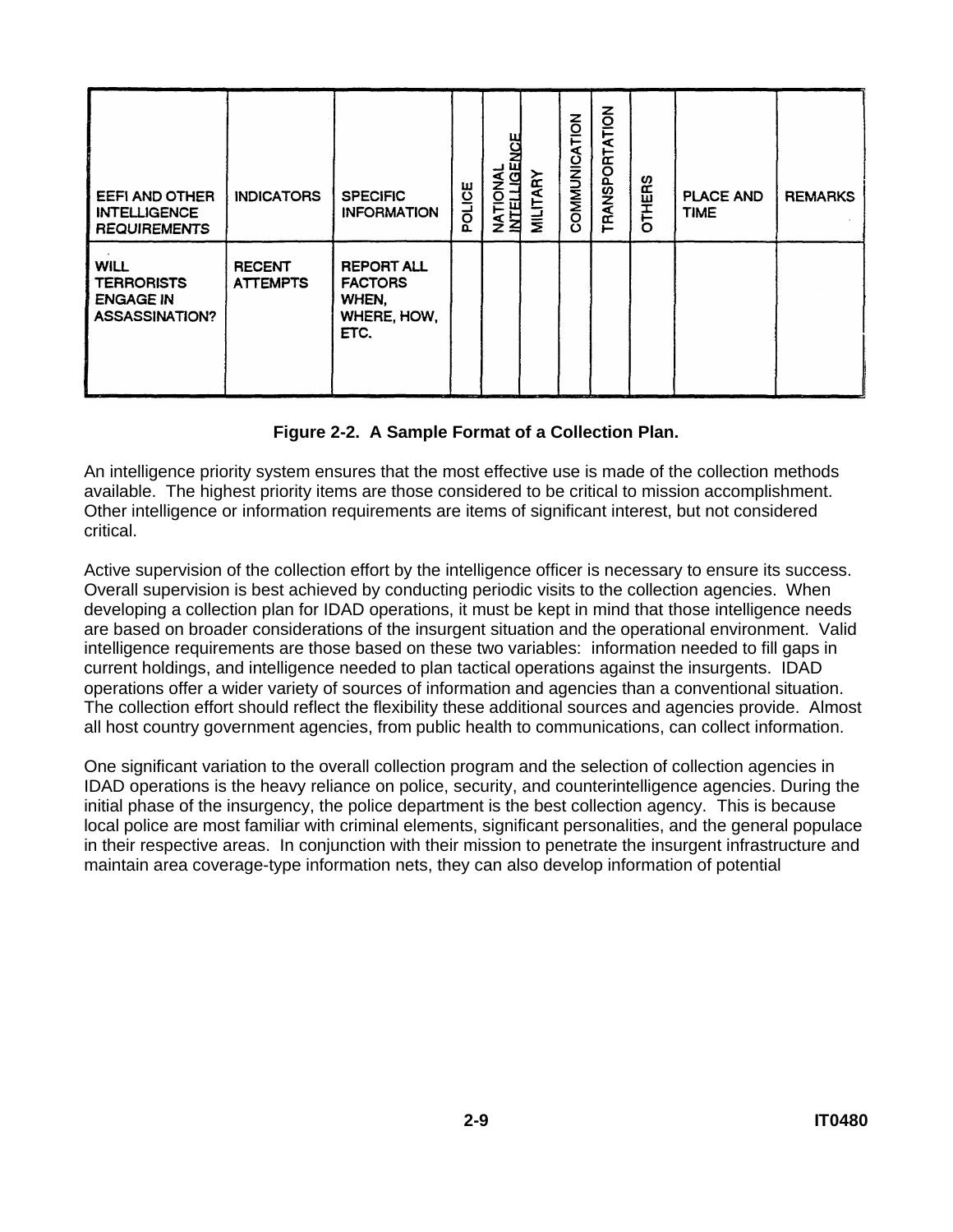intelligence value in the political, economic, and sociological areas. Orders and requests for specific information are based on indicators of enemy activity. Collection agencies are directed or requested to supply information which will confirm or deny the indicators. Emphasis should be placed on the value of negative reports, since a lack of enemy activity may be a significant indication of the insurgent's course of action in a particular area or a shifting of emphasis to another area.

A single item of information received in response to orders and request may appear unrelated to other reports received or insignificant by itself. The intelligence officer must map and chronologically record this information over a long period of time. This may lead to a definitive and predictable pattern of enemy activity. This process, called pattern analysis, answers two basic questions:

- Where is the enemy expected to be found?
- What are the enemy's most probable courses of action?

The intelligence estimate of the insurgency situation is based on all available intelligence. It considers everything of operational significance (such as assessment of the situation, assumptions concerning enemy actions, and dissemination of information). One of the most important aspects of intelligence operations in this environment is the detection and exploitation of the vulnerabilities inherent in insurgent forces. The intelligence officer in that region must develop details of insurgent weaknesses for a specific area.

### **PART E - COUNTERINTELLIGENCE SUPPORT**

Since IDAD operations are aimed basically at the restoration of internal security in the AOs, they demand a vigorous and coordinated counterintelligence (CI) effort. Liaison between military and civilian CI agencies, and other related activities is essential to successful CI efforts. Many CI efforts are defensive in nature, aimed at the protection of installations against sabotage, personnel against espionage and subversion, and information against compromise. Some of these efforts are:

- Maintenance of files on organizations, locations, and individuals of CI interest.
- Background investigations and records checks on persons in sensitive positions and those whose loyalty is questionable.
- Indoctrination of personnel in security.
- Inspection of the internal security of installations and units.
- Population control measures including identification systems, travel restrictions, and coordination of search procedures in the installation.
- Raids on suspected insurgent meeting places including cordon operations.
- Coordination of censorship activities.
- Debriefing of selected personnel including combat patrols, aircraft pilots, hostile personnel, and other elements who have information of CI interest.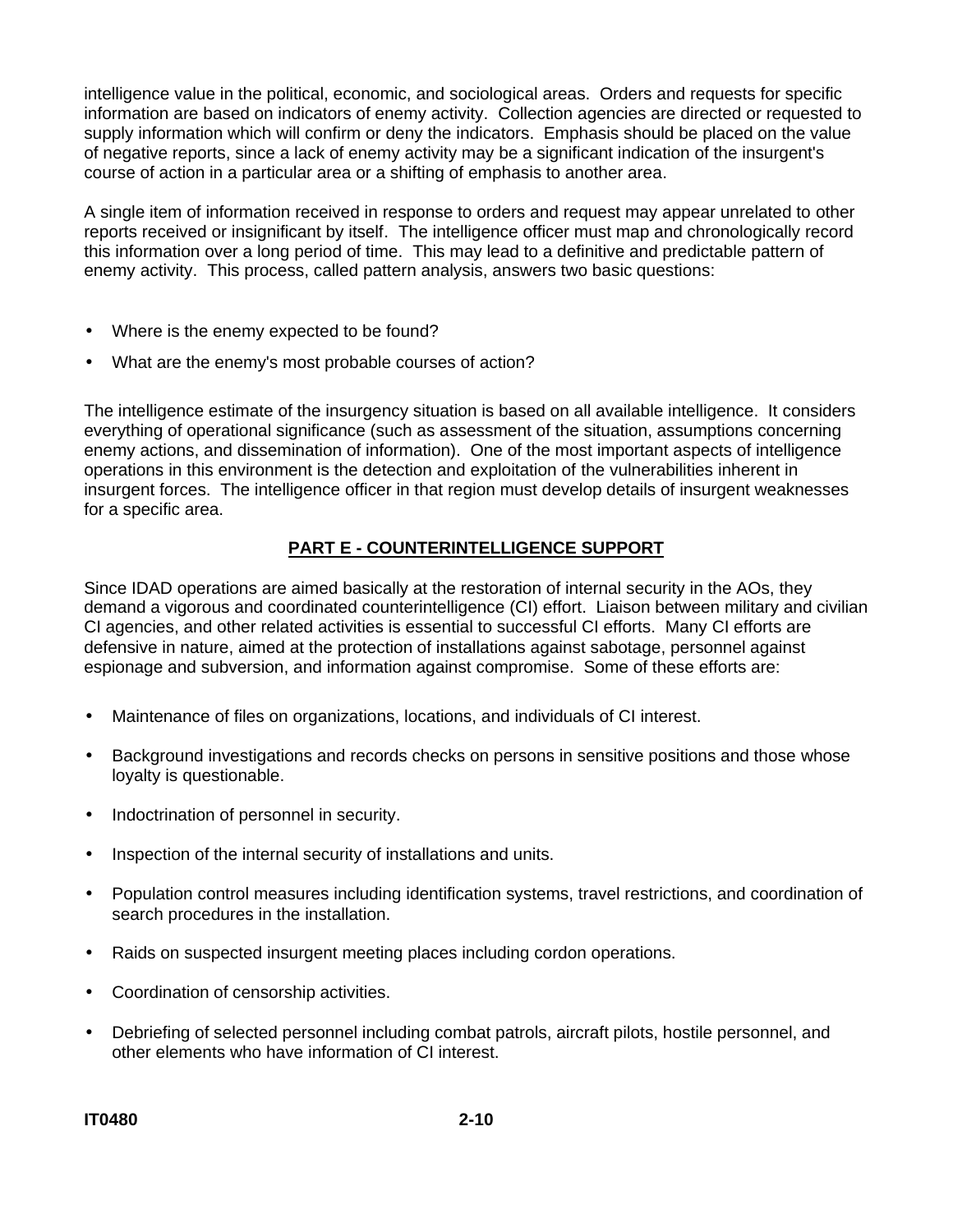- Coordination with military police (MP) elements concerning control of black-market activities which could aid the insurgent forces.
- Investigation of terrorist and sabotage incidents in an attempt to identify terrorists and saboteurs.

Counterintelligence operations must place emphasis on offensive operations against the insurgent infrastructure so it can be identified and neutralized. The heavy reliance placed upon police, security, and host country CI agencies is a significant variation to the overall collection program in IDAD operations. The basic responsibilities of CI elements and personnel in IDAD operations are the denial of intelligence information to the insurgent force, and the identification and neutralization of the insurgent infrastructure. Counterintelligence operations encompass CI investigations and services. The CI investigations include specific investigations of individuals or incidents through personnel security investigations and the complaint-type investigation. The services entail specific security services provided to assist commanders in planning, implementing, and maintaining adequate safeguards against sabotage, espionage, and subversion. Detailed information must be collected concerning the insurgent intelligence apparatus. This information provides the basis for CI planning and conducting an effective security program.

The success of a security program will depend upon how efficiently the following activities have been accomplished:

- Denial of information to the insurgents through proper security controls and procedures.
- Formulating and planning security training programs.
- Detection, investigation, and elimination of security breaches and weaknesses.
- Detection, identification, and neutralization of hostile intelligence activities.
- Monitoring the populace to reduce threats to host country security.

Host country police agencies can provide valuable information to intelligence officers. In conducting their investigations, the police may be the first government agency to detect evidence of an insurgency.

## **PART F - COMBAT SURVEILLANCE SUPPORT**

Combat surveillance is the all-weather, day, and night, systematic observation of the battle area for intelligence purposes. In planning surveillance operations, the factors of mission, enemy, terrain, weather, time, and troops available govern the organization and disposition of forces. Because surveillance is systematic and continuous, units conducting these operations normally commit the bulk of their forces to observation, while retaining a small reserve force to assist elements that may be attacked by the enemy. Doctrine for combat surveillance in IDAD operations is basically the same as in other types of warfare; however, the scope is broader. Combat surveillance in the internal defense environment is extended over an entire area of interest. Combat surveillance is a principal means by which the intelligence officer implements his collection plan to provide for detection of general plans and coordinates surveillance activity with the operations officer and other collection agencies, and consults with appropriate members of the staff to ensure coordination of surveillance with other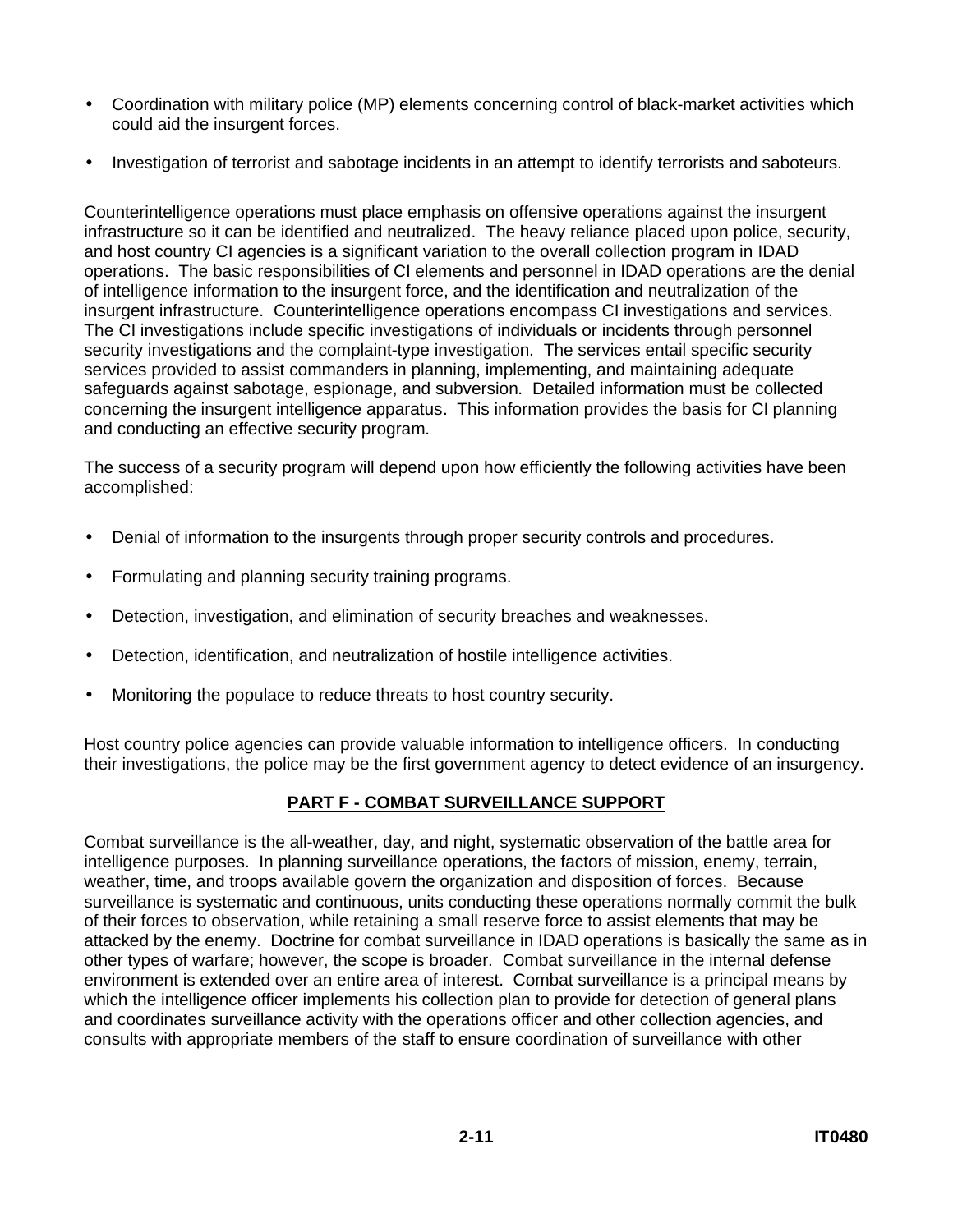activities. This additional coordination for IDAD operations includes fire support coordinator personnel, host country civilian, paramilitary, and military personnel, and other US military and civilian organizations and agencies in-country.

Detection of enemy activity is especially difficult in an insurgent environment. The enemy's ability to blend with the local populace dictates that surveillance techniques employed vary with the degree of loyalty of the people to the government and with the degree of insurgent pressure in the area. Valuable information is derived from watching the actions and attitudes of the people. Any observed variation from their normal pattern of living, their willingness to cooperate, the presence or absence of children and young men in a village, or the presence of people in areas not normally inhabited should serve as an indicator of insurgent presence in that locale.

Insurgency can be detected through direct and indirect evidence. Direct evidence, such as easily identified uniforms, equipment, and deliberate field fortifications, is normally difficult to gather in IDAD operations. Probably the first indication of insurgent presence will be furnished by indirect evidence. Some indicators are:

- Ostensible civilian activity in isolated areas or areas where activity normally has not been observed.
- Isolated areas being prepared for food crops, or small areas of forest being cleared of underbrush and thick foliage for no apparent reason.
- Unexplained movement of local inhabitants from one location to another.
- Roads, cart trails, and footpaths that are inconsistent with the population and agricultural practices of the area.
- Other unexplained disturbances to the normal vegetation cover in the area.
- Fires in remote areas not caused by local ground-clearing operations or indigenous cultivation.
- Fishnets located in isolated areas or areas previously not fished.
- Abnormal traffic on established roads and waterways.
- Unexplained increase in dwelling density of villages.
- Unidentified suspicious activity detected by infrared or other sensory devices.

Combat surveillance is required through all phases of an insurgency. The requirements differ at each level according to the phase of insurgency involved.

## **PART G - GROUND SURVEILLANCE**

Ground surveillance integrates all available means of human and mechanical surveillance to cover an area of interest. Mechanical devices are employed to take advantage of their all-weather, day and night capability. Ground surveillance is characterized by line-of-sight limitations, dependence on terrain for movement and site locations, and a limited capability of surface transport to displace surveillance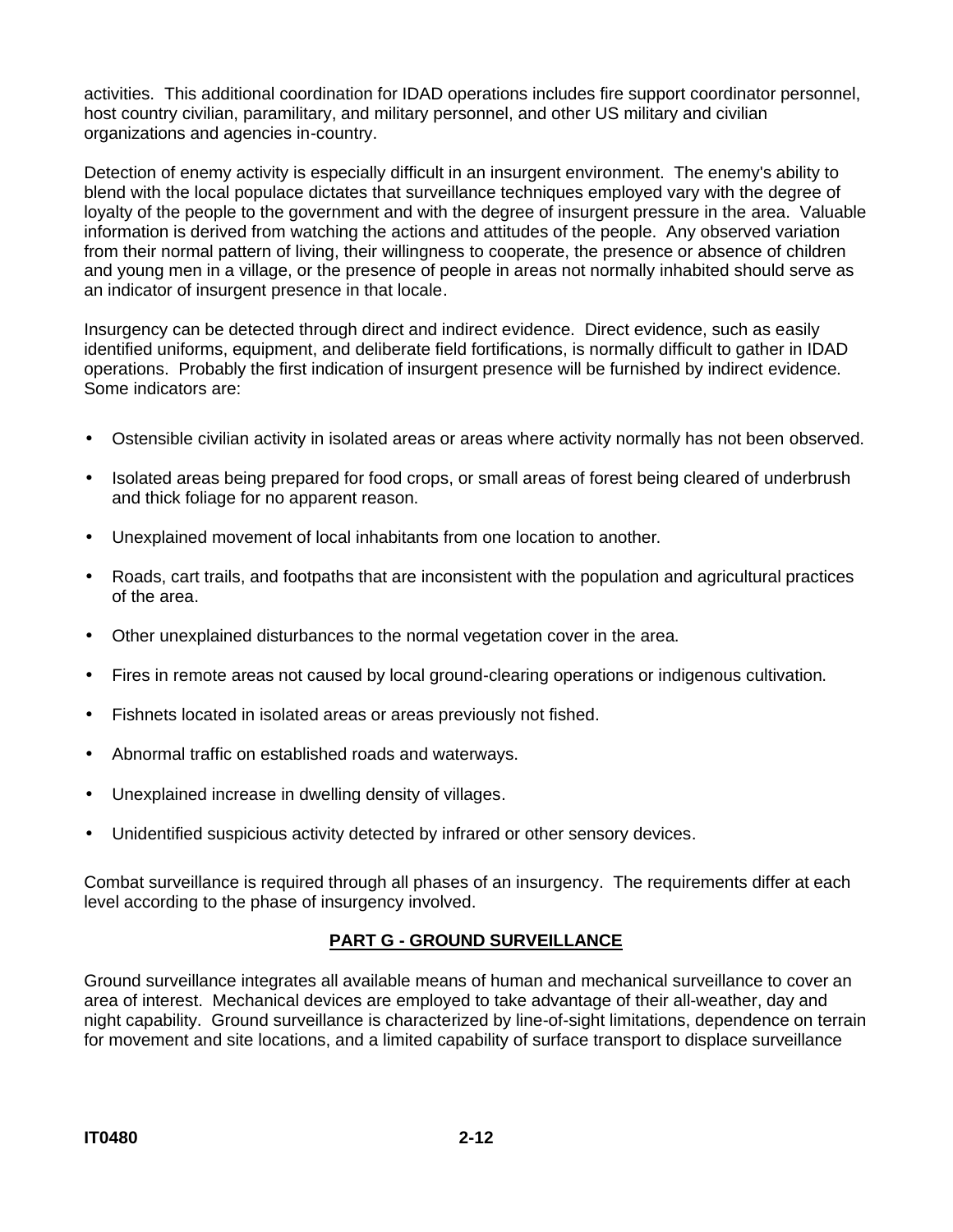means in time to be responsive to immediate requirements. Units performing ground surveillance missions provide current information by detecting, locating, identifying, and reporting information of military significance.

Ground surveillance is part of the mission of all combat units and is accomplished as part of the normal unit standing operating procedures (SOP), or as a result of the commander's specific intelligence needs.

#### **Equipment Resources.**

Ground surveillance is performed mainly by visual observation and patrolling, especially during periods of reduced visibility. Special sensors and mechanical devices, such as ground surveillance radars, anti-intrusion devices, remote sensors, night vision scopes, and searchlights often complement this effort. All this equipment, however, has certain limitations, the most common being the requirement for ground line-of-sight.

#### **Human Resources.**

Ground surveillance plans require the coordination and employment of all available surveillance means, but most of the emphasis is on human resources. The use of combat patrols is of paramount importance in IDAD operations. Regardless of the type of patrol or mission assigned, the collection and reporting of intelligence is a continuing responsibility for all patrols Combat patrols should be trained to observe and report both negative and positive evidence of past or present enemy activity including:

- Newly developed trails.
- Vacated assembly areas.
- Locations of fortified and booby-trapped areas.
- Cache sites, whether active or not.
- Location of potential landing and drop zones.

Patrol training should place emphasis on:

- Detection and attack of enemy ambushes.
- Detection and disarming of booby-traps.
- Knowledge of insurgent delaying devices.
- Knowledge of enemy deception practices.
- Current effects of weather on terrain.
- Trafficability.
- Tracking techniques.
- Procedures for calling for fire support.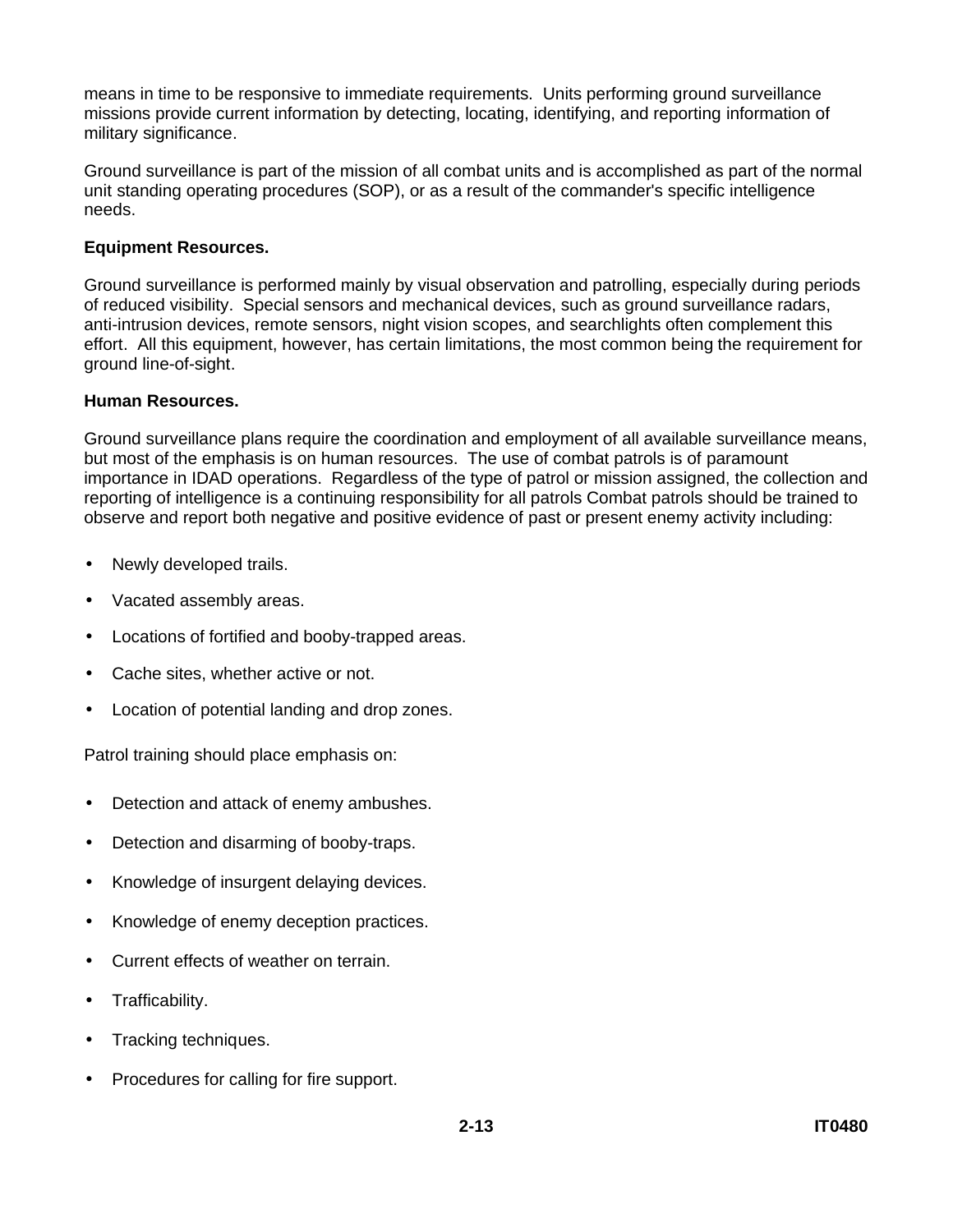Patrolling in IDAD operations involves much more than just looking for the enemy. It also involves making contact with the people who inhabit the area of interest. Patrols should be required to contact local police, village chiefs, and friendly paramilitary units as part of their missions. They must be able to observe and report on those items of intelligence interest listed above. Contact with civilians may require that patrols include linguists. When available, qualified US military linguists can be used; however, this type of personnel will not usually be available for everyday operations. In that case, maximum use should be made of host country soldiers who are proficient in the English language and who have been fully cross-trained in all aspects of insurgent patrolling procedures.

**Long-Range Surveillance Operations (LRSO)**. LRSO operating under the staff supervision of the intelligence staff section, make important contributions to the ground surveillance and reconnaissance plan by reporting information concerning remote portions of the area of interest. Terrain inaccessible to other target acquisition means can be exploited to some degree by LRSO. Indigenous LRSO, clothed and armed like the insurgents, can be dispatched to work close to, or among, insurgent troops. Indigenous LRSO are requested on a support or attachment basis to ensure they are under the operational control of the commander requesting them. Long-range reconnaissance patrol units should begin operating in the initial phase of the insurgency. The number of LRSO should be increased as necessary in future operations to satisfy requirements of US major tactical units.

**Other Sources**. Other intelligence sources assist in gathering information for future requirements, and make available intelligence, already in their possession, which may be of military value. These other sources include:

- Counterintelligence units which provide a good source of contact with local civilians and investigate suspicious activity that occurs both in military areas and civilian communities. They also maintain files on people and organizations that may serve as further contacts for ground reconnaissance elements.
- Agent operations provide a source of information from within the enemy area. Often agents penetrate an area and gather information not otherwise available through any form of overt action.
- Interrogation of prisoners, suspects, defectors, and refugees can produce new intelligence and assist in confirming or refuting information gathered from other sources.
- Stay-behind units can establish and maintain contact with insurgent forces and furnish scheduled reports of their activities. Stay-behind units are capable of remaining in contact for long periods of time, and the information they furnish has a very high degree of reliability.
- Technical intelligence specialists and document translators offer valuable intelligence gathered from captured documents and materiel. Many items brought back by reconnaissance patrols will furnish additional intelligence once it has been identified and analyzed by these specialists.
- US returnees can provide valid intelligence when properly debriefed by intelligence personnel. The fact that returnees have been trained to observe and retain information of intelligence value, and have physically passed through insurgent territory, makes them an excellent source.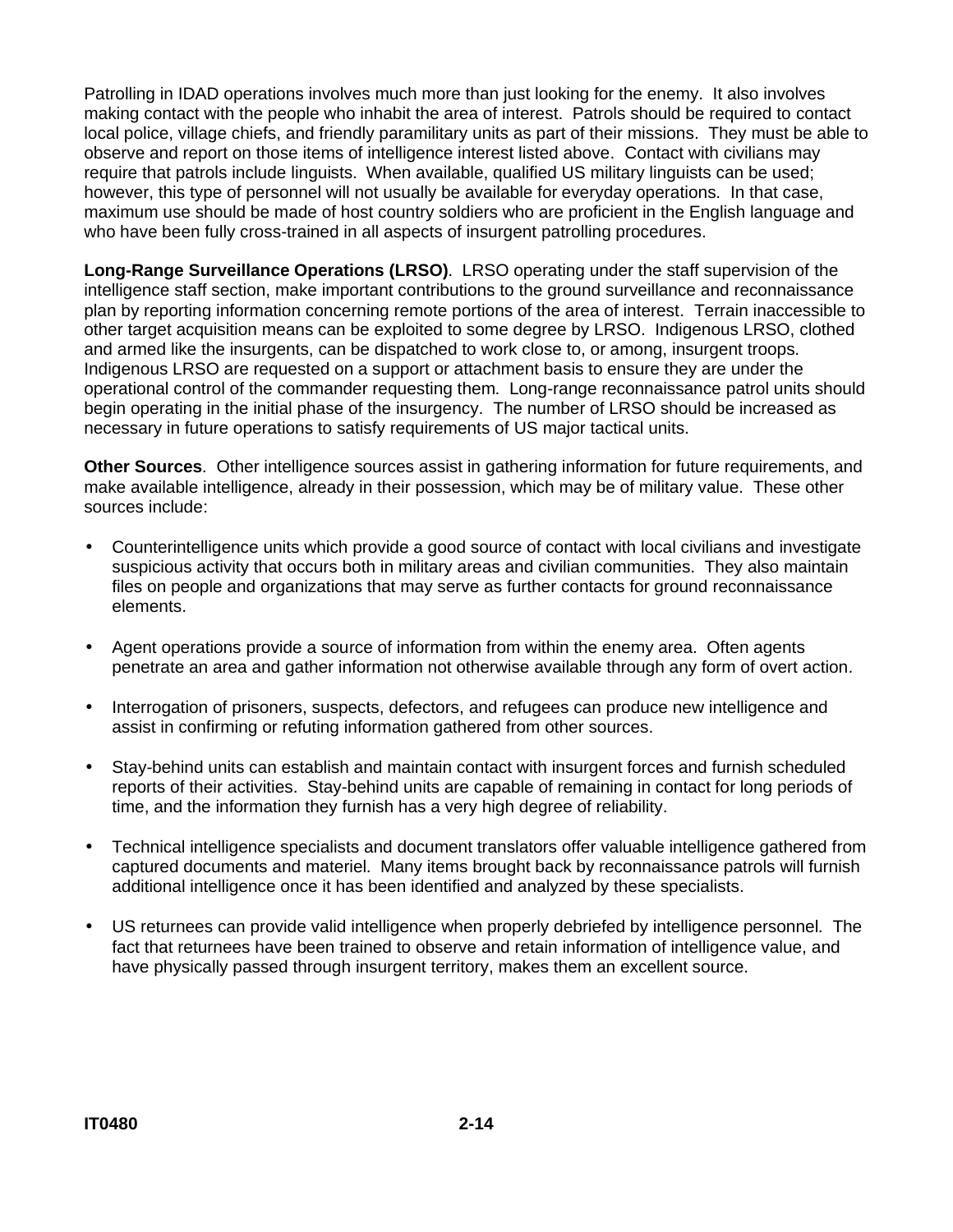- Communications intelligence (COMINT) resources can provide a valuable source of intelligence through the interception, decoding and analysis of enemy communications. COMINT provides for continuous all-weather, day and night surveillance operation of the insurgent communication network.
- There are other specialized organizations that can provide assistance in gathering intelligence. While their primary mission is not intelligence, the nature of their operations places them in a position to obtain valuable information. Some of these organizations are special forces units, US aid missions, and host government.
- Special forces units are strategically located within a host country such as adjacent to border crossings and near suspected insurgent areas of operation. They can also be found within or near civilian occupied areas. They are in constant contact with the terrain and populace, and are involved in operations directed against the insurgent forces of the area.
- US aid missions provide assistance to the indigenous personnel of an area. Because their people travel around the country, their reference material and contacts can provide a vast amount of useful information.
- Host government has many of its own sources for gathering intelligence. The most important are those that extend through all echelons of the government structure. The major organizations in this category include host country military and paramilitary forces, civilian police, local governmental organizations, and religious groups.

## **PART H - AERIAL SURVEILLANCE**

Aerial surveillance extends the Army's capability to perform surveillance operations over large areas and beyond the ground line-of-sight limitations imposed on both the human eyes and ground sensor equipment. The adverse effects of distance, mountainous terrain, dense jungle, poor weather, and poor illumination are reduced or eliminated. Aerial surveillance should be used as early as possible in the initial phase of the insurgency and continued throughout all phases. The success of aerial surveillance in SASO operations depends on the environment and the individual's adjustment to it. The nature of insurgent forces is that they are difficult to detect or identify because of their organizational structure, practices, and tactics. The apparent lack of insurgent air defense systems allows greater operational flexibility for aerial surveillance aircraft. The difficulty of detecting enemy locations is balanced by control of the air space. The tactical air surveillance officer's liaison and coordination responsibilities parallel those used for ground surveillance. However, maximum use must be made of comparative cover by integration of all sensor modes available, such as:

- Vertical imagery.
- Color and camouflage detection imagery.
- Visual observation.
- Infrared.
- Unmanned Aerial Vehicle (UAV).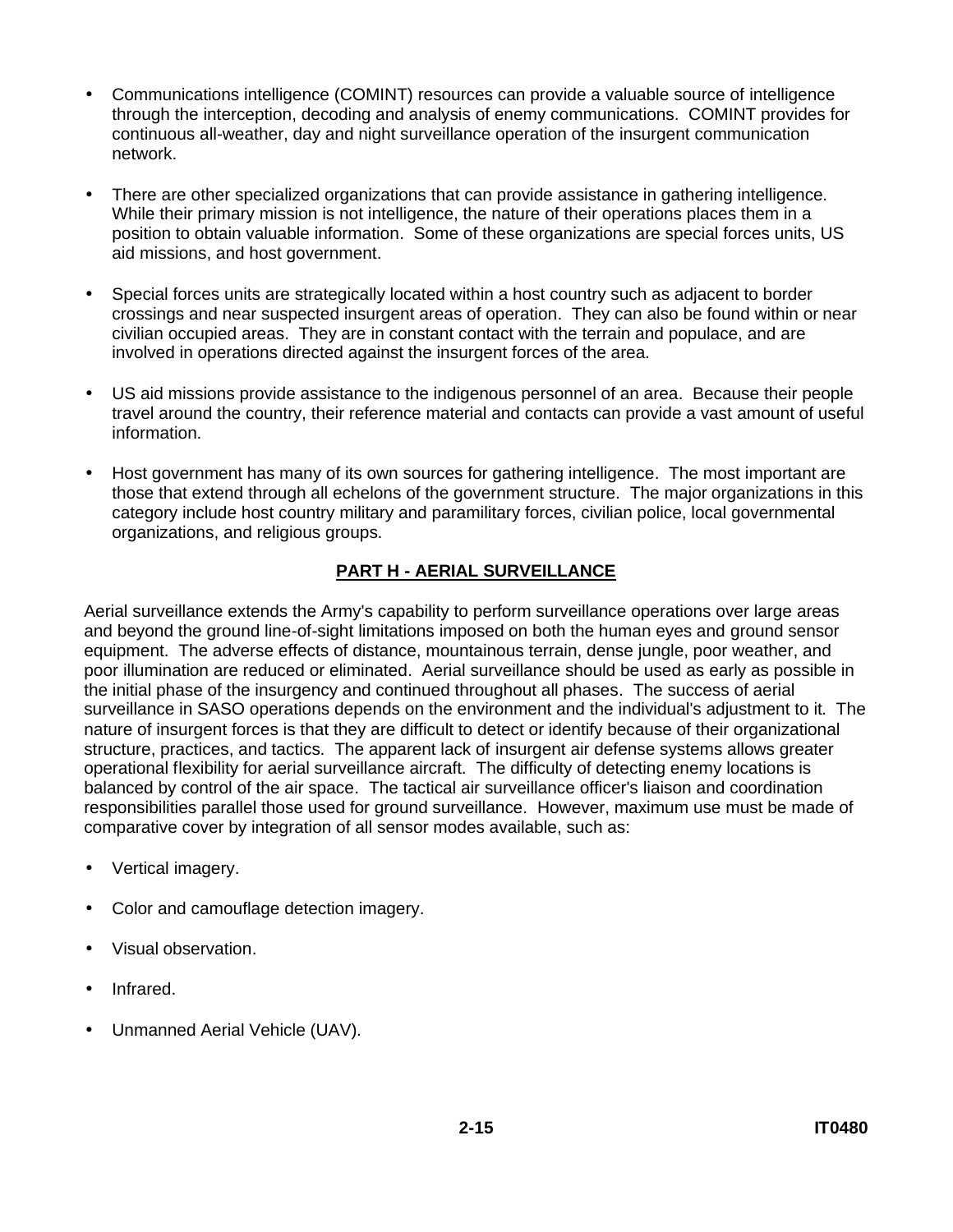Employment of sensors to detect enemy activity must be based on a thorough knowledge and analysis of all available intelligence information. The considerations in planning and employing aerial surveillance for conventional warfare remain valid for SASO operations. The following amplification of methods and techniques is provided:

- Visual Aerial Surveillance. By assigning pilots and observers to the same area on a daily basis, they become intimately familiar with the topography and activity in that area. This facility recognition of any changes which may indicate enemy presence. The use of "low and slow" aircraft gives a closer view of the terrain for a longer period of time and is considered the most suitable for this type of observation. A special technique of visual aerial surveillance is the use of continuous day and night visual observation missions over friendly installations, and beyond the maximum effective range of the weapons available to the insurgent. The insurgent's use of mortars, rockets, and crew-served weapons, necessitates his stockpiling of ammunition and preparation of firing positions prior to an attack. This activity can be detected using day and night visual aerial surveillance.
- Permanent Record Imagery. The hand-held camera provides an effective supplement to other aerial imagery by providing quick reaction photography of visual sightings. This capability is enhanced by the use of self-developing film. The general rule for photographic imagery is that the scale of coverage be as large as possible, consistent with the type of coverage desired and the needed urgency of the information.

Unlike photography or visual sightings, radar imagery will record friendly, neutral, and hostile indicators with equal discrimination. Radar surveillance should be used only when insurgent movement is expected to be heavy enough to be detected. This is done by targeting areas generally restricted to enemy occupation or during curfew hours established by the host country government.

Infrared Imagery and Photography. These two are complementary and should be used together for best results. Infrared coverage detects patterns of relative temperature emissions in a suspected area. However, the intensity can be reduced by dense overhead canopy.

#### **PART I - INTELLIGENCE PROCESSING**

Processing is that phase of the intelligence cycle where previously collected data becomes intelligence. The four operations involved in processing are: recording, evaluation, interrogation, and interpretation.

- Recording of the reduced data by writing, mechanical, or electronic means.
- Evaluation of the reduced data as to pertinence, reliability, and accuracy.
- Integration is the result of making deductions, as to the probable meaning of new information and determining its implication with respect to future insurgent activity.
- Recording. The extent of the recording effort will depend to a large degree on the insurgent activity in the area and the personnel available to maintain and analyze the recorded information. Three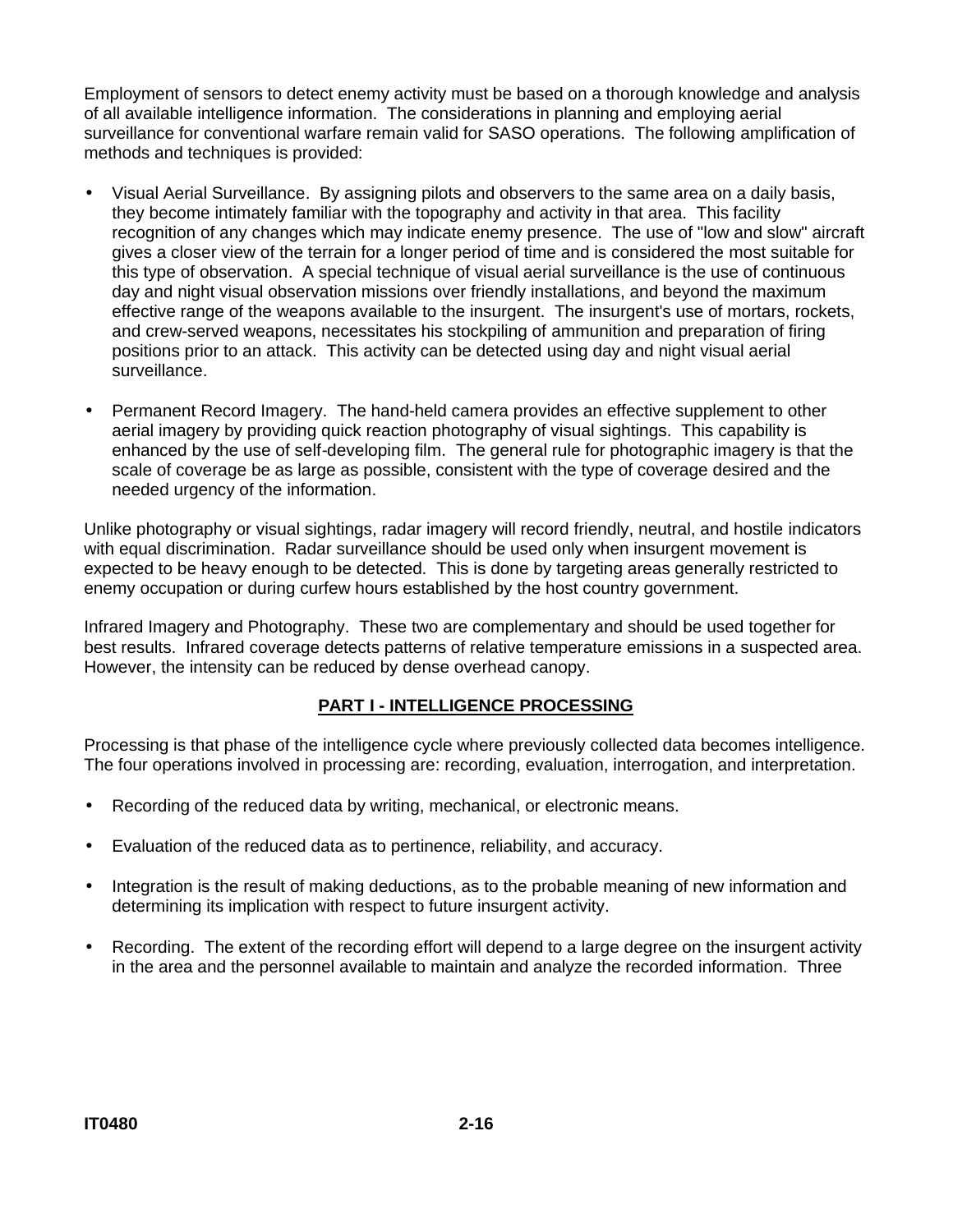aids which apply generally to the recording process are the intelligence journal, the journal file, and the intelligence workbook.

The intelligence journal is a permanent, chronological record of reports and messages that have been received and transmitted, of important events that have occurred, and of actions taken in response, covering a specific period of time, usually 24 hours. The journal file contains record copies of all messages and documents noted in the journal. It supports the intelligence journal and is a permanent official record. The intelligence workbook is a systematic arrangement, by subject heading, which aids in the sorting, evaluation, and interpretation of information, and in the preparation of intelligence reports. It is not a permanent record.

Annotated Maps. To adequately portray the current intelligence situation, annotated maps are maintained for the posting of insurgent data. Transparent overlays are placed over large scale maps of the area and are marked to indicate location of incidents and insurgent unit locations. The two maps used for this purpose are the incident map, and the insurgent situation map.

The incident map provides historical, cumulative information on trends and patterns of insurgent activity. It allows the intelligence officer to make judgments as to the nature and location of insurgent interest in the area, the insurgent control over and support from the population, and potential areas of insurgent operations. The insurgent situation map represents finished intelligence derived from the incident map. It may substantiate, in graphic terms, the trends or patterns that result in improved effectiveness of the surveillance effort.

The following are some other types of maps used to record intelligence activity:

- Trap Map. The trap map is used for plotting the locations of particularly attractive targets for insurgent sabotage or terrorism. Examples of these targets are communications centers, meeting halls, and terrain features which favor ambushes.
- Population Status Map. The population status map shows the degree of loyalty the government can expect in a specific area, using some form of code to portray doubtful loyalties, dissatisfied groups, and so on.
- Personalities and Contacts Map. The personalities and contacts map displays the residence, movements, and contacts of individual insurgent agents or members of the infrastructure.

To isolate problem areas and establish relationships between the bits of information collected, intelligence maps and worksheets are used. Analysis of these problem areas by the intelligence officer requires a study of insurgent personalities and incidents. This requires maintenance of extensive working files which include hot files and current propaganda and PSYOP files.

**Hot Files**. These files are the most critical. It includes all available material relating to an incident or group of related incidents of current interest It also includes data on persons or places likely to be involved in insurgent activity together with information on agents or suspects who may be involved.

**Current Propaganda and PSYOP Files**. These files contain all pertinent literature background material and analysis available, including copies of propaganda speeches, and an analysis of local grievances subject to exploitation by the insurgents.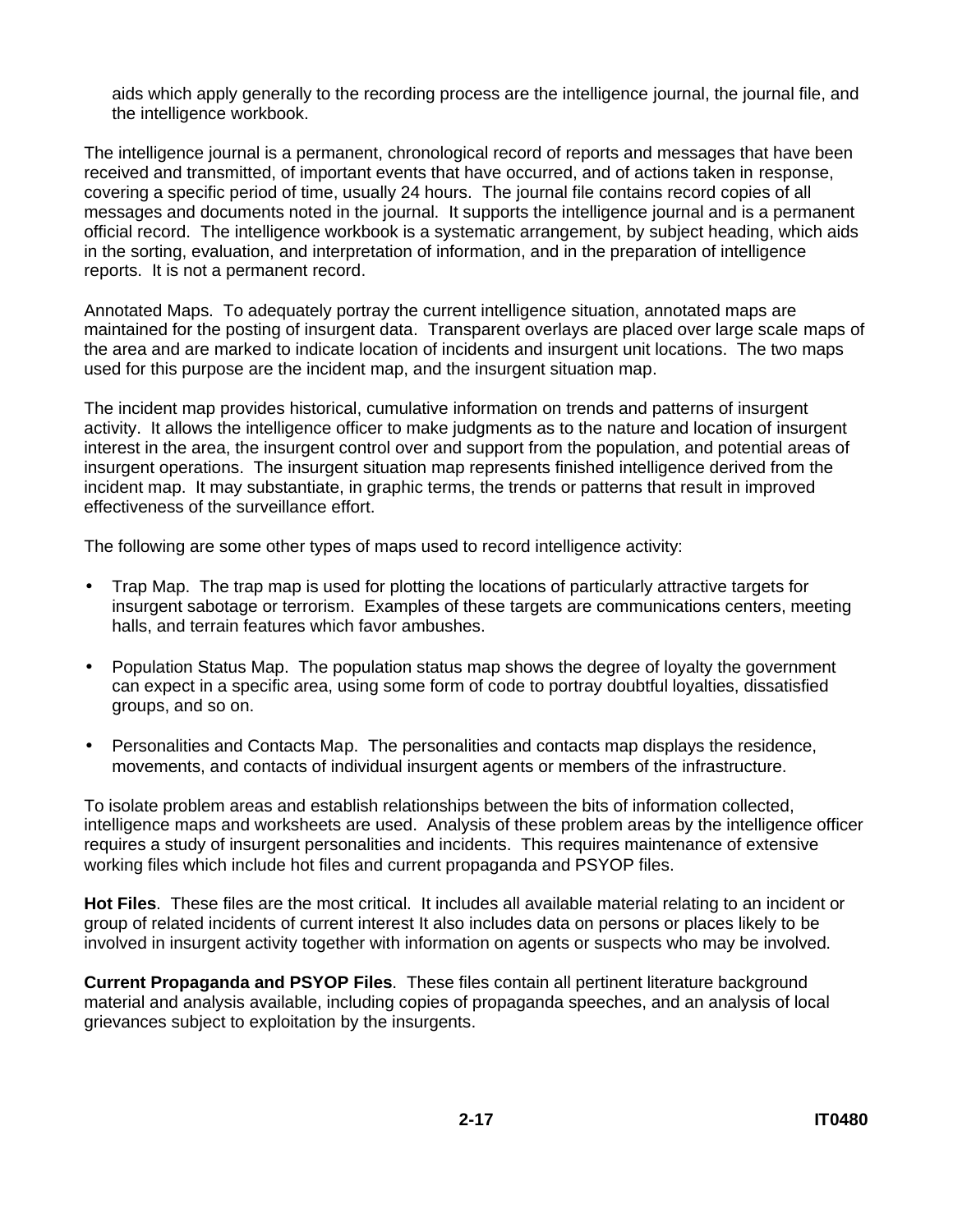**Personality and Organization Files**. Intelligence officers should develop and maintain as detailed a file as possible on each insurgent personality. The organization section of the file should include data on the history and activities of the insurgent organization and on fronts of other subversive groups. Officers, overlapping directorates and memberships, and liaison between organizations should be recorded and kept current.

**Area Study Files**. These are established to maintain current data in the geographic, political, sociological, economic, and cultural fields.

**Resource File**. This file is used in conjunction with the others mentioned. It contains material which is important, but not of immediate value.

**Evaluation**. Determine the pertinence of the information to other intelligence, the reliability of the source, and its accuracy. Often it is not possible to obtain confirmation of specific information; therefore, the knowledge and judgment of the intelligence analyst play a major role in this activity. Usually information can be supported, confirmed, or denied by the collection of additional and related information. As more information is obtained, the insurgent situation, capabilities, and probable courses of action become increasingly clear.

Integration is the combination of elements of information isolated during analysis to form a pattern which will have meaning and allow interpretation. It is important that the analyst is perceptive enough to reorganize patterns, or it may be a lengthy process involving large volumes of data. Interpretation is focused on determining future enemy courses of action and on keeping the intelligence estimate current.

### **PART J -INTELLIGENCE DISSEMINATION**

Dissemination is the timely distribution of information and intelligence in an appropriate form and by suitable means to those who need it. The most secure means of dissemination, consistent with the need for timeliness, should be chosen. Three general methods of dissemination are:

- Personal contacts.
- Messages.
- Intelligence documents.

Dissemination within a headquarters is usually made by personal contacts, oral reports, briefings, and by distribution of intelligence estimates, area analysis, and written reports. Outside a particular headquarters, dissemination to higher, lower, or adjacent units is made by reports, summaries and studies, intelligence estimates, area analysis, operational plans and orders, overlays, and maps. Command SOP will dictate how intelligence will be disseminated. In all stages, intelligence documents represent the most important means of disseminating current intelligence. Many types of documents are used in dissemination. Two of these are discussed below:

**The Area Study**. It is the basic source of intelligence for all government agencies involved in internal defense operations. It is a general description of all conditions within the area relating to geography, topography, weather, economy, sociology, political institutions, governmental systems, and insurgent organizations and activities. It familiarizes newly assigned personnel and aids collection planners by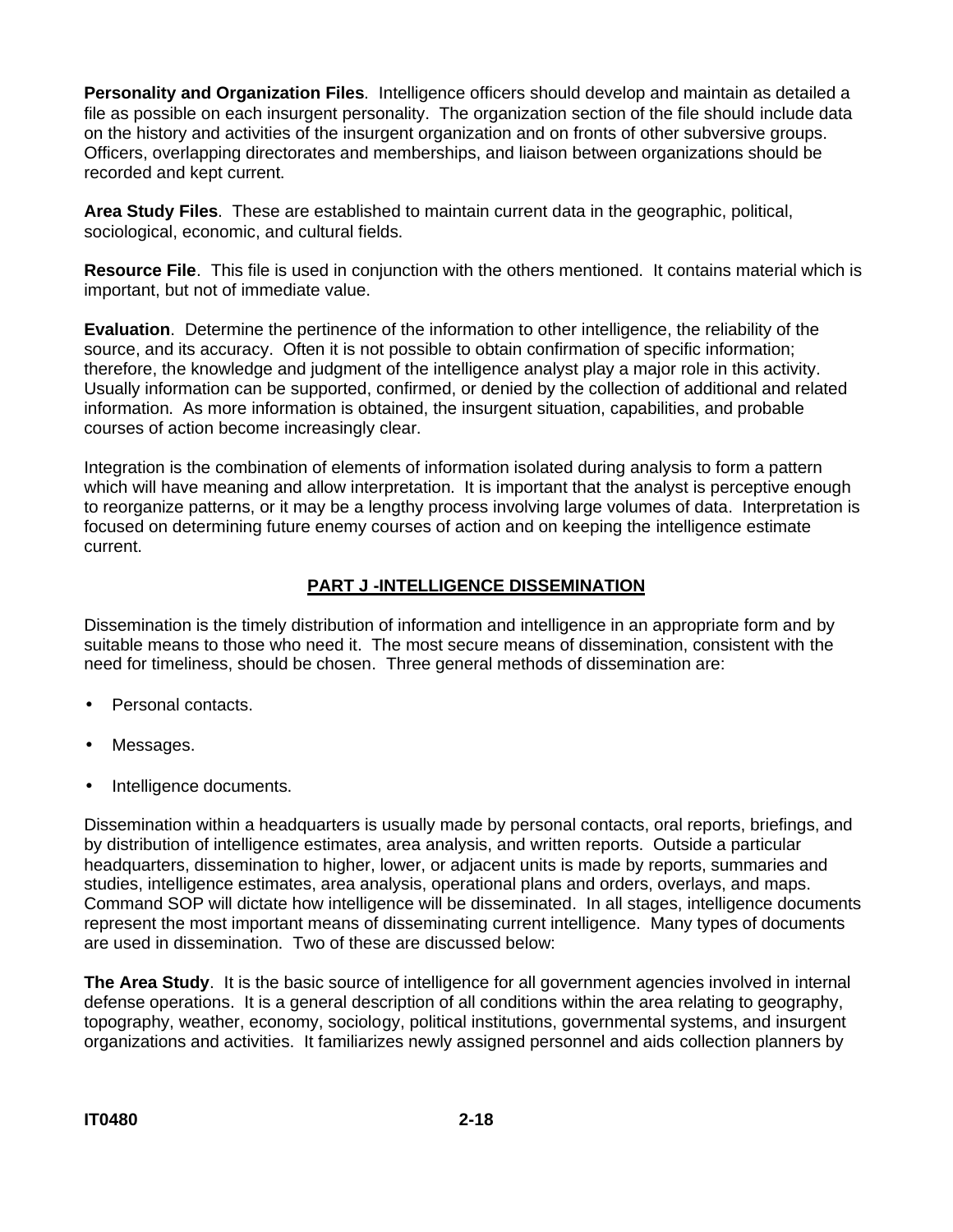pointing out areas in need of more information. It allows for comparison of new information with that already on file, and aids in identifying conditions which insurgents may exploit.

**An Estimate of the Insurgent Situation**. The estimate must contain the most current intelligence to be effective and is updated whenever significant insurgent activity occurs. It is one of the primary means for dissemination of both broad and specific coverage of conditions, and probable future considerations in a specific area of interest. The estimate acquaints the user with the influence of the insurgent, weather, terrain, and people. It forms a worksheet of current holdings against which new intelligence may be compared and evaluated. Based on all available intelligence, predictions are made on probable insurgent courses of action and their exploitable vulnerabilities (Appendix D).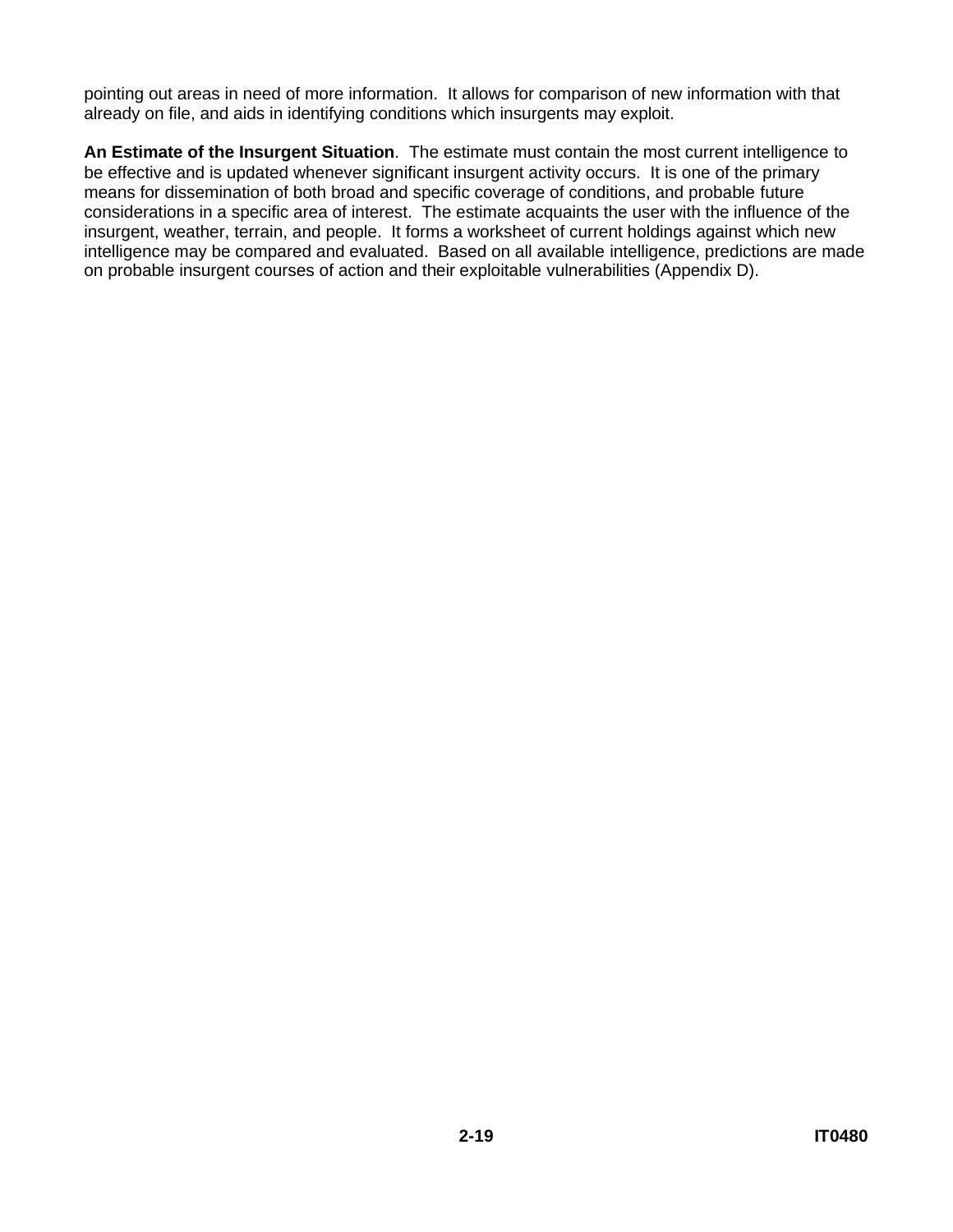## **PRACTICE EXERCISE**

The following items will test your grasp of the material covered in this lesson. There is only one correct answer for each item. When you have completed the exercise, check your answers with the answer key that follows. If you answer any item incorrectly, go over the portion of the text relating to the question.

- 1. What is the primary intelligence target of the insurgency?
	- A. Political.
	- B. Economy.
	- C. Population.
	- D. Military
- 2. Stability and support operations accomplish of the following except:
	- A. Deter and thwart aggression.
	- B. Stabilize a restless area.
	- C. Disrupt the legal government.
	- D. Maintain and restore order.
- 3. When should US Army intelligence operations be considered?
	- A. When requested by the host country.
	- B. Prior to US military assistance to the host nation.
	- C. Only when insurgent activities take place.
	- D. As soon as US military assistance is committed.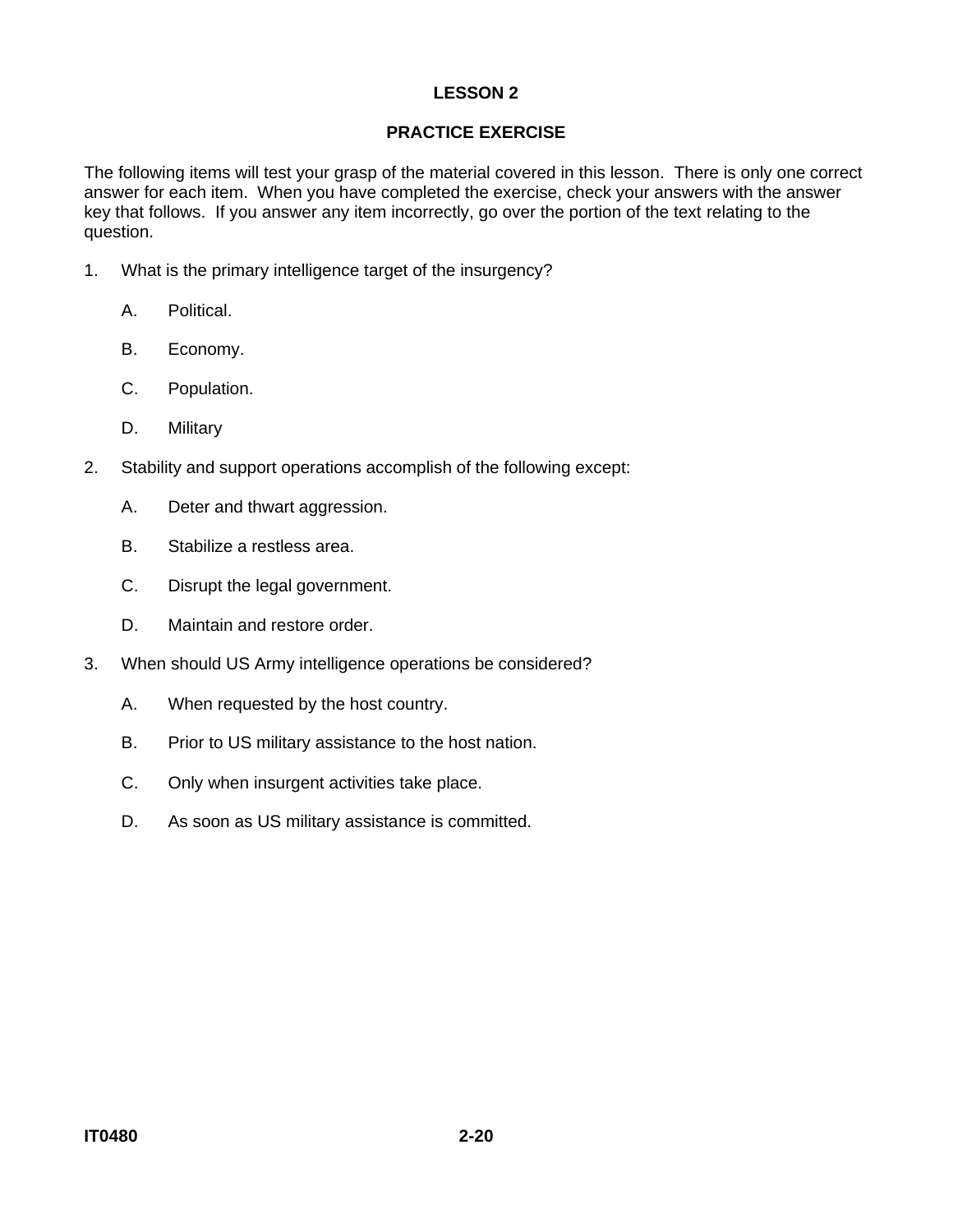- 4. Which agency is the best collection agency during the initial phase of the insurgency?
	- A. Political Communication agency.
	- B. Police department.
	- C. The military.
	- D. Party.
- 5. What makes US returnees an excellent source for information of intelligence value?
	- A. Their ability to gather information from captured documents.
	- B. The fact that they are able to penetrate an area and gather information.
	- C. The fact that they have physically passed through insurgent territory, and have been trained to observe and retain information.
	- D. The fact that they are most familiar with insurgents, and can develop information of potential intelligence value in the political, economic, and sociological areas